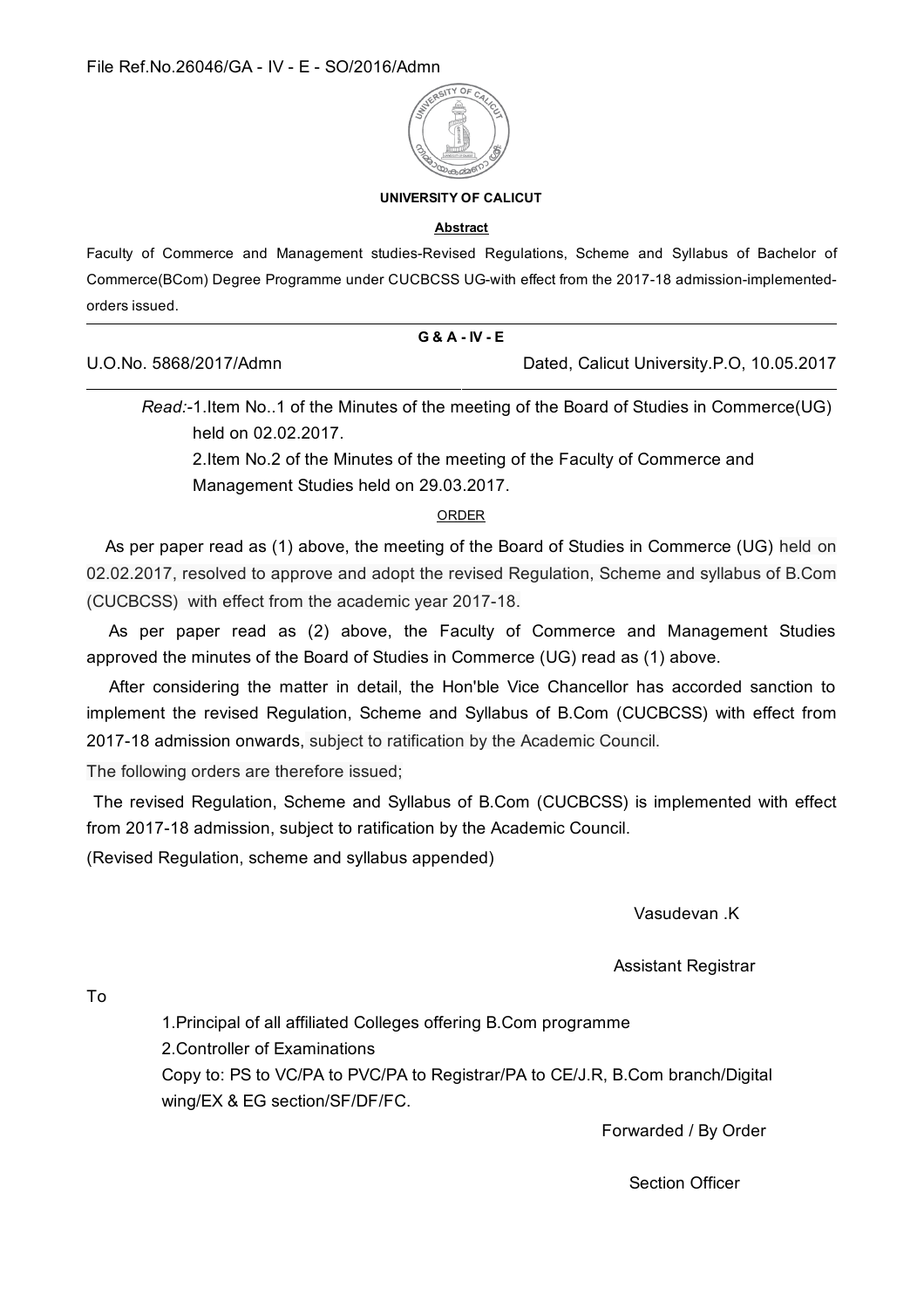#### **UNIVERSITY OF CALICUT**

# REGULATIONS GOVERNING BACHELOR OF COMMERCE DEGREE PROGRAMME UNDER CUCBCSSUG ---- EFFECTIVE FROM THE ACADEMIC **YEAR 2017-18**

# **BATCH B.Com ADMISSIONS 2017-18**

#### 1.0 Title of the Programme

This DEGREE shall be called BACHELOR OF COMMERCE (B.Com).

### 2.0 Eligibility for admission

Any candidate who has passed the Plus Two of the Higher Secondary Board of Kerala or Pre of Calicut University that  $\sigma$ f other University Degree  $\alpha$ any  $\alpha$ Board recognized of Examinations  $in$ any state as equivalent to the Plus Two  $\alpha$ f the Higher Secondary Board in Kerala, with not less than 45% marks in aggregate is eligible for admission, However, SC/ST, OBC and other eligible communities shall be given relaxation as per University rules.

### 3.0 Duration of the programme

The duration of the B.Com programmme of study is three academic years with six semesters.

### 4.0 Medium of Instruction

The medium of instruction and examination shall be English.

#### 5.0 Courses of study

Total number of courses for the whole B.Com Programme is 31. It is divided in to courses namely:-

- 1. Common courses
- 2. Core courses
- 3. Complementary courses and
- 4. Open courses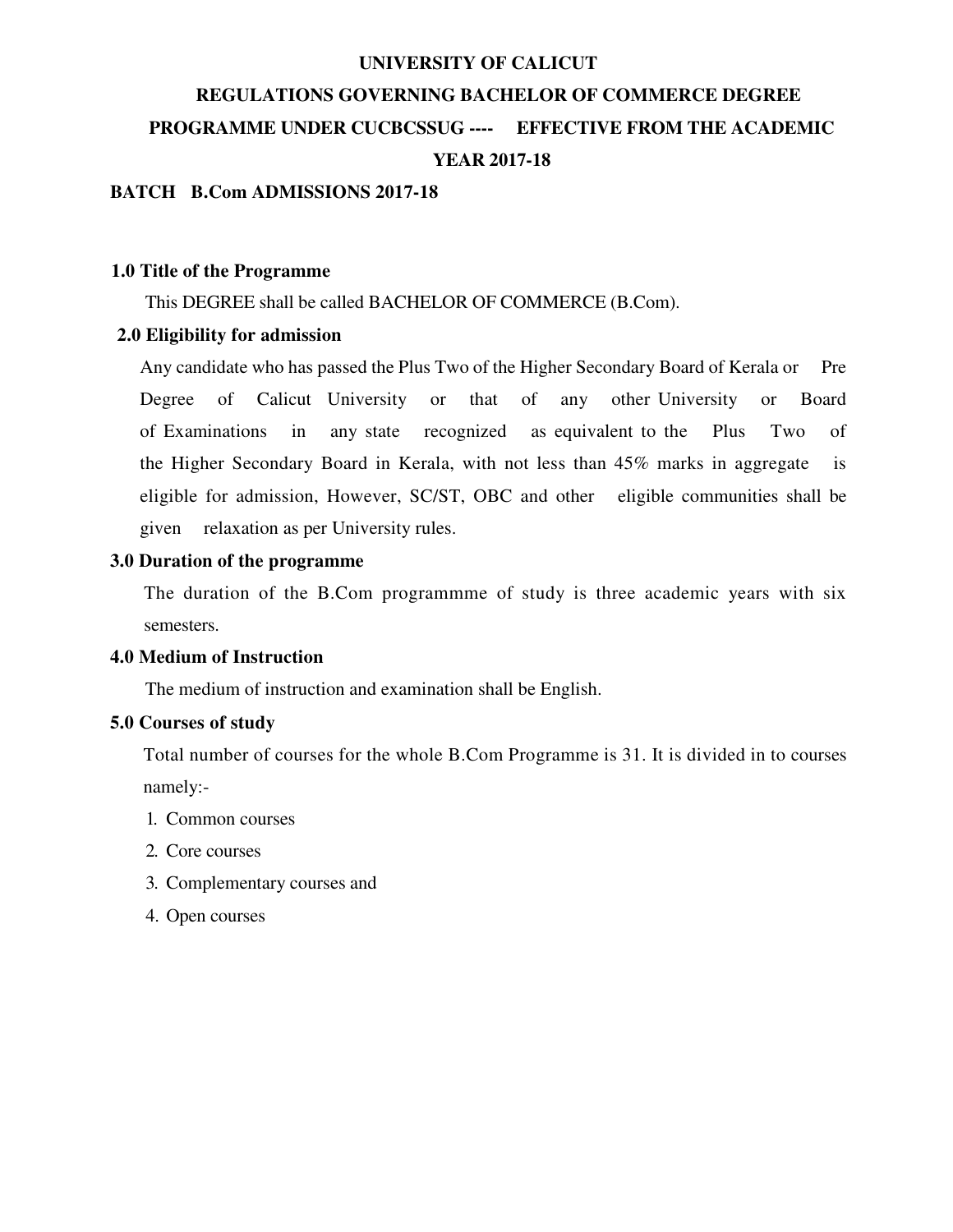The course of study leading to the award of B.Com shall comprise the following :-

5.1 Semester I

| Course | Title                              | Contact Credits   |                |     | Internal External | Total |
|--------|------------------------------------|-------------------|----------------|-----|-------------------|-------|
|        |                                    | $H_{\text{ourc}}$ |                |     |                   | Marke |
| Common | <b>BC1A01</b>                      | 4                 | $\overline{4}$ | 20  | 80                | 100   |
| Common | <b>BC1A02</b>                      | 5                 | 3              | 20  | 80                | 100   |
| Common | <b>BC1A07</b>                      | 5                 | $\overline{4}$ | 20  | 80                | 100   |
| Core   | <b>BCIB01 Business Management</b>  | 6                 | $\overline{4}$ | 20  | 80                | 100   |
| Compl. | <b>BCIC01 Managerial Economics</b> |                   | $\overline{4}$ | 20  | 80                | 100   |
|        | Total                              | 25                | 19             | 100 | 400               | 500   |

Semester II

| Course        |                                 | Title                       | Contact   Credits |                |     | Internal External | Total |
|---------------|---------------------------------|-----------------------------|-------------------|----------------|-----|-------------------|-------|
|               |                                 |                             | Houre             |                |     |                   | Marke |
| Common BC2A03 |                                 |                             | 4                 | $\overline{4}$ | 20  | 80                | 100   |
| Common BC2A04 |                                 |                             | 5                 | 3              | 20  | 80                | 100   |
| Common BC2A08 |                                 |                             | 5                 | $\overline{4}$ | 20  | 80                | 100   |
| Core          | <b>BC2B02</b>                   | <b>Financial Accounting</b> | 6                 | $\overline{4}$ | 20  | 80                | 100   |
| Compl.        | BC <sub>2</sub> C <sub>02</sub> | <b>Marketing Management</b> | 5                 | $\overline{4}$ | 20  | 80                | 100   |
|               |                                 | Total                       | 25                | 19             | 100 | 400               | 500   |

Semester III

| Course |               | Title                                |                                 |    | Contact   Credits   Internal   External   Total |          |
|--------|---------------|--------------------------------------|---------------------------------|----|-------------------------------------------------|----------|
|        |               |                                      | $_{\text{H} \alpha \text{ure}}$ |    |                                                 | $M$ orke |
|        |               | Common BC3A11 Basic Numerical Skills |                                 | 20 | 80                                              | 100      |
|        |               | Common BC3A12 General Informatics    |                                 | 20 | 80                                              | 100      |
| Core   | <b>BC3B03</b> | <b>Business Regulations</b>          |                                 | 20 | 80                                              | 100      |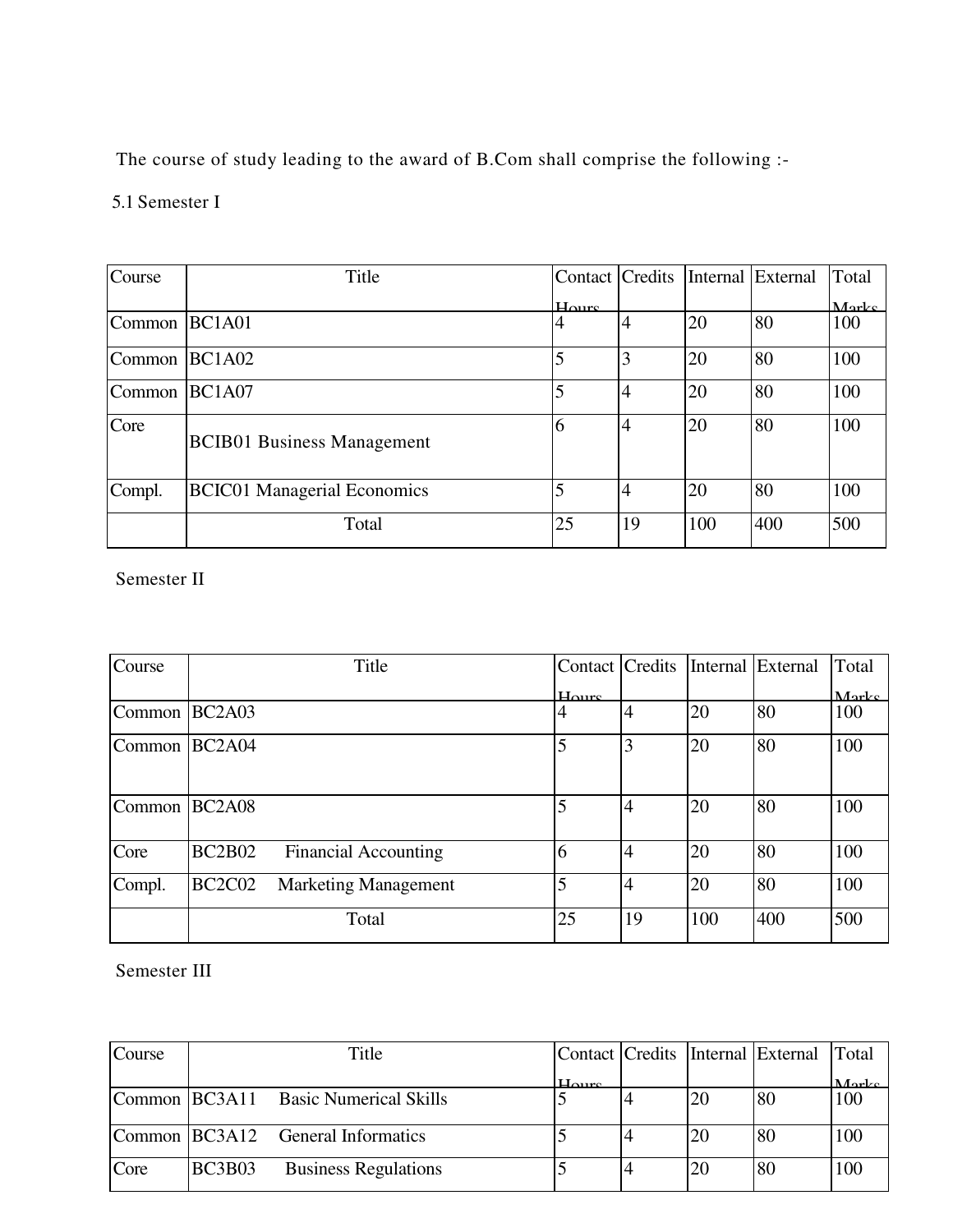| Core   | <b>BC3B04</b>                              | Corporate Accounting |    |    | 20  | 80  | 100 |
|--------|--------------------------------------------|----------------------|----|----|-----|-----|-----|
| Compl. | <b>BC3C03</b><br>HumanResources Management |                      |    |    | 20  | 80  | 100 |
|        |                                            | Total                | 23 | 20 | 100 | 400 | 500 |

# Semester IV

| Course |                                 | Title                               | Contact Credits |                | Internal | External | Total |
|--------|---------------------------------|-------------------------------------|-----------------|----------------|----------|----------|-------|
|        |                                 |                                     | $H_{\rm OUI}$   |                |          |          | Marks |
| Common | BC4A13                          | <b>Entrepreneurship Development</b> | 5               | $\overline{4}$ | 20       | 80       | 100   |
| Common | BC <sub>4</sub> A <sub>14</sub> | Banking and Insurance               | 5               | $\overline{4}$ | 20       | 80       | 100   |
| Core   | <b>BC4B05</b>                   | <b>Cost Accounting</b>              | 6               | $\overline{4}$ | 20       | 80       | 100   |
| Core   | <b>BC4B06</b>                   | <b>Corporate Regulations</b>        | 4               | $\overline{4}$ | 20       | 80       | 100   |
| Compl. | BC4C04                          | Quantitative Techniques             |                 |                |          |          | 100   |
|        | for Business                    |                                     |                 |                |          |          |       |
|        |                                 | Total                               |                 |                |          |          | 500   |

| Course | Title                                   | <b>Contact Credits</b> |                |     | Internal External | Total        | 5  |
|--------|-----------------------------------------|------------------------|----------------|-----|-------------------|--------------|----|
|        |                                         | Hours                  |                |     |                   | <b>Marks</b> |    |
| Core   | <b>BC5B07</b> Accounting for Management | $\overline{4}$         | $\overline{4}$ | 20  | 80                | 100          | 25 |
| Core   | <b>BC5B08 Business Research Methods</b> | $\overline{4}$         | $\overline{4}$ | 20  | 80                | 100          |    |
| Core   | BC5B09 Income Tax Law and Accounts      | 5                      | $\overline{4}$ | 20  | 80                | 100          |    |
| Core   | <b>BC5B10 Course in Specialisation</b>  | 5                      | $\overline{4}$ | 20  | 80                | 100          |    |
| Core   | <b>BC5B11 Course in Specialisation</b>  | 5                      | $\overline{4}$ | 20  | 80                | 100          |    |
| Open   | BC5D01 Open Course (For tudents from    | $\overline{2}$         | $\overline{2}$ | 10  | 40                | 50           |    |
|        | other Departments)s                     |                        |                |     |                   |              |    |
|        | Total                                   | 25                     | 22             | 110 | 440               | 550          |    |

# **Semester VI**

| Course | Title                     |       |    | Contact Credits Internal External Total |              |
|--------|---------------------------|-------|----|-----------------------------------------|--------------|
|        |                           | Hours |    |                                         | <b>Marks</b> |
| Core   | BC6B12 Income Tax and GST |       | 20 | 80                                      | 100          |
|        |                           |       |    |                                         |              |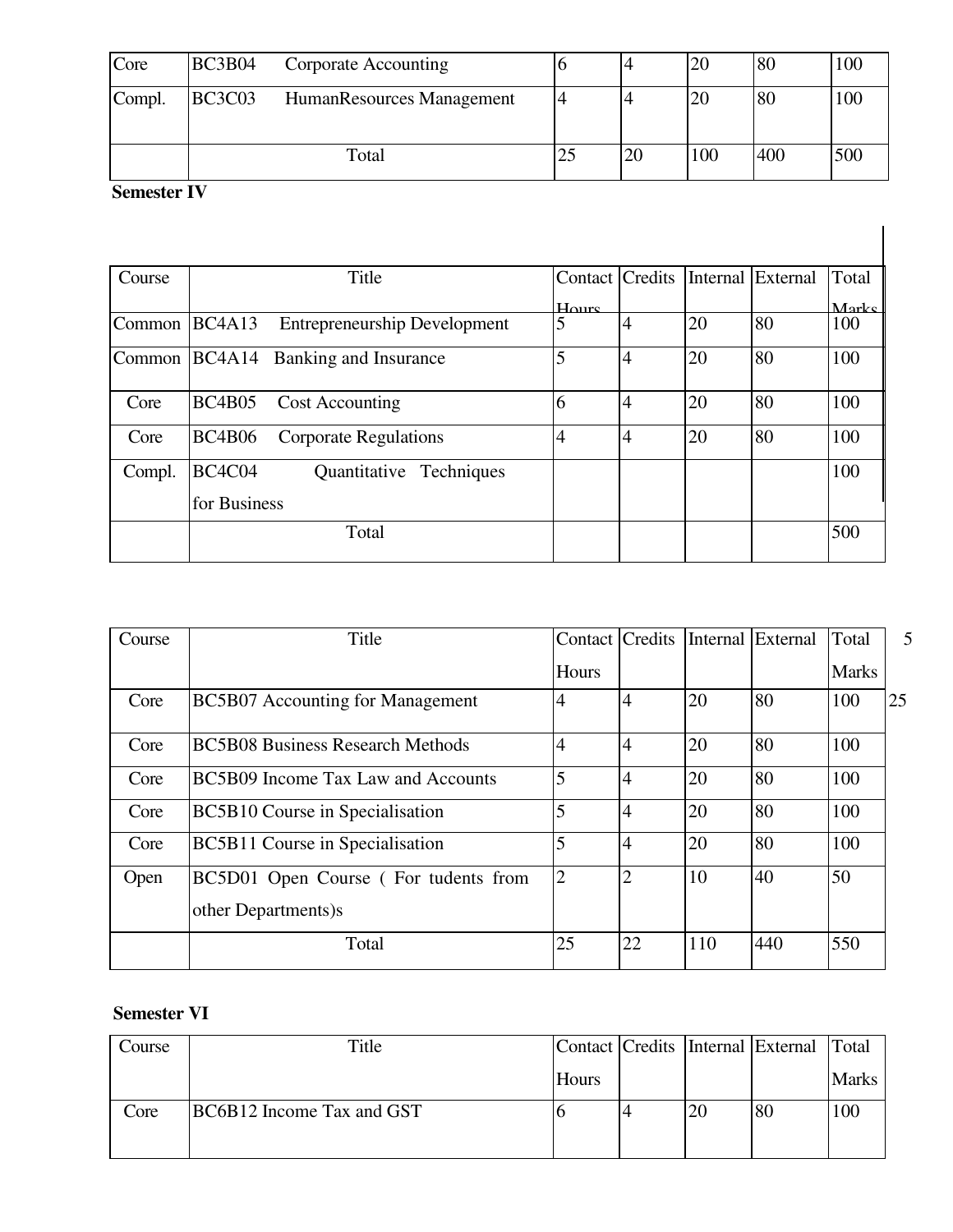| Core    | BC6B13 Auditing and Corporate Governance                 |    | 4  | 20 | 80  | 100 |
|---------|----------------------------------------------------------|----|----|----|-----|-----|
|         |                                                          |    |    |    |     |     |
| Core    | BC6B14 Course in Specialisation                          |    | 5  | 20 | 80  | 100 |
| Core    | BC6B15 Course in Specialisation                          |    |    | 20 | 80  | 100 |
| Core    | <b>BC6B16</b><br>Three Weeks Project<br>(PR)<br>and $ 4$ |    | 2  | 10 | 40  | 50  |
| Project | Viva-Voce                                                |    |    |    |     |     |
|         | Total                                                    | 25 | 20 | 90 | 360 | 450 |

# Core Courses in the area of Specialization:

# A. Finance

- 1. Financial Markets and Services
- 2. Fundamentals of Investments
- 3. Financial Derivatives
- 4. Financial Management

# **B. Banking and Insurance**

- 1. Banking Services Management
- 2. Insurance Management
- 3. Foreign Exchange Management
- 4. Risk Management and Insurance

# C. Co - operation

- 1. Co-operative Theory and Practice
- 2. Legal Environment For Co-operatives
- 3. International Co-operative Movement
- 4. Co-operative Management and Administration

# **D. Computer Applications**

- 1. Computer Applications in Business
- 2. Business Information Systems
- 3. Office Automation Tools
- 4. Computerized Accounting with Tally

# **E. Travel and Tourism**

- 1. Tourism Principles And Practices
- 2. Tourism Product And Promotion
- 3. Tourist Transport And Tour Operation
- 4. Hospitality Management

# **F. Islamic Finance**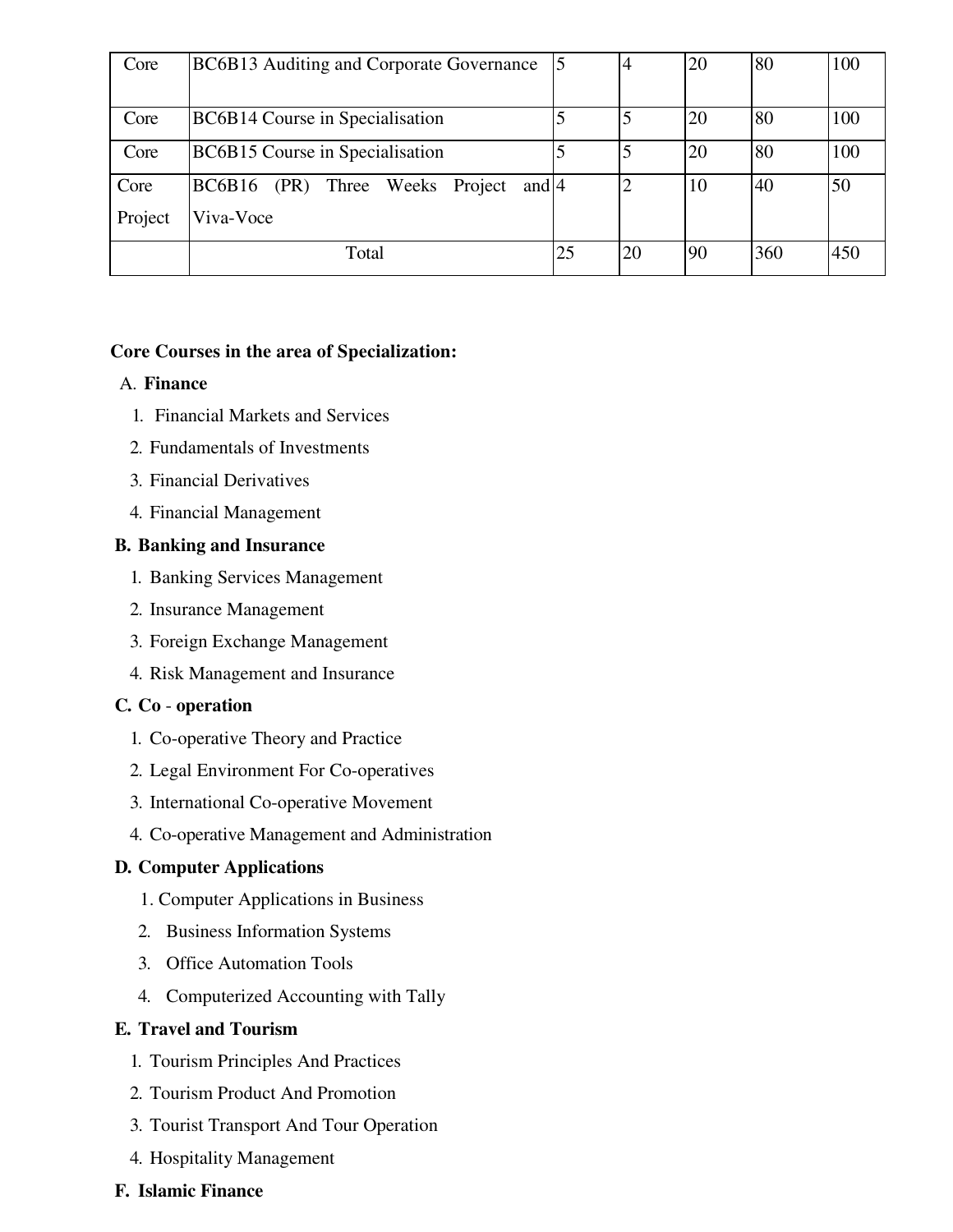- 1. Introduction to Islamic Commercial Banking
- 2. Fundamentals of Islamic Commercial Law
- 3. Foundations of Islamic Accounting Theory and Practice
- 4. Islamic Investment Funds and Insurance

# **Open Courses (For students from other departments)**

- 1. E-Commerce
- 2. Basics of Entrepreneurship and Management
- 3. Basic Accounting

5.2 Four Common Courses (BC3A11 Basic Numerical Skills, BC3A12 General Informatics, BC4A13 Entrepreneurship Development BC4A14 Banking and Insurance), all the Core Courses, Complementary and Open Courses for B.Com Programme shall be taught by Commerce Faculty. However, the core courses under the specialization Islamic Finance shall be taught by Commerce Faculty or teachers having M.A Islamic Finance or M.A Islamic Economics or M.A Economics with Islamic Finance qualifications.

# **6.0 Attendance**

A candidate shall attend at least a minimum of 75% of the number of classes actually held for each of the courses in a year to be eligible for appearing for examination in that course. If the candidate has shortage of attendance in any course in a year he shall not be allowed to appear for any examination in that year. However the University may condone shortage if the candidate applies for it as laid down in University procedures and if the Vice Chancellor is satisfied with the reasons cited by the candidate for his absence in classes.

# **7.0 Internal Assessment**

All courses shall have internal assessment as specified in the common regulations for CUCBCSSUG 2014. Provisions of the clause 9.2 and 9.3 of the common regulation are applicable in the case of internal assessment.

# 8.0 External Examination.

8.1 The University shall conduct semester examinations as specified in the common regulations for CUCBCSSUG 2014. The duration of examination shall be three hours for each course; Provisions of clause 9.5, 9.6, 9.7 and 9.8 of the common regulation for CUCBCSSUG 2014 will be applicable for external examinations.

# 9.0 Project Report

- 9.1 During the sixth semester every student shall do a project. The student may choose any topic from the subjects he/she has studied.
- 9.2 The candidate shall prepare and submit a project report to the Department.
- 9.3 The report shall be in English with not less than 30 pages, printed or typed (A4 size paper, 1.5 line spacing, Times New Roman font, font size 14) and spiral bound.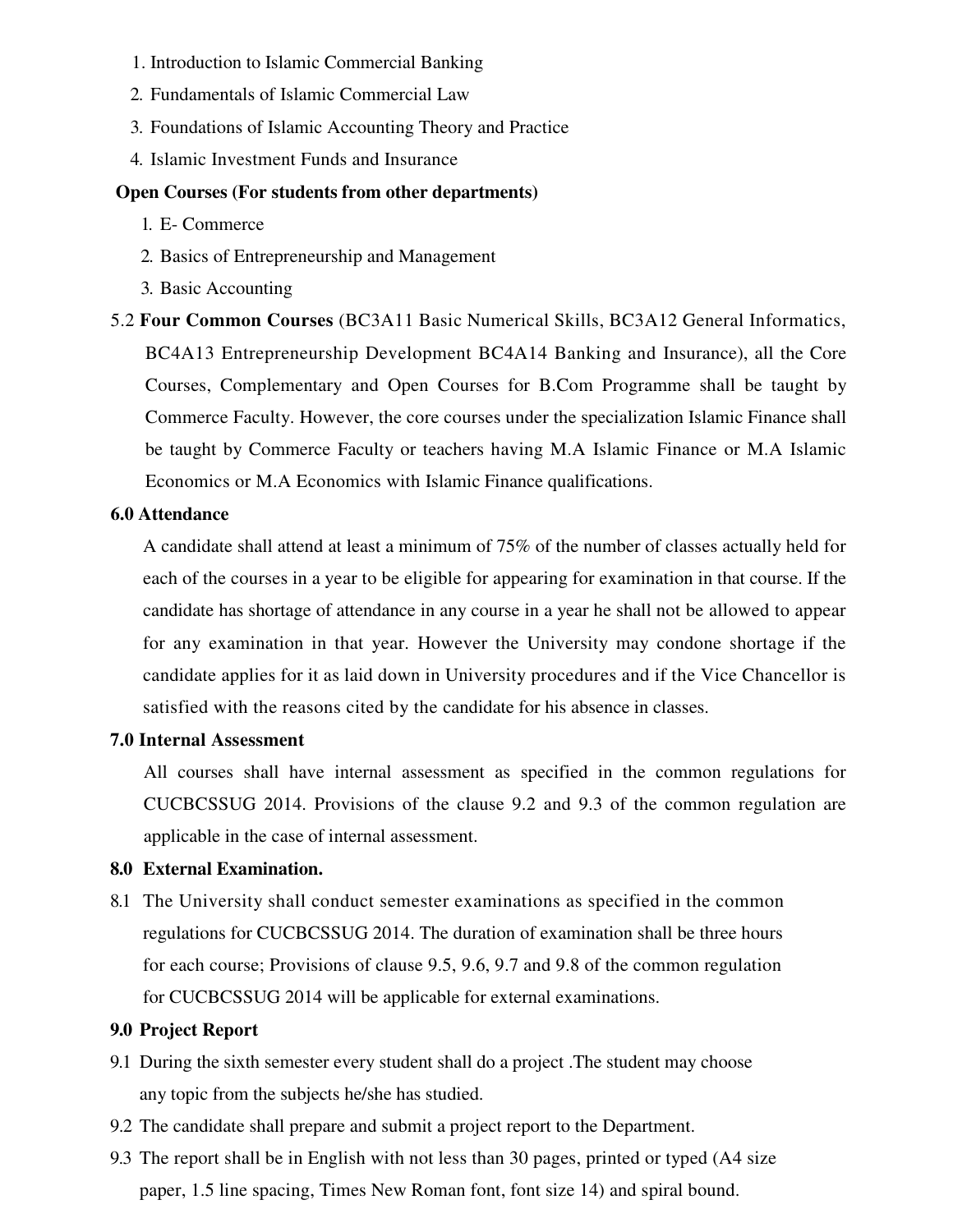The project report should be submitted to the Head of the Department one week before the last working day of the sixth semester, duly certified by the Guide.

- 9.4 Project work shall have the following stages:
	- $\Box$  Project proposal presentation
	- $\Box$  Field work and data analysis
	- $\Box$  Report writing
	- $\Box$  Draft project report presentation
	- $\Box$  Final project report submission
- 9.5 The project can be done individually or as a group of three students (maximum) on the same topic and present the report. However, the project supervisor should make sure that each student constructively contributes to the completion of the project. For this purpose the supervisor shall keep a diary in which the chronological record of the students visit to the supervisor for the project discussions shall be maintained. The work of each student shall be guided by one Faculty member.
- 9.6 The candidate shall prepare at least two copies of the report; one copy for submission to the Department and another copy for the student which he/she has to bring with him/her at the time of viva voce. More copies may be prepared if the organization or the guide or both ask for.
- 9.7 Duration of project work

The duration for project work is 3 weeks.

- 9.8 A certificate showing the duration of the project work shall be obtained from the supervising teacher or from the organization for which the project work was done and it shall be included in the project report.
- 9.9 Structure of the report

Title page

Certificate from the supervising teacher / organization (for having done the project work) Acknowledgements

Contents

Chapter I  $\mathbb{R}^{\mathbb{Z}}$ Introduction (Organization profile, Research problem, Objectives of the study, Research methodology etc.) Chapter II  $\mathbf{r}$ Review of Literature Chapters III and IV: Data Analysis  $(2 \text{ or } 3 \text{ chapters})$  Chapter  $V$ : Findings, Suggestions and Conclusion.

(Questionnaire, specimen copies of forms, other exhibits etc.) Appendix  $\ddot{\cdot}$ Bibliography: (books, journal articles etc. used for the project work). 9.10 Evaluation of project report

The project report shall be subject to internal and external evaluation. The internal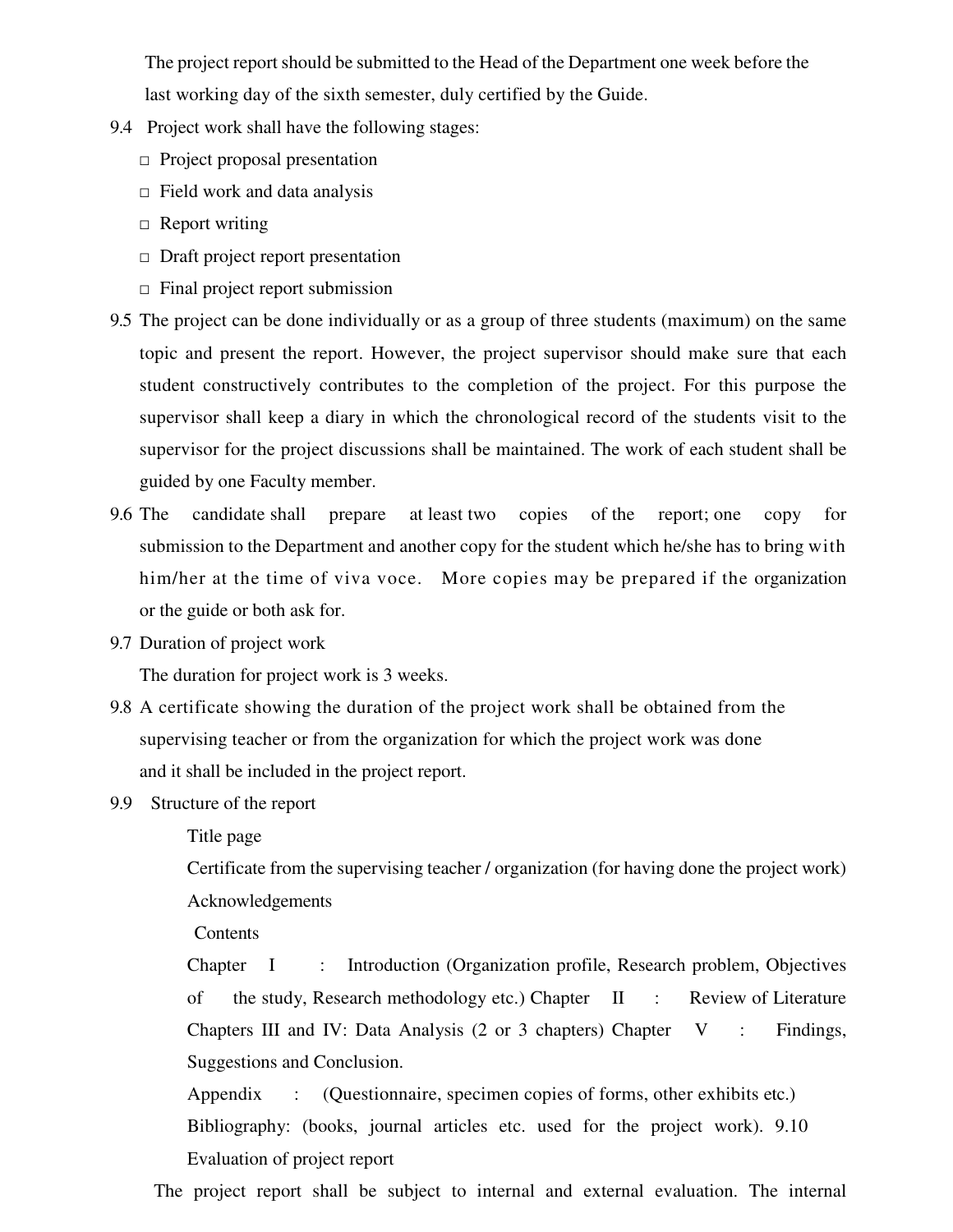evaluation shall be carried out by the supervising teacher and external evaluation done jointly by the internal examiner and the external examiners appointed by the University inclusive of Viva-voce examination. The marks should be awarded on the basis of the following:-

1. Evaluation of the Project Report shall be done under Mark System.

Marks secured for the project will be awarded to candidates, combining the internal and external Marks

2. The internal to external components is to be taken in the ratio 1:4. Assessment of different components may be taken as below.

| Internal (20% of total)   |              | External (80% of Total)                              |              |
|---------------------------|--------------|------------------------------------------------------|--------------|
| Components                | $\%$ of      | Components                                           | $%$ of       |
|                           | <b>Marks</b> |                                                      | <b>Marks</b> |
| Punctuality               | 20           | Relevance of the<br>Topic,<br>Statement<br>of        | 20           |
|                           |              | Objectives,<br>Methodology<br>(Reference/            |              |
|                           |              | Bibliography)                                        |              |
| Use of Data               | 20           | of<br>Analysis/Use<br>Presentation,<br>Quality<br>of | 30           |
|                           |              | Findings<br>Statistical<br>tools,<br>and             |              |
|                           |              | recommendations                                      |              |
| Scheme/Organization<br>of | 30           | Viva-Voce                                            | 50           |
| Report                    |              |                                                      |              |
| Viva-Voce                 | 30           |                                                      |              |
|                           |              |                                                      |              |
|                           |              |                                                      |              |

- $\overline{3}$ . Submission of the Project Report and presence of the student for viva are compulsory for internal evaluation. No marks shall be awarded to a candidate if she/he fails to submit the Project Report for external evaluation.
- $\overline{4}$ . The student should get a minimum of 40  $%$  marks in the aggregate and 40 $%$ separately for external for pass in the project.
- 5. There shall be no improvement chance for the Marks obtained in the Project Report.
- 6. In an instance of inability of obtaining a minimum of 40% marks, the project work may be re- done and the report may be re-submitted along with subsequent exams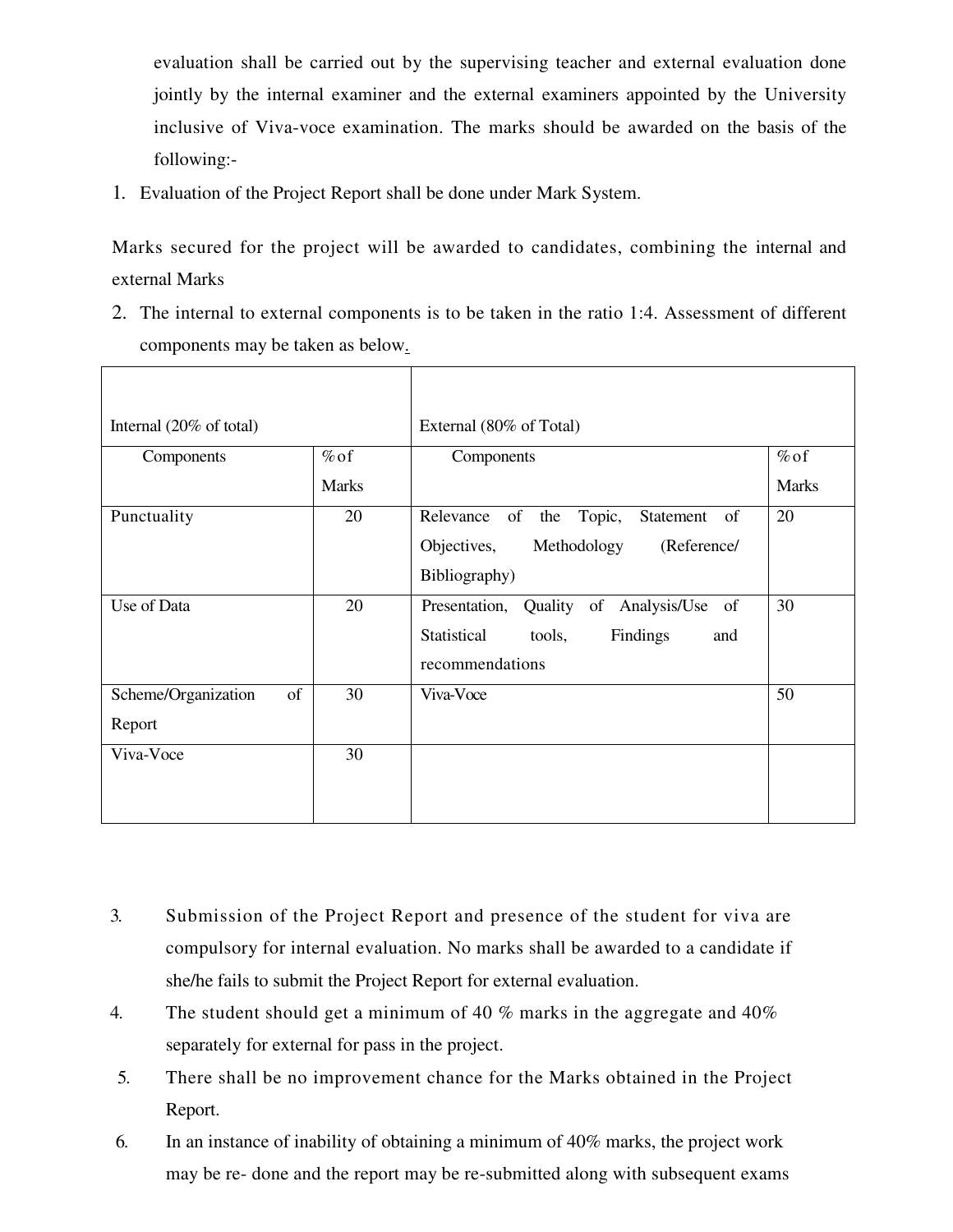through the department, as per the existing rule of the University examinations.

#### **10.0 VivaVoce**

At the end of sixth semester candidate shall attend a comprehensive viva voce. The external evaluation of 12 to 15 students per day is to be conducted with one external examiner and one internal examiner. The examiners shall consult each other and award the grades according to the same criteria specified in 9.10 for the award of marks.

11.0 Requirement for passing the course

For a pass in each course the student has to secure aggregate 40% marks or E grade in internal and external. An aggregate of 40% marks (E grade with 120 credits) is required for a pass in the B.Com degree programme.

- 12. The fourth/fifth semester students of regular colleges shall be taken under the supervision of faculty members to business or industrial units so as to enable them to have firsthand knowledge about location, layout, managerial functions, H R management or any area of study as per curriculum. Study tour to an industrial/business centre will form part of curriculum. The report submitted by the student in this respect shall be considered as one of the assignment of any one of the courses in the concerned semester.
- 13.0 In all other matters regarding the conduct of B.Com Programme in the affiliated colleges under Calicut University under Choice Based Credit Semester System which are not specified in this regulation, the common regulation CUCBCSSUG 2014 will be applicable.

#### UNIVERSITY OF CALICUT

# SYLLABUS OF BACHELOR OF COMMERCE DEGREE PROGRAMME UNDER **CUCBCSS UG --- EFFECTIVE FROM THE 2017-18 BATCH B.COM ADMISSIONS**

**CORE COURSES** 

# **BCIB01 BUSINESS MANAGEMENT**

Lecture Hours per week: 6

#### **Credits: 4**

Internal: 20, External: 80

#### **Objectives:**

> To understand the process of business management and its functions.

> To familiarize the students with current management practices.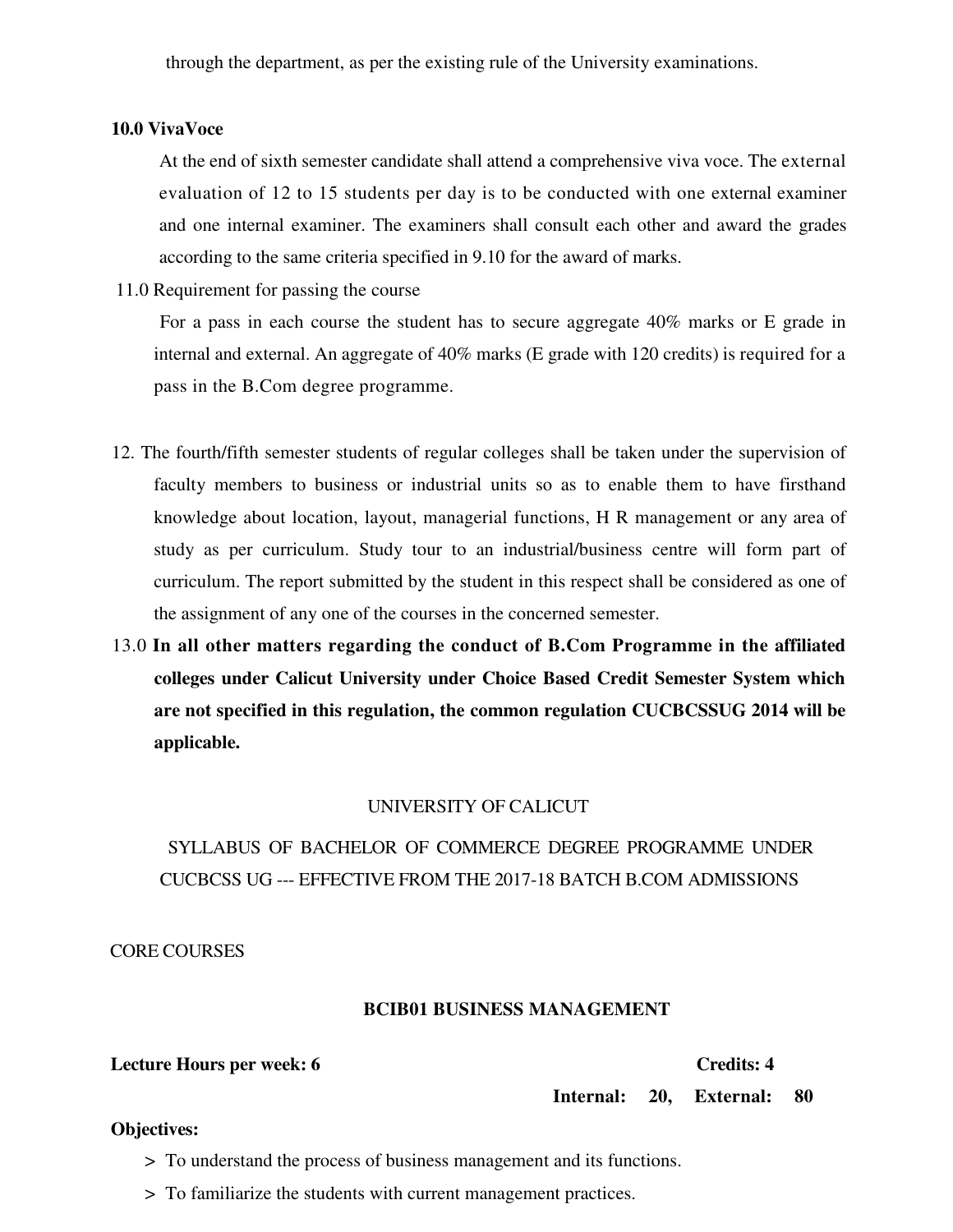- > To understand the importance of ethics in business.
- > To acquire knowledge and capability to develop ethical practices for effective management.

#### **Module I**

Concepts of Management – Characteristics of management – Schools of management thought -Management and administration – Functions of management – Management by objectives – Management by participation – Management by exception – Management by motivation

> 15 **Hours**

#### **Module II**

Functions of Management: Planning – concept and importance - Decision making – barriers to effective planning – Organizing – concept and importance – different organization models – Span of management – Departmentation – Delegation.

#### 20 Hours

### **Module III**

Functions of Management: Motivation:  $-$  concept and importance  $-$  Contributions of McGregor, Maslow and Herzberg – Leadership: – Concept and styles – Leadership traits situational theory of leadership - Communication: – process and barriers – Control: – concept steps – tools – Coordination: Concept – Principles - Techniques

20 Hours

#### **Module IV**

Business Ethics: Meaning and scope – Types of ethics – Characteristics – Factors influencing business ethics – Arguments for and against business ethics – Basics of business ethics – Corporate social responsibility - Environmental issues in business – Ethics in advertising – Globalization and business ethics.

20 Hours

#### **Module V**

Emerging concepts in management – Kaizen – TQM – TPM – MIS – ISO – Change management - Stress management - Fish bone (ISHIKAWA) Diagram - Business eco system - Logistic management.

15 Hours

#### **Reference Books:**

1. Boatwright. John R: Ethics and the Conduct of Business, Pearson Education, New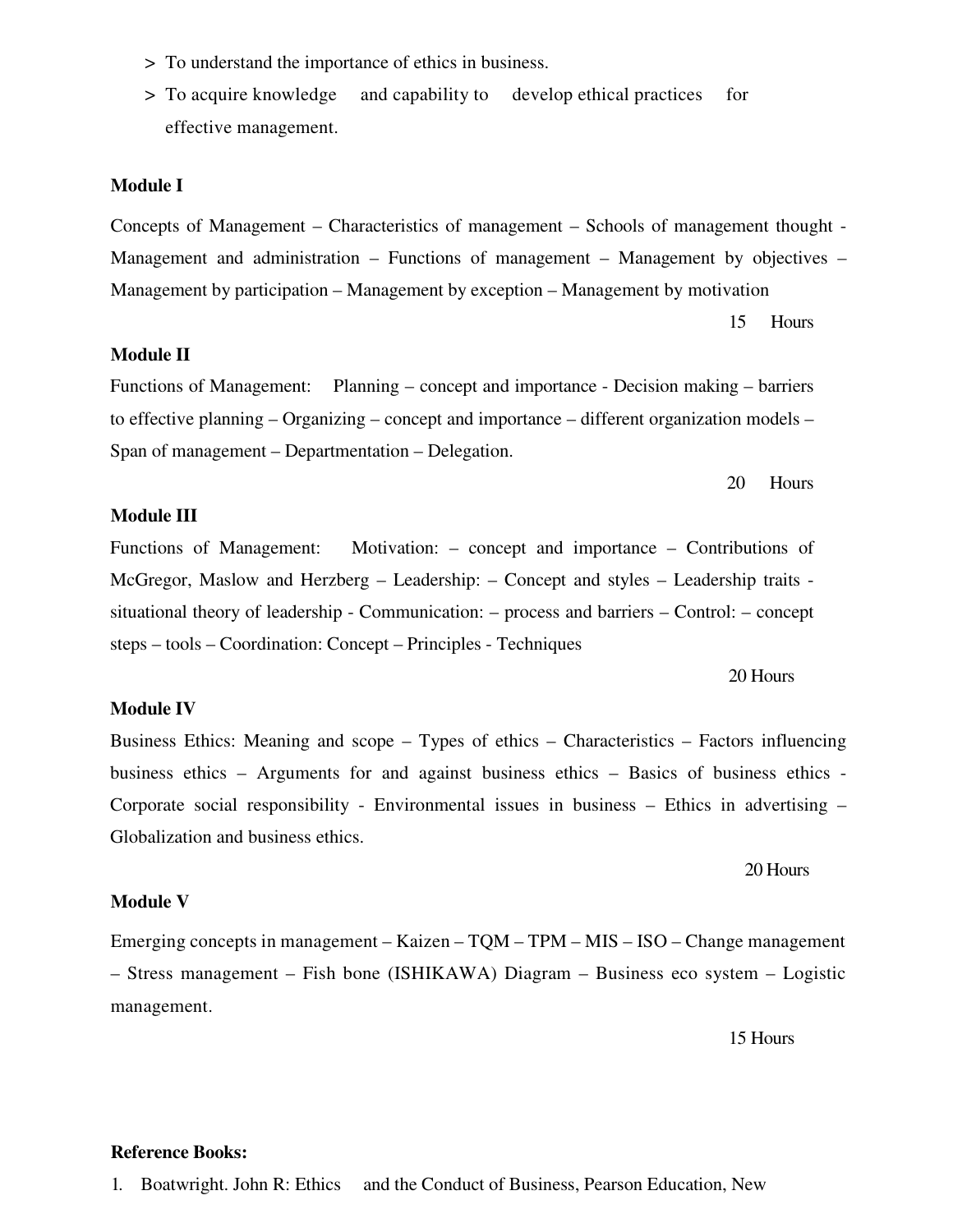Delhi.

- 2. Gupta. CB; Business management, Sultan Chand  $\&$  sons
- 3 Koontz, H and Wechrick, H: Management, McGraw Hill Inc, New York.
- Prasad. LM; Principles and Practicd of Management; Sultan Chand & sons  $\overline{4}$
- Stoner. AF and Freeman RE; Management; Prentice Hall of India  $5<sup>1</sup>$
- Drucker, Peter, F., Management: Tasks, Responsibilities and Practices, Allied 6

Publishers, New Delhi.

- 5. R.S Davar; Management Process
- 6. Rustum & Davan, Principles and Practice of Management.
- 7. Srinivasan & Chunawalla, Management Principles and Practice.
- 8. S. V. S. Murthy. Essentials of Management.

### **BC2B02 FINANCIAL ACCOUNTING**

#### Lecture Hours per week: 6

#### **Credits: 4**

Internal: 20, External: 80

#### **Objectives:**

- $\triangleright$  To equip the students with the skills of preparing financial statements for various type of organizations.
- $\triangleright$  To enable the students to acquire knowledge about financial reporting standards and to understand corporate accounting methods.

#### **Module I**

Preparation of Financial Statements of Non Corporate Entities not covered by IFRS Convergence: Preparation of Financial Statements of sole trader - Single Entry: Meaning -Methods of profit determination - Capital comparison method - Conversion method – Depreciation accounting -

25 Hours

# **Module II**

Accounts of Corporate Entities not Covered by IFRS Convergence: Issue of shares and debentures, Forfeiture of shares (An overview) - Preparation of financial statements of Joint stock companies

#### 20 Hours

#### **Module III**

**Accounting For Banking Companies: Bank accounts - Concept of Non-Performing Assets (NPA)** -Preparation of Profit and Loss Account - Asset classification - Preparation of Balance Sheet.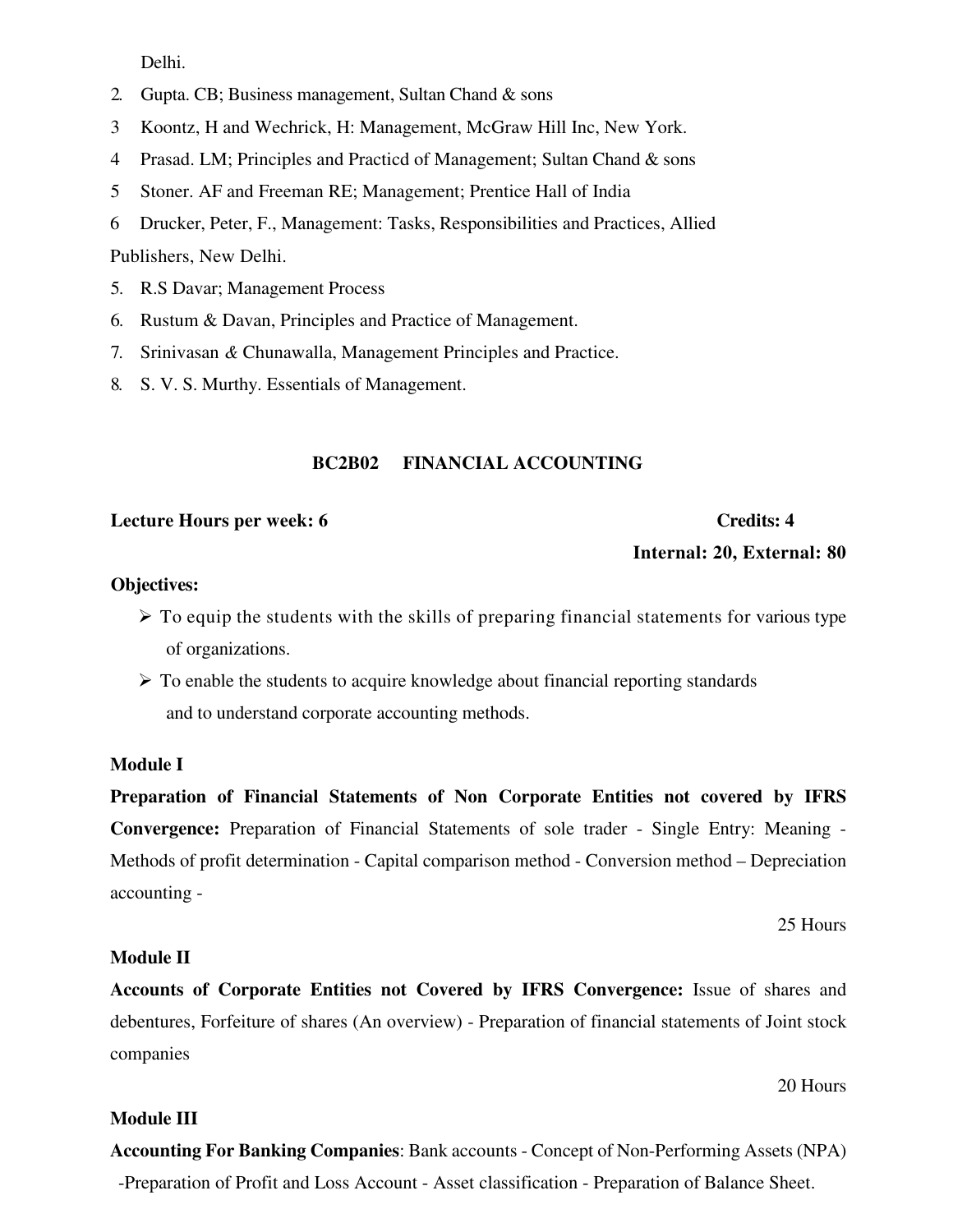# **Module IV**

**Accounting For Insurance Companies:** Insurance Accounts – types of insurance accounts-Final accounts of life Insurance - Profit determination of life insurance

15 Hours

# **Module V**

**Accounting Standards for Financial Reporting:** Objectives and uses of financial statements for users - Role/objectives of accounting standards - Development of accounting standards in India -Requirements of international accounting standards -International organizations engaged in accounting harmonization - IASB – FASB- Role of IASB in developing IFRS - IFRS adoption or convergence in India -Implementation plan in India - Ind AS - Differences between Ind AS and IFRS -Conceptual framework - Definition of financial elements - Principles of recognition, measurements, presentation and disclosure.

15 Hours

### **Reference Books:**

- 1. Chintan Patel, BhupendraMantri, Indian Accounting Standards, TaxmannPublications.
- 2. T. P, Ghosh, Illustrated Guide To Indian Accounting Standards, TaxmannPublications.
- 3. M.C. Shukla, T.S. Grewal and S. C. Gupta, Advanced Accounts, S. Chand & Co., New Delhi.
- 4. S.N. Maheswari and S.K. Maheswari, Financial Accounting.
- 5. R.L. Gupta and Radhaswamy, Advanced Accounting, Sultan Chand & Sons, New Delhi.
- 6. Dr. Goyal V.K., Financial Accounting, Excel Books, New Delhi.
- 7. Ashok Sehgal and Deepak Sehgal, Advanced Accounting, VolumeI, Taxmann, New Delhi.
- 8. Jain and Narang, Financial Accounting, Kalyani Publishers.
- 9. B.S. Raman, Advanced Accountancy.
- 10. P.C. Tulasian, Introduction to Accounting, Pearson Education.

# **BC3BO3 BUSINESS REGULATIONS**

# **Lecture Hours per week: 5 Credits: 4**

# Internal: 20, External: 80

# **Objectives:**

To familiarize the students with certain statutes concerning and affecting business  $\geq$ organizations in their operations.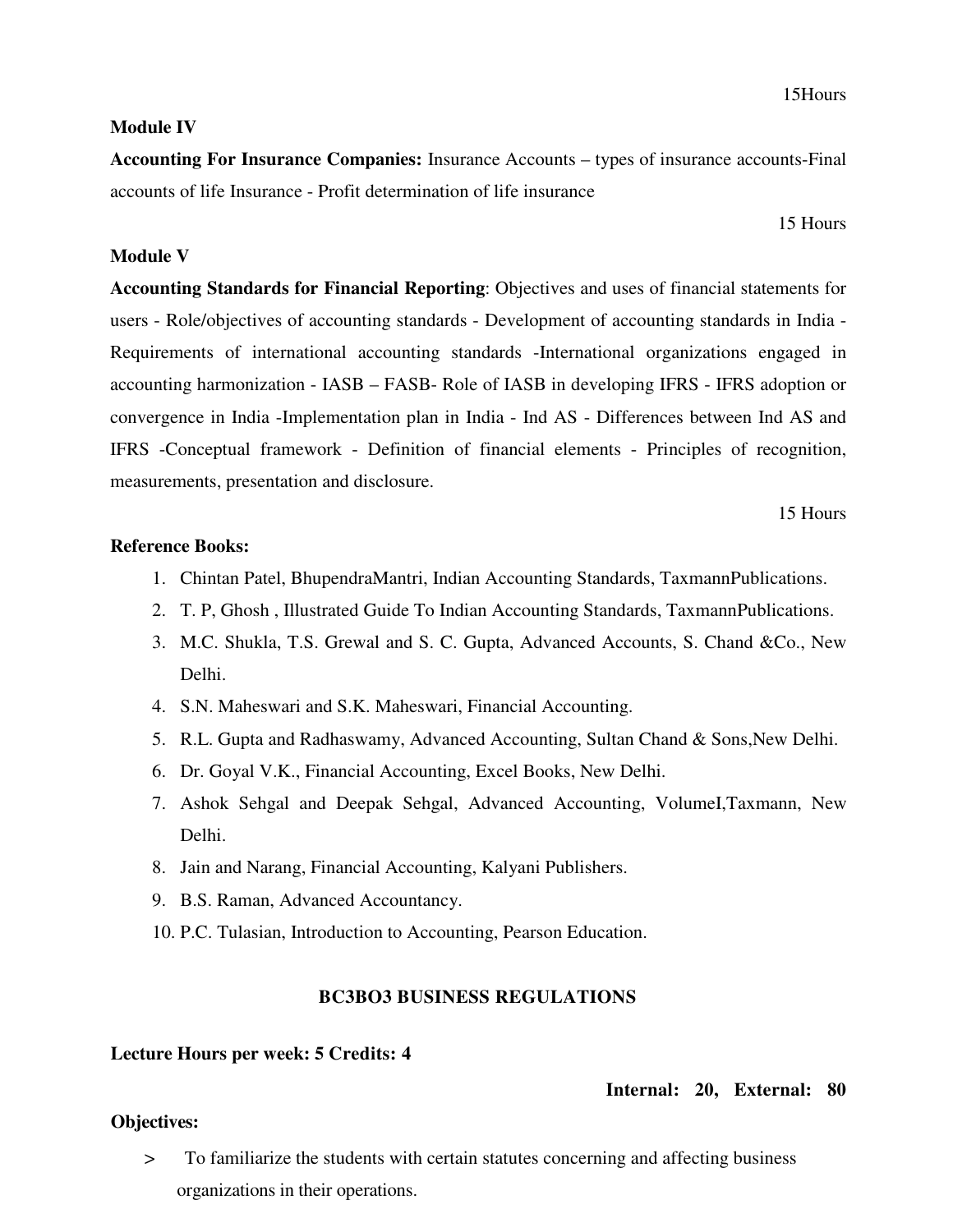#### **Module I**

Business Laws: Introduction - Nature of Business Law - Meaning and definition -Indian Contract Act, 1872: Contract - Definition - Essentials of valid contracts - Classification of contracts - Offer and acceptance - Consideration - Capacity to contract - Free consent - Coercion - Undue influence - Misrepresentation - Fraud - Mistake - Void agreements -Discharge of contract - Breach of contract and remedies - Contingent contracts - Quasi contracts.

**Module II** 

Special Contracts: Contract of Indemnity: Meaning - Nature - Right of indemnity holder and indemnifier - Contract of Guarantee: Meaning - Nature - Rights and liabilities of surety -Discharge of surety from liability - Contract of Bailment and Pledge: Rights and duties of bailor and bailee, pledger and pledgee - Contract of Agency - Creation of agency - Delegation of authority - Duties and liabilities of principal and agent - Termination of agency.

> 20 Hours

Hours

25

# **Module III**

Sale of Goods Act 1930: Contract for sale of goods -Essentials of a contract of sale -Conditions and Warranties - Caveat emptor - Sale by non owners - Rules as to delivery of goods - Un paid seller and his rights.

> 10 Hours

#### **Module IV**

The Consumer Protection Act 1986: Objects and scope - Definition of consumer and consumer dispute - Complaint - Goods - Service - Unfair trade practices - Restrictive trade practices - Rights of consumers - Consumer Protection Council - Consumer Disputes Redressal Agencies.

> 10 Hours

#### **Module V**

The limited liability partnership Act 2008 – Salient features – Distinction with partnership and company – LLP agreement – partners and designated partners – incorporation document – Extent and limitation of liability of LLP and partners.

15 Hours

#### Reference Books:

- 1. Singh Avtar, The Principles of Mercantile Law, Eastern Book Company, Lucknow.
- 2. Kuchal M.C, Business Law, Vikas Publishing House, New Delhi
- 3. Kapoor N.D. Business Law, Sultan Chand & Sons, New Delhi.
- 4. Chandha P.R, Business Law.
- 5. S.S. Gulshan, Business Laws.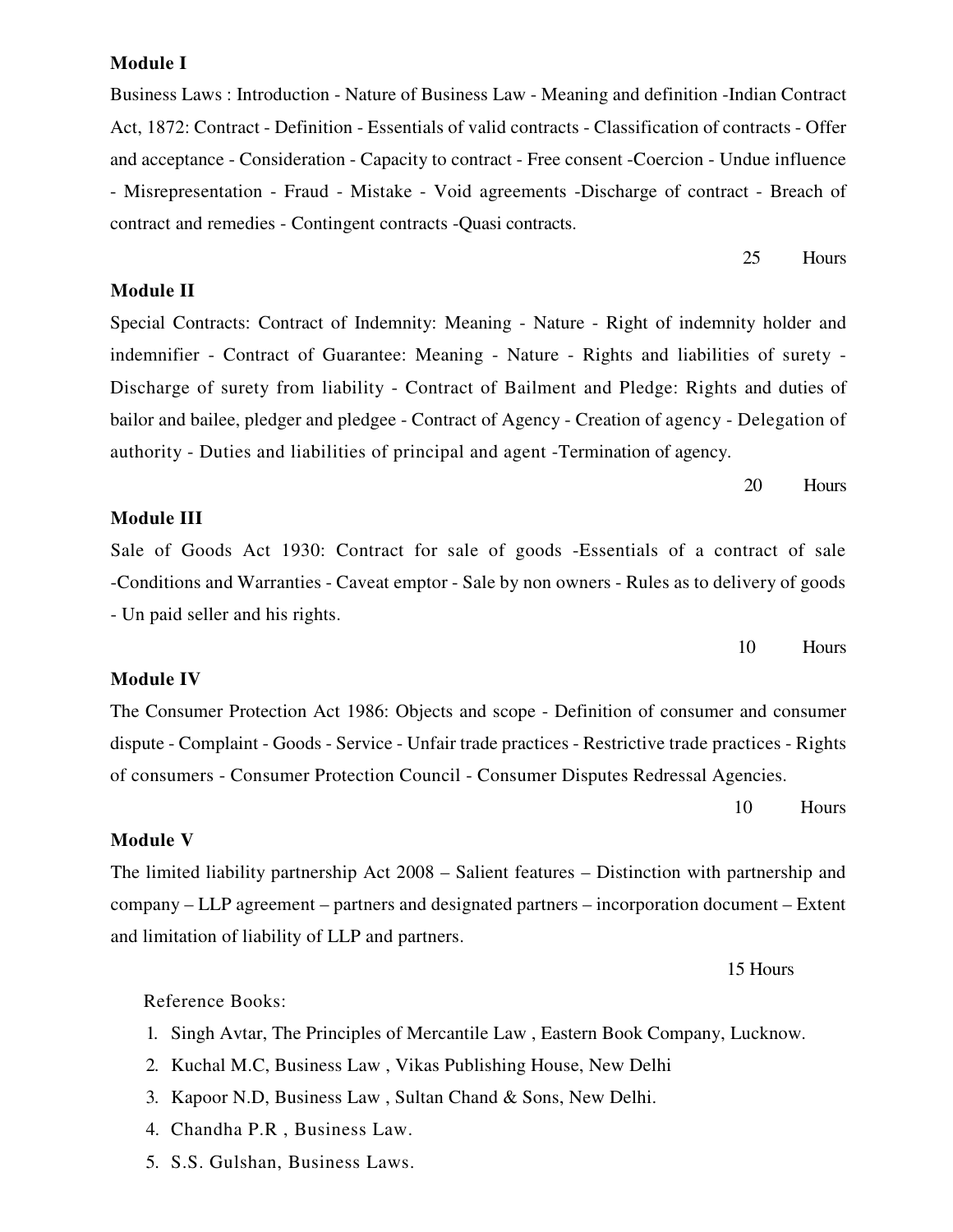- 6. B. Sen and Mitra, Business and Commercial Laws.
- 7. Chandha P.R, Business Law, Galgotia, New Delhi.
- 8. Balchandani, Business Laws.
- 10. Desai T.R., Indian Contract Act, Sale of Goods Act and Partnership Act, S.C. Sarkar & Sons Pvt. Ltd. Kolkata.

### **BC3 BO4 CORPORATE ACCOUNTING**

#### Lecture Hours per week: 6

#### **Credits: 4**

#### Internal: 20, External: 80

#### **Objectives:**

 $\triangleright$  To help the students to acquire conceptual knowledge of the fundamentals of the corporate accounting and the techniques of preparing the financial statements.

#### **Module I**

Accounting Standards for Assets, Liabilities and Revenue: Inventories (IAS 2 and Ind AS 2) -Accounting for tangible non-current assets (IAS 16 and Ind AS 16) -Accounting for intangible assets (IAS 38 and Ind AS 38) - Accounting for impairment of assets (IAS 36 and Ind AS 36) -Accounting for borrowing costs (IAS 23 and IndAS 23) - Investment property (IAS 40 and Ind AS 40) - Revenue from contracts with customers (IFRS 15 and Ind AS 115) - Income tax (IAS 12 and Ind AS 12) -Employee benefits (IAS 19 and Ind AS 19) - Provisions, contingent liabilities and contingent assets (IAS 37 and Ind AS 37).

#### 20 Hours

### **Module II**

Accounting For Joint Stock Companies: Accounting for Government grants (IAS20 and Ind AS 20) - Accounting for leases (IAS 17 and Ind AS 17) - Share based payments (IFRS 2 and Ind AS 102) - Accounting for Bonus and Right issue -Redemption of Preference shares - Redemption of Debentures - Buyback of shares - Alteration of Share capital.

15 Hours

### **Module III**

Presentation of Single Entity Financial Statements Covered by IFRS Convergence (IAS 1 and Ind AS 1): Accounting policies, accounting estimates (IAS 8 and Ind AS 8)- Events after reporting date (IAS 10 and Ind AS 10) - Structure and contents of financial statements - Preparation of financial statements: Statement of Financial Position (SOFP)- Statement of Profit or Loss (SOPL) -Statement of Changes in Equity (SOCE) – Cash Flow Statement (SOCF) (IAS 7 and Ind AS 7).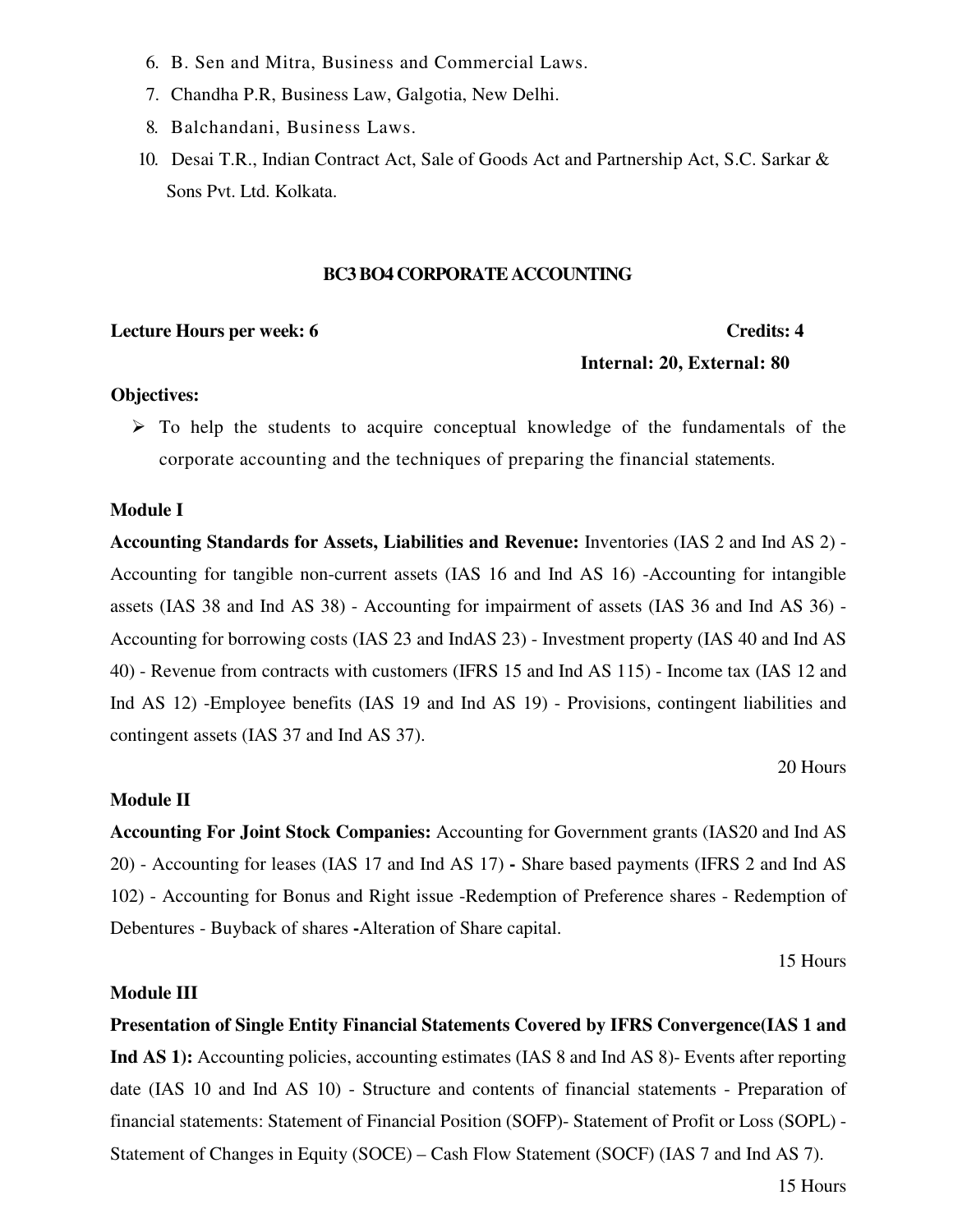#### **Module IV**

Business Combinations And Consolidated Statements (IFRS 3,10,13 and Ind AS103, Ind AS 27, Ind AS 28): Acquisition method for business combination -Consolidated Statement of Financial Statements - Statement of Financial position /Balance sheet - Summary of consolidation procedures - Non controlling interests -Goodwill arising on consolidation - Intra group trading - Intra group trading of Non-current assets - Pre-acquisition profits - Fair values in acquisition accounting -Consolidated Statement of Profit or Loss and Other Comprehensive Income - Intragroup dividends.

25 Hours

# **Module V**

Accounting For Electricity Companies: Concept of Double account system -Difference between double entry and double account - Final accounts of electricity companies.

15 Hours

(Theory and Problems may be in the ratio of 40% and 60% respectively)

#### **Reference Books:**

- 1. Chintan Patel, BhupendraMantri, Indian Accounting Standards, TaxmannPublications.
- 2. T. P. Ghosh, Illustrated Guide To Indian Accounting Standards, TaxmannPublications.
- 3. B. D, Chatterjee, Illustrated Guide To Indian Accounting Standards, TaxmannPublications.
- 4. Dolphy D'Souza, Vishal Bansal, Indian Accounting Standards, Snow WhitePublications.
- 5. ICAI, Study material of ICAI Financial Reporting (Final level).
- 6. IASB, IFRS (Red Book).
- 7. M.C. Shukla, T.S. Grewal and S. C. Gupta, Advanced Accounts, S. Chand & Co., New Delhi.
- 8. S.N. Maheswari and S.K. Maheswari, Financial Accounting.
- 9. R.L. Gupta and Radhaswamy, Advanced Accounting, Sultan Chand & Sons, New Delhi.
- 10. Dr. Goyal V.K., Financial Accounting, Excel Books, New Delhi.
- 11. Ashok Sehgal and Deepak Sehgal, Advanced Accounting, VolumeI, Taxmann, New Delhi.
- 12. Jain and Narang, Financial Accounting, Kalyani Publishers.
- 13. B.S. Raman, Advanced Accountancy,
- 14. P.C. Tulasian, Introduction to Accounting, Pearson Education.
- 15. B. D, Chatterjee, Illustrated Guide To Indian Accounting Standards, TaxmannPublications.
- 16. Dolphy D'Souza, Vishal Bansal, Indian Accounting Standards, Snow WhitePublications.
- 17. ICAI, Study material of ICAI Financial Reporting (Final level).
- 18. IASB, IFRS (Red Book).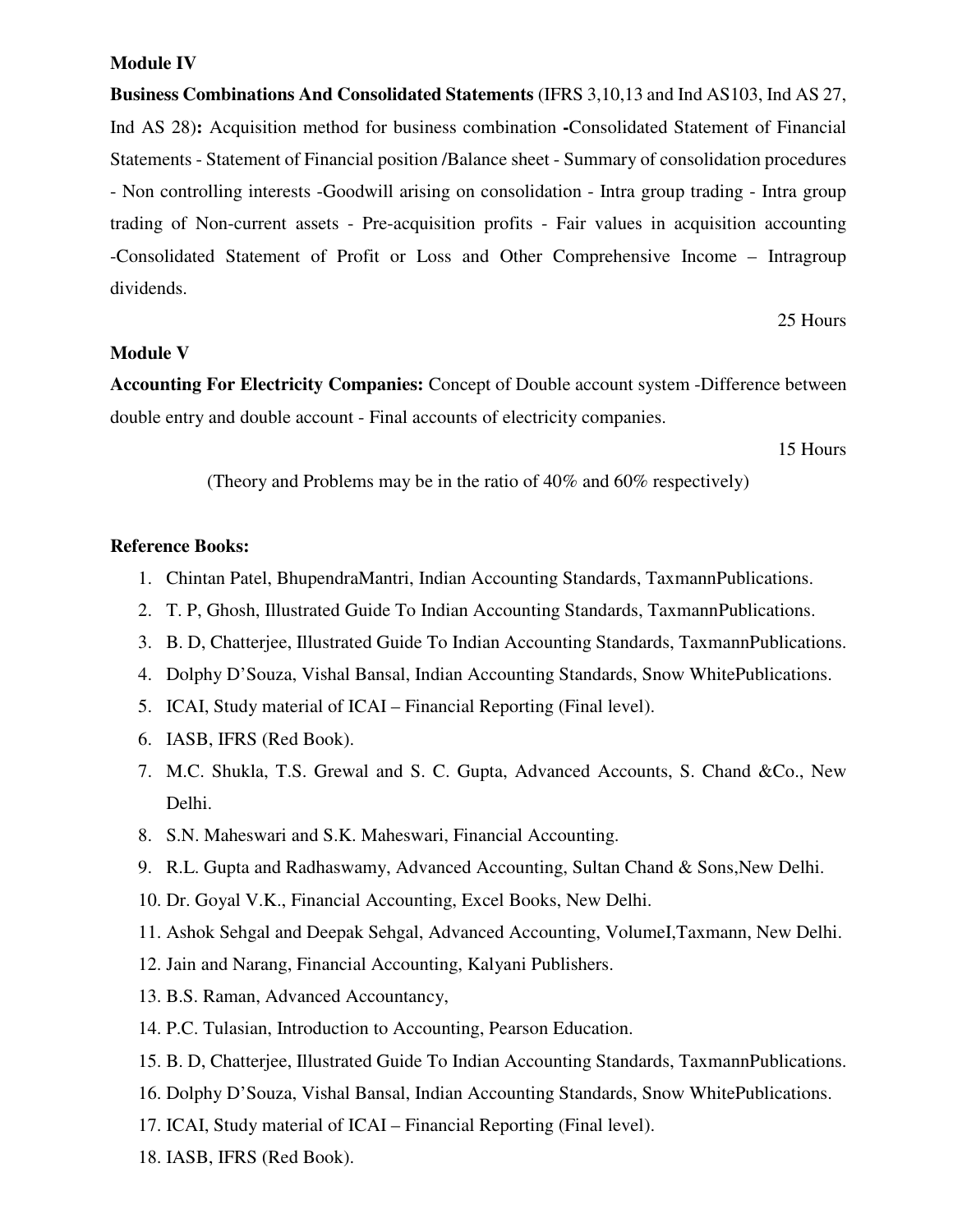#### **BC4B05 COST ACCOUNTING**

Lecturer Hours per week: 6

Internal: 20, External: 80 Objectives:

> To familiarize the students with the various concepts and elements of cost.

> To create cost consciousness among the students.

# Module I

Introduction : Definition - Meaning and scope - Objectives - Functions -Merits and Demerits -Cost Accounting and Financial Accounting - Cost classification - Elements of cost - Cost units -Cost centre - Types - Methods and Techniques of Costing.

10 Hours

# **Module II**

Materials : Importance of Material cost control - Purchase Procedure - Store control -Types of Store - Stores Records - Perpetual Inventory-ABC Analysis - VED Analysis-JIT Inventory - Stock levels - EOQ - Issue of materials - FIFO, LIFO, Simple and Weighted Average methods.

20 Hours

#### **Module III**

Labour and Overheads: Importance of Labour cost control - Time Keeping and Time Booking - Idle Time - Over Time - Computation of Labour cost - Remuneration Systems and Incentive Schemes. Overheads: Definition - Overhead Allocation - Apportionment - Re-Apportionment -Direct distribution - Step Ladder - Reciprocal Service methods - Repeated Distribution and Simultaneous Equation methods - Absorption of overheads - Methods of Absorption - Labour Hour Rate and Machine Hour Rate.

20 Hours

#### **Module IV**

Methods of Costing: Unit Costing - Job Costing - Contract Costing - Process Costing - Process Losses - Service Costing (only Transport)

25 Hours

#### **Module V**

**Cost Control Techniques:** Budgetary Control and Standard Costing: Budget and Budgetary Budgets -Preparation of Financial Control - Need and Importance - Types  $\sigma$ Budget - Flexible and Fixed Budget - ZBB - Programme **Budget** and Performance Budgets. 15 Hours

#### Credits: 4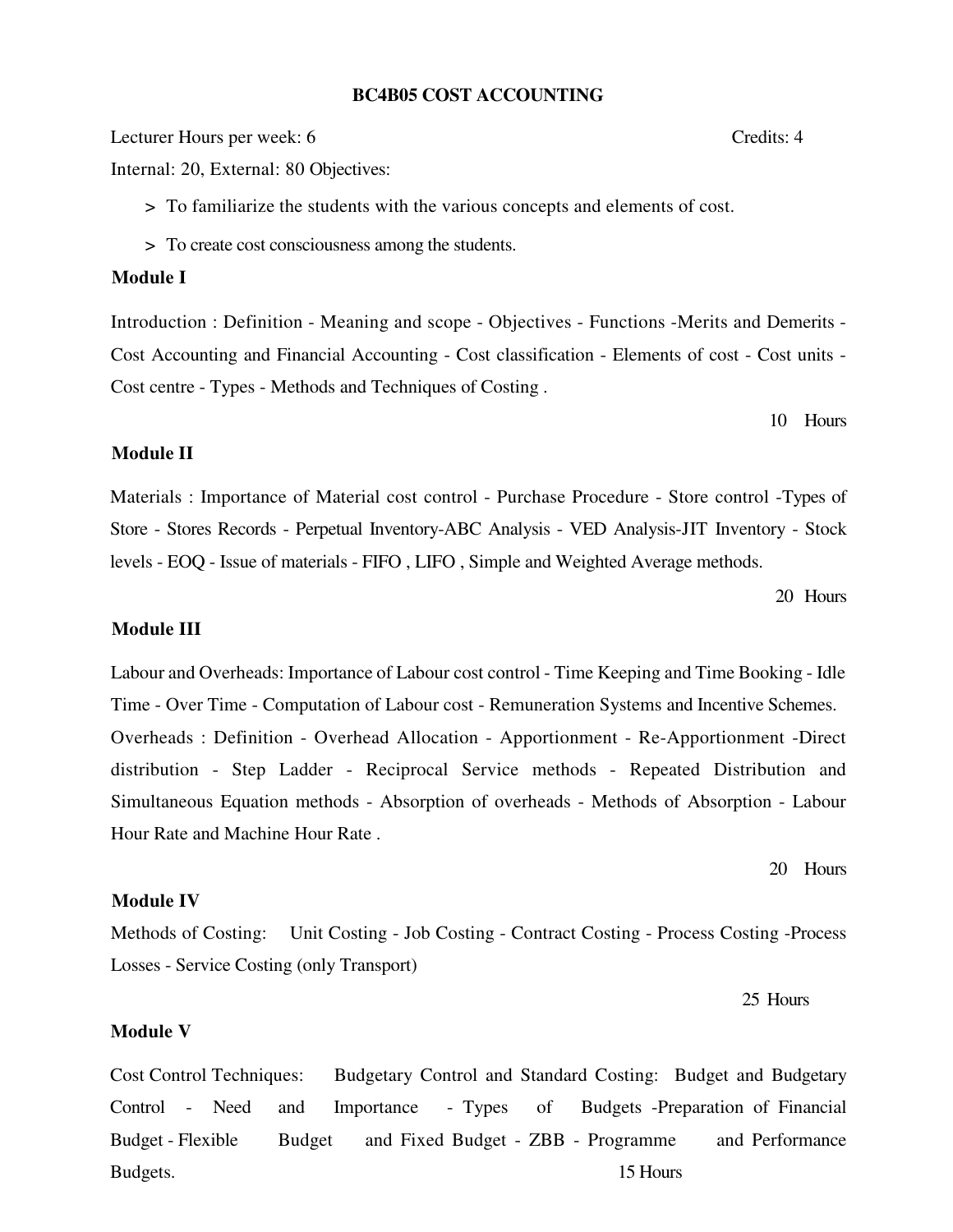(Theory and Problems may be in the ratio of 40% and 60% respectively)

#### **Reference Books:**

- 1. N.K. Prasad : Cost Accounting
- 2. Nigam & Sharma: Cost Accounting
- 3. Khanna Pandey & Ahuja: Cost Accounting
- 4. M.L Agarwal : Cost Accounting
- 5. Jain & Narang : Cost Accounting
- 6. S.P. lyengar: Cost Accounting
- 7. S.N. Maheswari: Cost Accounting
- 8. Horngren: Cost Accounting: A Managerial Emphasis.
- 9. M.N.Arora: Cost Accounting
- 10. Dutta: Cost Accounting

#### **CORPORATE BC4BO6 REGULATIONS**

#### **Lecture Hours per week: 4**

#### Credit: 4

#### Internal: 20. **External:** 80

#### **Objectives:**

> To familiarise the students with corporate law and to make them aware of the importance of corporate governance in the management of organizations.

# **Module I**

Introduction to Companies Act 2013: Objects of the Act - Salient features of the Act - Meaning and definition of company - Features - Kinds of companies - Private Company -Public company -Associate Company - Dormant Company - One person company -Small Company -Government Company - Lifting of corporate veil.

05 Hours

#### **Module II**

Formation of Companies: Promotion - Role of promoters - Incorporation - Capital subscription -Commencement of business - Pre-incorporation and provisional contracts. Document of companies: Memorandum of Association - Definition - Contents and alteration - Doctrine of Ultravires - Articles of Association - Definition - Contents and alteration - Distinction between Memorandum and Articles - Constructive notice of Memorandum and Articles - Doctrine of Indoor management - Prospectus - Contents - Statement in lieu of prospectus - Liabilities for misstatement.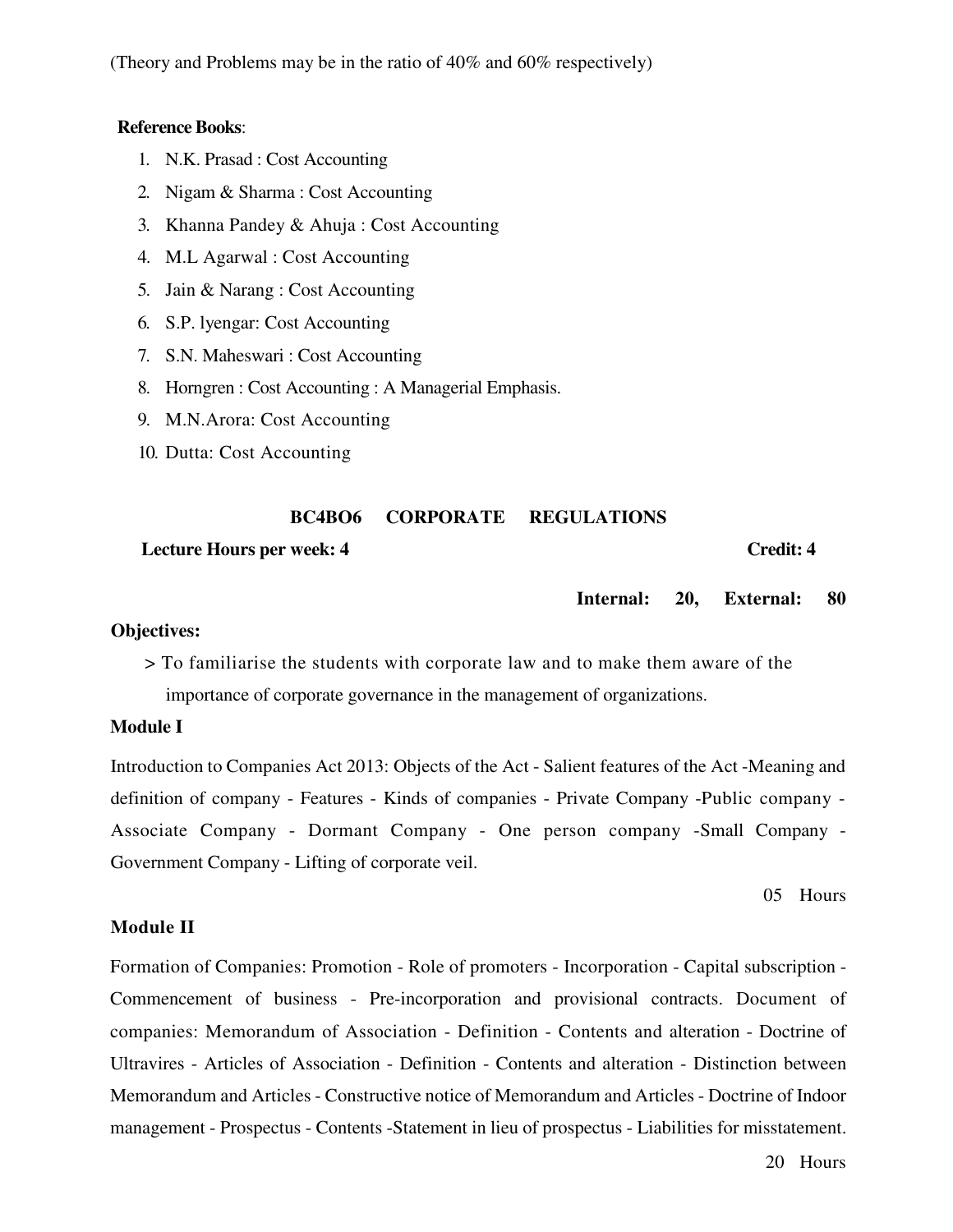#### **Module III**

Share Capital: Shares - Kinds of shares - Public issue of shares - Book building - Allotment of shares - Irregular allotment - Issue prices of shares - Listing of shares - Employees stock option scheme - Sweat equity shares - Right shares - Bonus shares - Shares with differential rights - Share certificate and share warrant - Calls - Forfeiture -Surrender of shares - Buyback of shares - De materialization and re materialization of shares - Transfer and transmission of shares - Transfer under Depository system.

#### 15 Hours

#### **Module IV**

Management of Companies: Board and Governance - Directors: Appointment - Position - Powers - Rights - Duties and liabilities - Qualification - Disqualification - Removal of directors - Key Managerial Personnel - Introduction to Corporate Governance - Need and importance of Corporate Governance - Corporate social responsibility. Securities and Exchange Board of India Act 1992 -Object - Establishment and management of SEBI -Powers and functions of SEBI - Securities Appellate Tribunal (SAT).

# 20 Hours

#### **Module V**

Company Meetings and Winding up : Requisites of a valid meeting - Statutory meeting - Annual general body meeting - Extra ordinary meeting - Board meetings - Resolutions - Types - Company Secretary: Qualification - appointment - duties - Winding up : Meaning - Modes of winding up - Winding up by Tribunal - Members' voluntary winding up - Creditors' voluntary winding up -Liquidator: Powers - Duties and liabilities - Consequences of winding up.

10 Hours

### **Reference Books:**

- 1. M.C. Shukla & Gulshan : Principles of Company Law.
- 2. N.D. Kapoor: Company Law and Secretarial Practice.
- 3. Mannual of Companies Act, Corporate Laws and SEBI Guidelines", Bharat Law House, New Delhi.
- 4. M.C. Bhandari: Guide to Company Law Procedures.
- 5. Tuteja: Company Administration and Meetings.
- S.C. Kuchal: Company Law and Secretarial Practice. 6.
- 7. Dr. P.N. Reddy and H.R. Appanaiah : Essentials of Company Law and Secretarial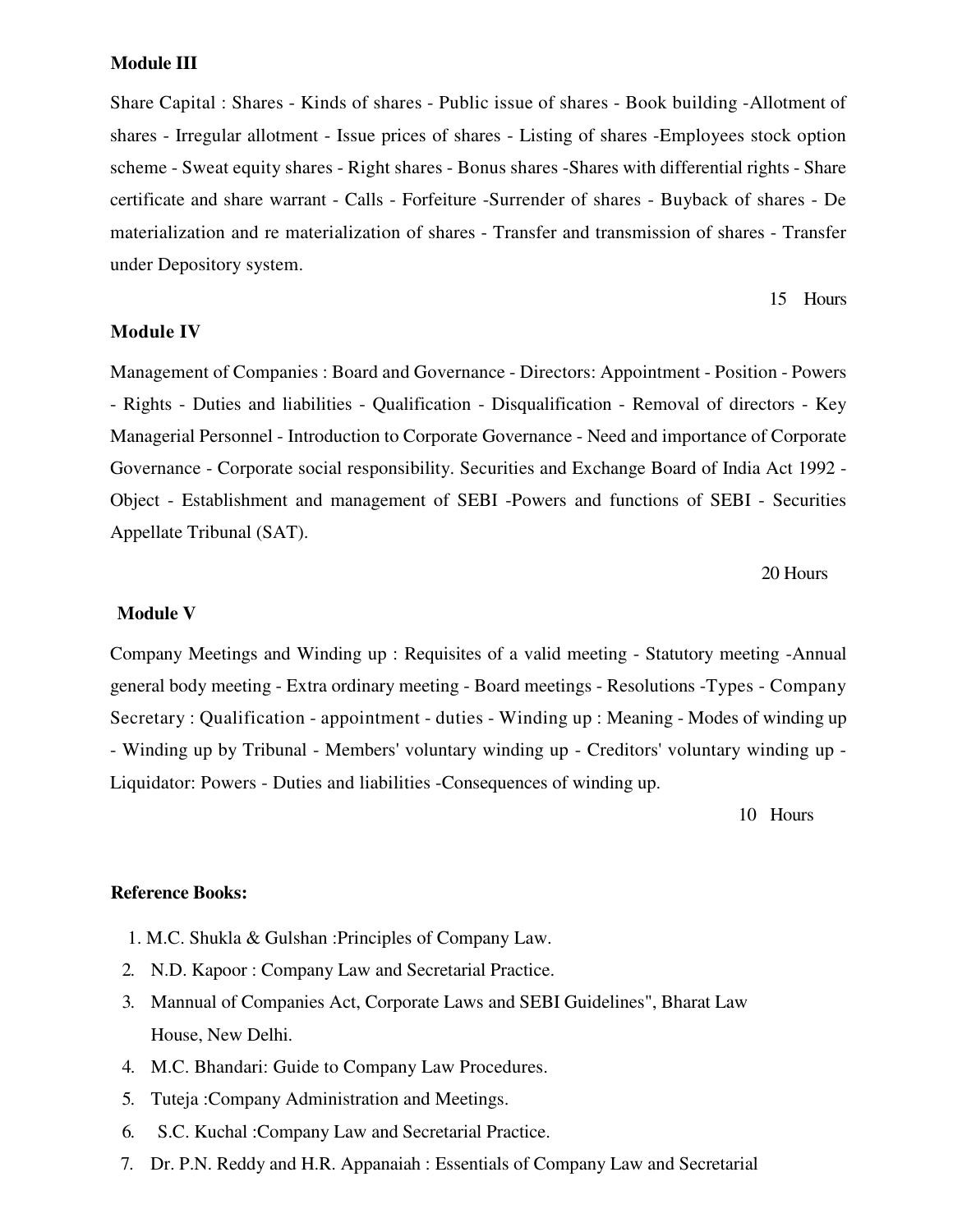Practice, Himalaya Publishers.

- 8. M.C. Kuchal: Secretarial Practice.
- 9. Ashok Bagrial: Secretarial Practice.

#### **ACCOUNTING FOR MANAGEMENT BC5B07**

#### **Lectures Hours per week: 4**

#### **Credits: 4**

Internal: 20. **External:** 80

### **Objectives:**

> To enable the students to understand the concept and relevance of Management Accounting.

> To provide the students an understanding about the use of accounting and costing data for planning, control, and decision making.

#### **Module I**

Management Accounting: Nature and Scope - Difference between cost Accounting, Financial accounting and Management accounting - Recent trends in Management Reporting.

#### 05 Hours

#### **Module II**

Analysis and Interpretation of Financial Statements: Meaning - Types and Methods of Financial Analysis - Comparative Statements - Trend Analysis - Common size Statements (a general discussion only).

> $0.5$ **Hours**

Module III Ratio Analysis: Meaning - Nature - uses and limitations of Ratios Liquidity, Profitability, Turnover, Solvency, Leverage. Market test Ratios. Construction of Financial Statements from ratios - Judgment of financial stability through ratios - (Focus to be given to problems solving and Interpretation skills)

25 Hours

#### **Module III**

Fund Flow and Cash Flow Analysis:

Meaning and concept of Fund - Current and Non Current Accounts A. Fund Flow Statements: Flow of fund - Preparation of Fund Flow statement - Uses and Significance.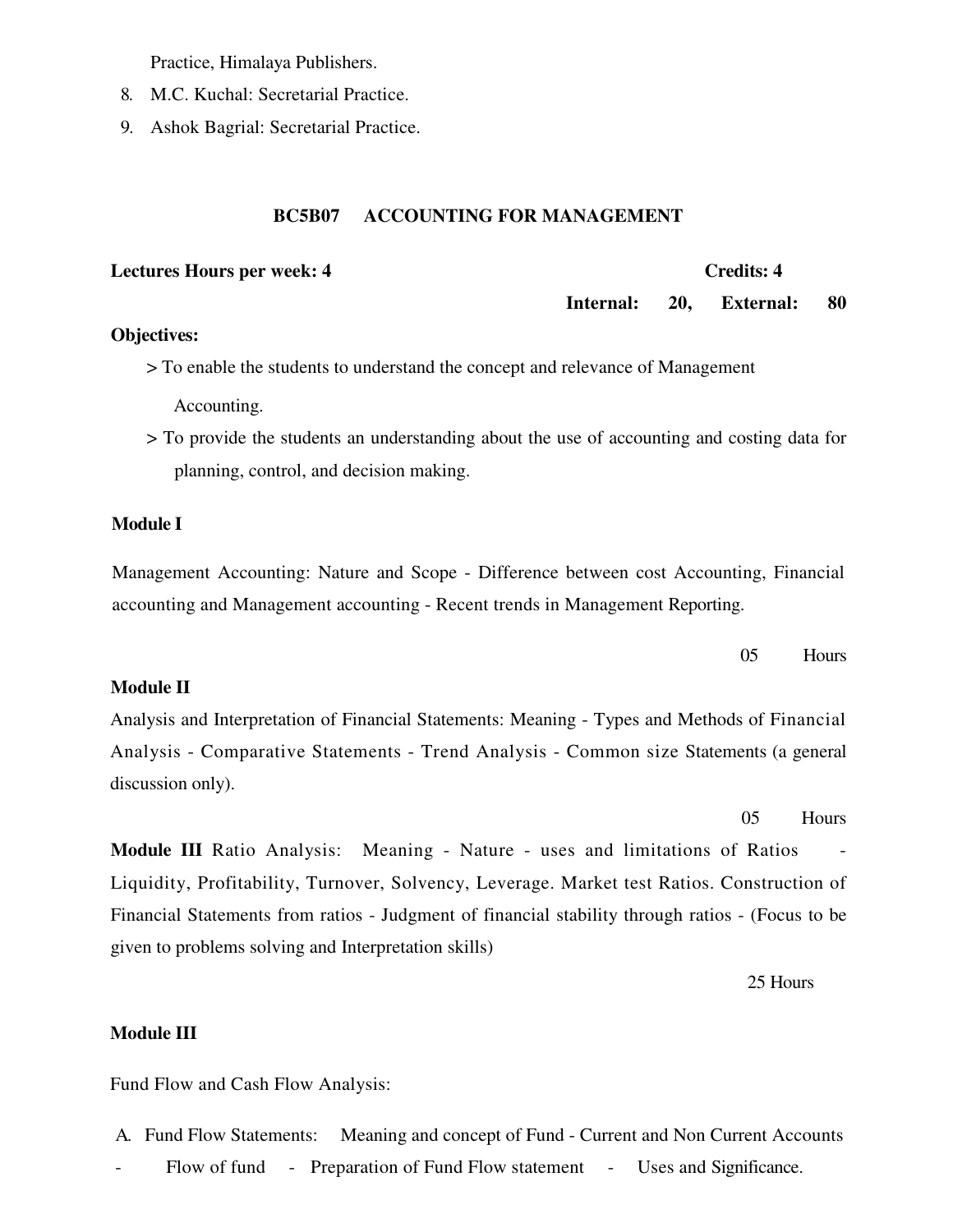**B.** Cash Flow Statement: Difference between Fund flow Statement and Cash flow Statement - Preparation of Cash Flow Statement as per AS - 3 Norms - Direct and Indirect methods (Stress to be given to Problems).

### **Module-V**

Managerial Decision making with the help of CVP Analysis: Marginal Costing - Fixed Cost-Variable Cost - Contribution - P/V Ratio - Break Even Analysis - Algebraic and Graphic presentation - Decision making : Fixation of Selling Price - Exploring new markets - Make or Buy - Key Factor - Product Mix - Operate or Shutdown.

20 Hours

(Theory and Problems may be in the ratio of  $40\%$  and  $60\%$  respectively)

#### **Reference Books:**

- 1. Dr. S.N. Maheswari: Management Accounting.
- 2. Saxena: Management Accounting.
- 3. Made Gowda: Management Accounting.
- 4. Dr. S. N. Goyal and Manmohan : Management Accounting.
- 5. B.S.Raman: Management Accounting.
- 6. R.S.N. Pillai and Bagavathi: Management Accounting.
- 7. Sharma and Gupta: Management Accounting.
- 8. J. Batty: Management Accounting.
- 9. Foster: Financial Statement Analysis, Pearson Education.
- 10. P.N. Reddy & Appanaiah : Essentials of Management Accounting.

#### **BUSINESS RESEARCH METHODS BC5B08**

#### **Lecture Hours per week: 4**

#### **Credits: 4**

Internal: 20, External: 80

#### **Objectives:**

> To enable students for acquiring basic knowledge in business research methods and to develop basic skills in them to conduct survey researches and case studies.

#### **Module I**

Business Research: – Definition and significance - Features of business research – The research process – Variable - Proposition - Types of research – Exploratory and causal research –

#### 20 Hours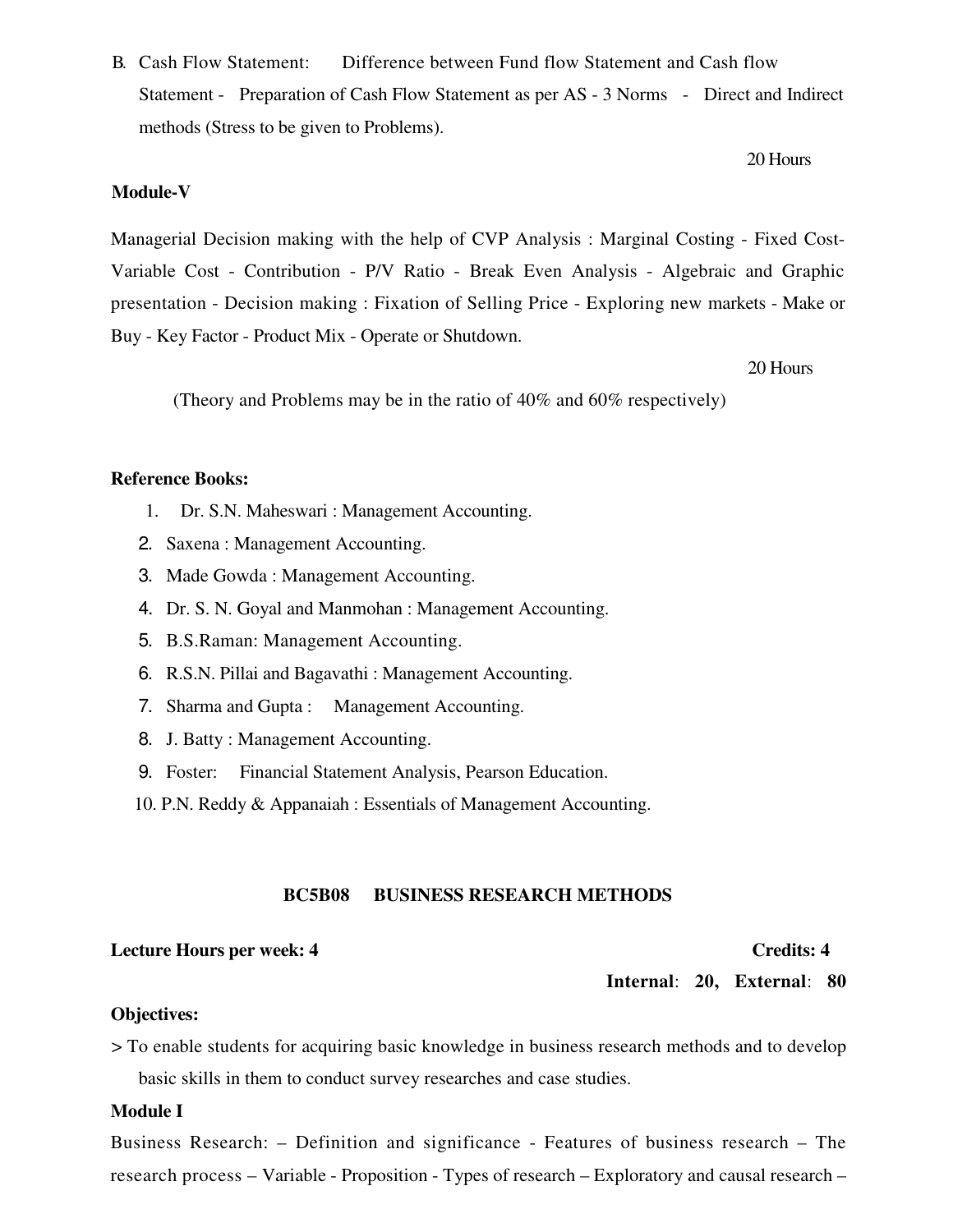Theoretical and empirical research - Basic and applied research - Descriptive research - Phases of business research – Research Hypothesis – Characteristics – Research in an evolutionary perspective – Role of theory in research - Theory building - Induction and Deduction Theory.

10 Hours

# **Module II**

Research Design – Definition – Types of research design – Exploratory and causal research design -Descriptive and experimental design  $-$  Types of experimental design  $-$  Validity of findings  $-$ Internal and external validity – Variables in research – Measurement and scaling – Different scales – Construction of instrument - Validity and reliability of instrument -

15 Hours

# **Module III**

Data Collection: - Types of data – Primary Vs secondary data – Methods of primary data collection – Survey Vs observation – Experiments – Construction of questionnaire and instrument – Validation of questionnaire – Sampling plan – Sample size – Sampling methods - Determinants of optimal sample size – Sampling techniques – Probability Vs non probability sampling methods.

15 Hours

### **Module IV**

Processing stages - Editing - Coding and data entry - Validity of data -Data Processing: Qualitative Vs quantitative data analysis - Frequency table - Contingency table - Graphs -Measures of central tendency and index number – Testing of Hypothesis - Bivariate and multi variate statistical techniques - Factor analysis - Discriminant analysis- Cluster analysis -Interpretation.

15 Hours

#### **Module V**

Research Report: Different types – Contents of report – Need of executive summary – Chapterisation – Contents of chapter - Report writing stages – The role of audience – Readability – Comprehension – Tone – Final proof – Report format – Title of the report – Ethics in research – Subjectivity and objectivity in research.

15 Hours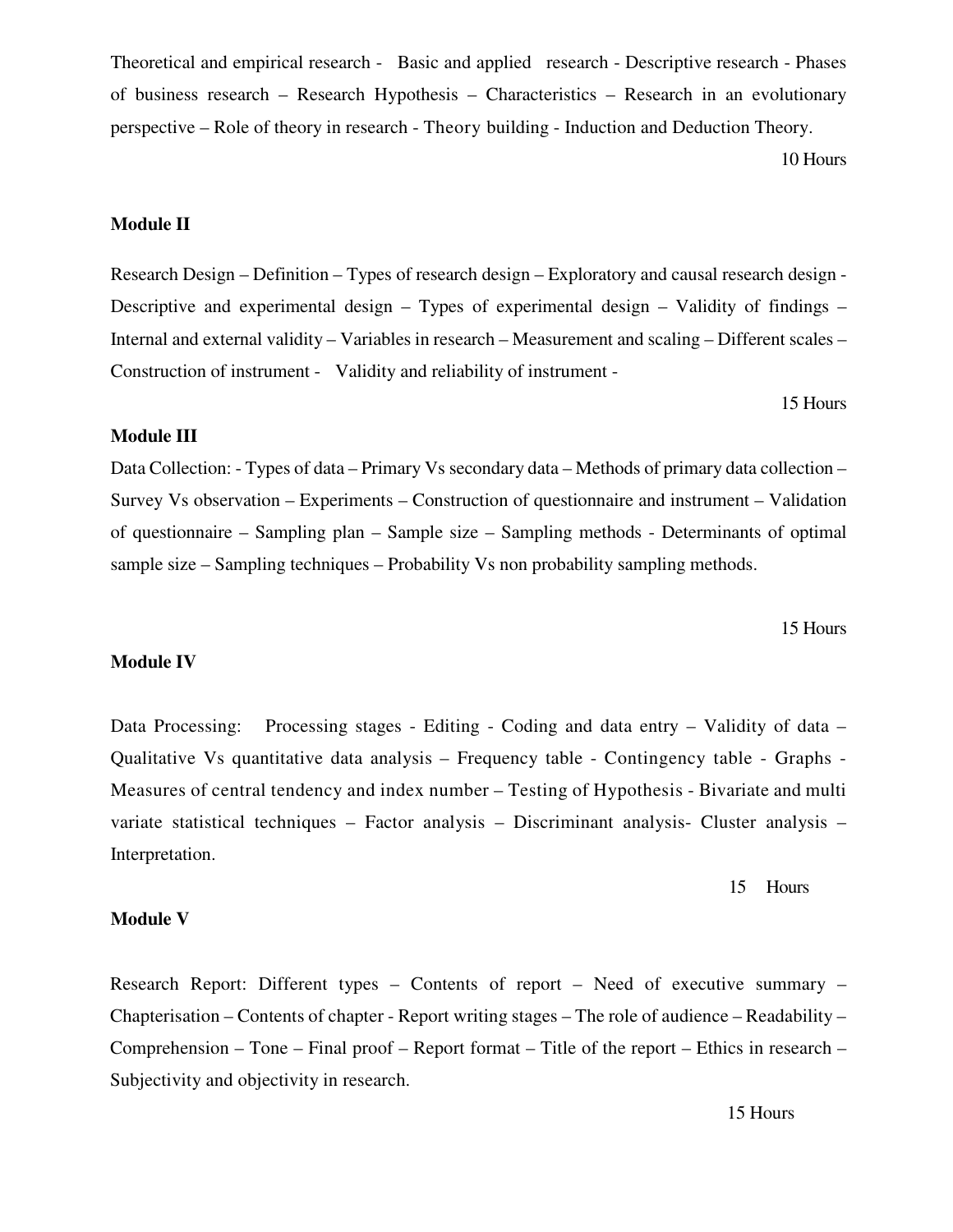#### **Reference Books:**

- 1. Donald R. Cooper and Pamela S, Schindler: Business Research Methods. Latest Irwin McGraw- Hill International Editions, New Delhi. Edition.
- 2. John Adams, Hafiz T.A. Khan Robert Raeside, David white: Research Methods for Graduate Business and Social Science Students, Response Books. New Delhi-110044.
- 3. Neresh K. Malhotra: Marketing Research, Latest edition. Pearson Education.
- 4. William G. Zikmund, Business Research Methods, Thomson
- 5. Wilkinson T.S. and Bhandarkar P.L.: Methodology and Techniques of Social Research, Himalaya.
- 6. S N Murthy &. U Bhojanna: Business Research Methods, Excel Books, New Delhi.
- 7. Jan Brace: Questionnaire Design, Kogan Page India
- 8. Michael V.P. Research Methodology in Management, Himalaya.
- 9. Dipak kumar Bhattacharyya. Research Methodology. Excel Books, New Delhi.
- 10. R. Paneerselvan: Research Methodology, Prentice-Hall of India
- 11. Ajai S Gaur & Sanjaya S Gaur: Statistical Methods for Practice & Research, Response Books, New Delhi.
- 12. Kultar Singh: Quantitative Social Research Methods. Response Books, New Delhi.

# **Bc5 B09 Income Tax Law and Accounts**

**Credits: 4** 

#### **Lecture Hours per week: 5**

#### Internal: 20, External: 80 Objectives:

To impart basic knowledge and equip students with application of principles and provisions  $\geq$ Income - tax Act, 1961 amended up to date.

#### **Module I**

Income - Agricultural income - Person - Assessee - Assessment Year -**Basic Concepts:** Previous Year - Gross total income - Total income - Maximum marginal rate of lax - Residential status - Scope of total income on the basis of residential status - Exempted incomes.

10Hours

#### Module II

Computation of Income under Different Heads: Salaries - Allowances - Perquisites -Profit in lieu of salary - Gratuity - Pension. 20 Hours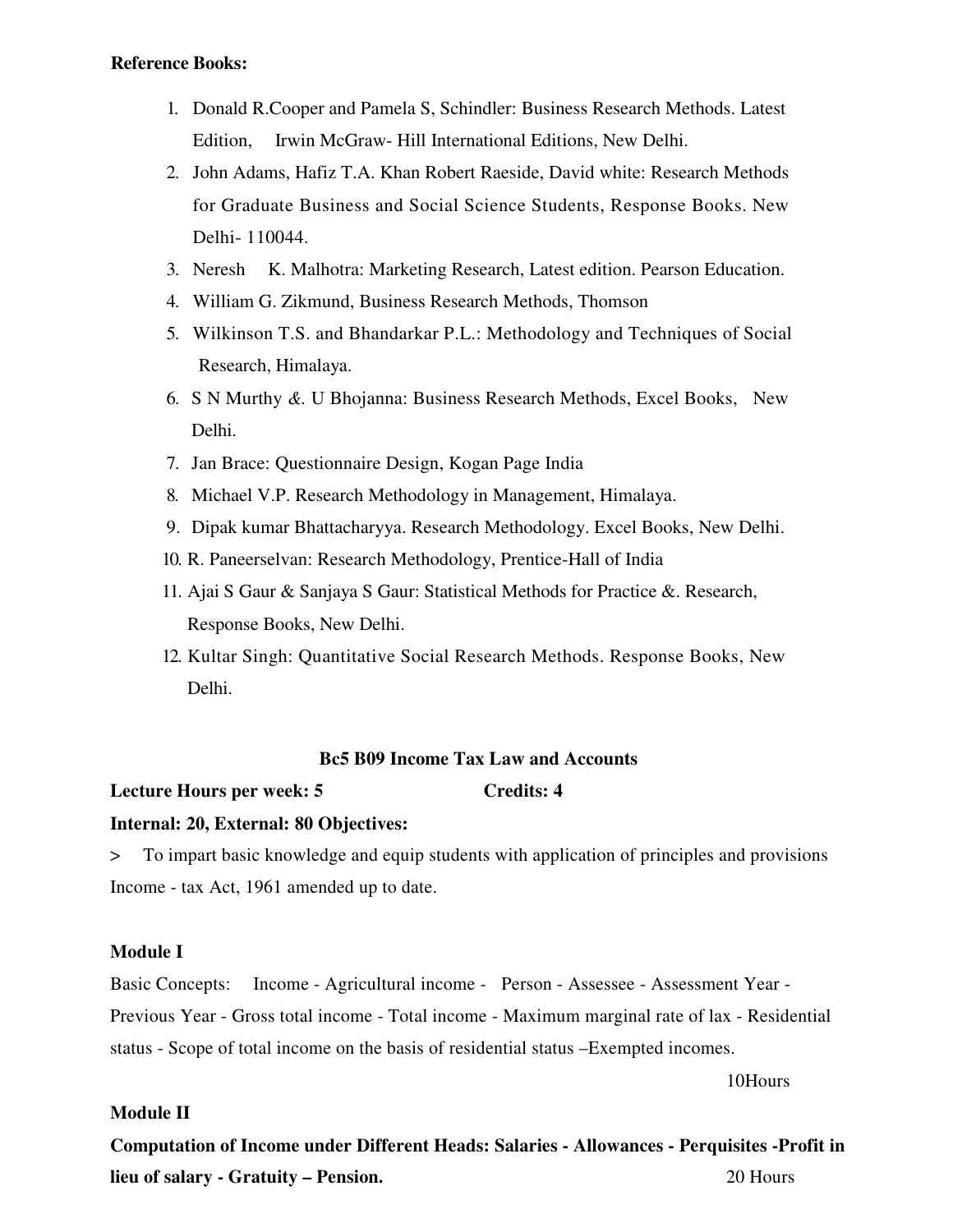#### Income Tax Contd: Deemed Incomes and Clubbing of income – Set- off and carry forward of

#### **Module III**

Income from house property: Annual Value of House property - Computation under different circumstances - Deduction from annual value.

# **Module IV**

Profits and Gains of Business or Profession: Definition - Computation - Allowable expenses and non allowable expenses - General deductions - Provisions relating to Depreciation.

20 Hours

# **Module V**

Capital Gains: Definition of Capital Assets - Long term and Short term - Transfers - Cost of acquisition - Cost of improvement - Exempted Capital gains. Income from Other Sources: Definition-Computation.

#### 20 Hours

(Theory and problems may be in the ratio of  $40\%$  and  $60\%$ respectively. Only simple problems are to be expected)

# **Reference Books:**

- 1. Dr. Vinod K. Singhania: Direct Taxes Law and Practice, Taxman publication.
- 2. Dr. Mehrotra and Dr. Goyal: Direct Taxes Law and Practice, Sahitya Bhavan Publication.
- 3. B.B. Lai: Direct Taxes, Konark Publisher (P) ltd.
- 4. Bhagwathi Prasad: Direct Taxes Law and Practice. Wishwa Prakashana.
- 5. Dinakar Pagare: Law and Practice of Income Tax. Sultan Chand and sons
- 6. Gaur  $\&$  Narang : Income Tax.

#### **Bc6 B12 Income Tax and GST**

**Credits: 4** 

#### **Lecture Hours per week: 5**

#### Internal: 20, External: 80

#### **Objectives:**

To impart basic knowledge and equip students with application of principles and  $\geq$ provisions Income - tax Act, 1961 and GST Act 2016

# **Module I**

15Hours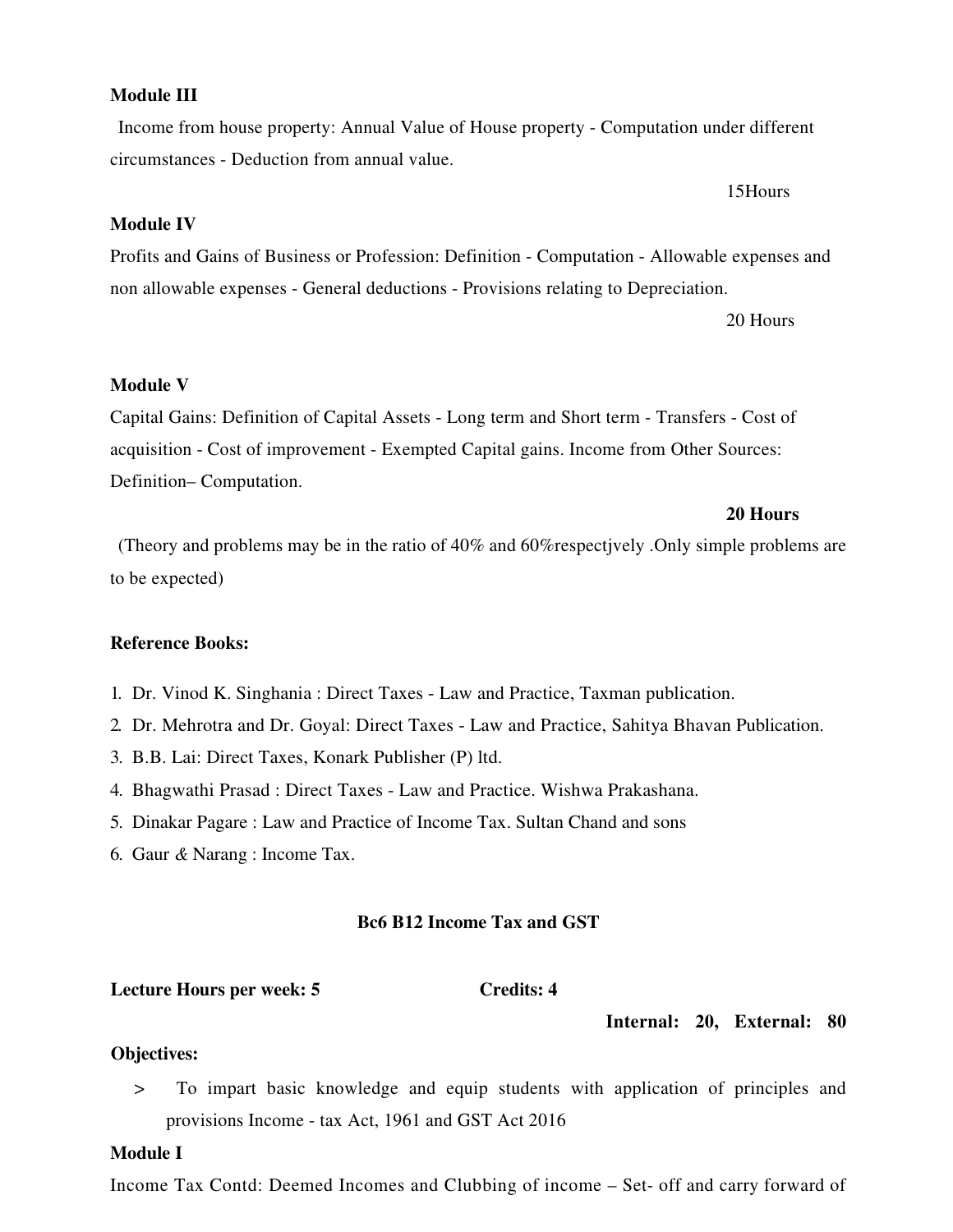losses - Deductions to be made in computing total income – Computation of total Income of individuals – Computation of Tax liability of individuals – Rebate and relief of tax.

#### **Module II**

Income tax authorities – Powers and functions – Provisions of advance payment of tax – Tax payment – Deduction and payment of tax at source – Recovery of tax. Procedure of assessment of income tax – Filing of returns of income – Voluntary return of income – Statutory obligations in filing of returns – Return of loss – Belated returns – Revised returns – Defective returns – PAN – Different types of assessment – Self assessment – Assessment on the basis of return – Best judgment assessment – Regular assessment – Reassessment – Protective assessment.

15 Hours

25 hours

#### **Module III**

Goods and Services Tax: Brief history behind the emergence of  $GST$  – The scope of  $GST$  – Definitions and meaning - Central Goods and Services Tax Act-Integrated Goods and Services Tax Act -State Goods and Services Tax Act - Levy and Collection of Central/State Goods and Services Tax -Taxable person - Power to grant exemption from tax - Time and value of supply of goods - Time of supply of services

#### 15 Hours

#### **Module IV**

Registration - Amendment of registration - Cancellation of registration - Revocation of cancellation of registration - tax invoice, credit and debit notes – Returns - First Return -Annual return - Final return - Tax Return Preparers - Levy of late fee - Notice to return defaulters

#### 15 Hours

#### **MODULE V**

Payment of tax, interest, penalty and other amounts - Interest on delayed payment of tax - Tax deduction at source - transfer of input tax credit - refund of tax - accounts and records demands and recovery I - Inspection, search, seizure and arrest - offences and penalties - Audit by tax authorities - Special audit - Power of CAG to call for information.

10 Hours

(The syllabus of GST will be revised after the rules and regulations relating to GST Act are framed)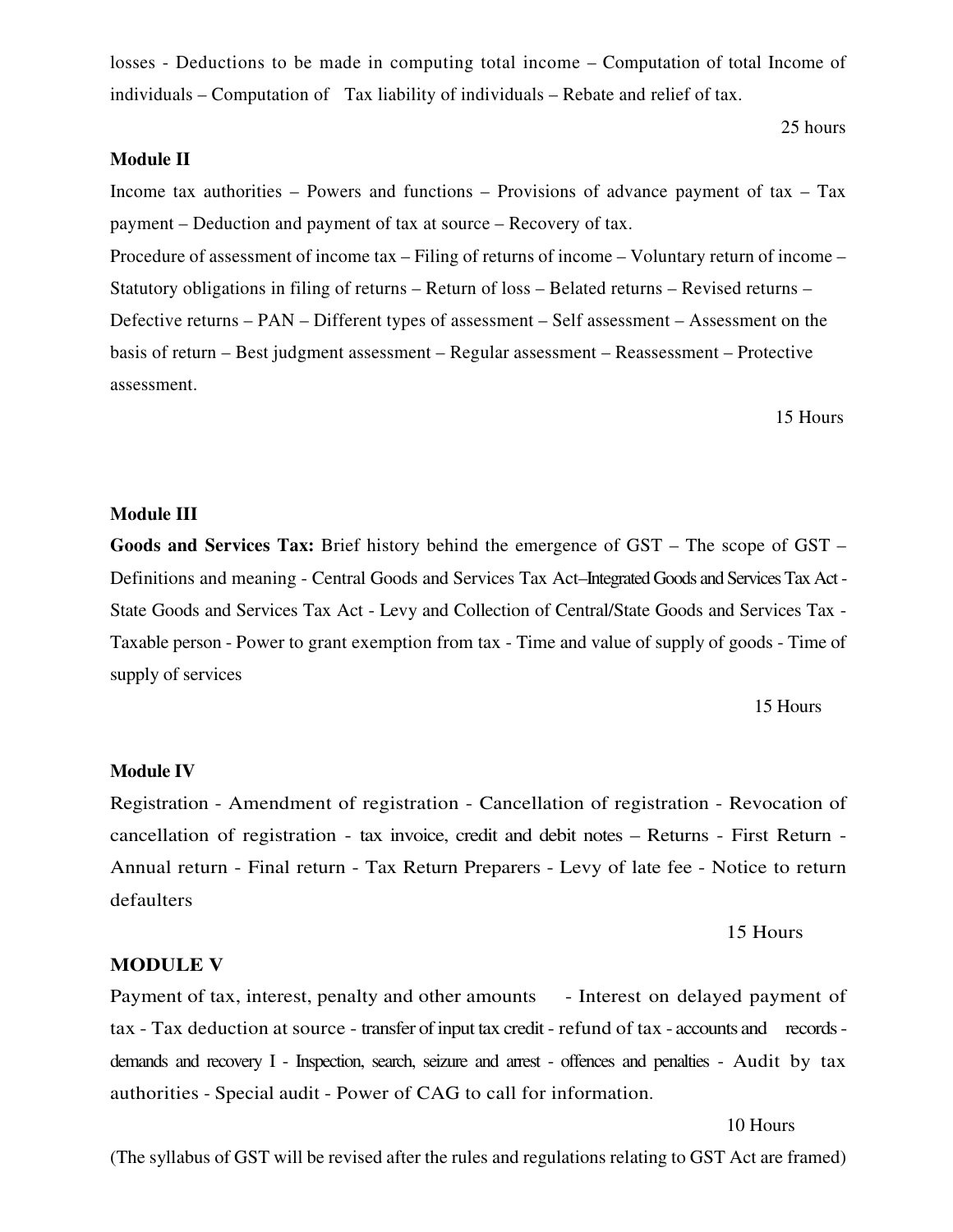#### **BC6B13 AUDITING AND CORPORATE GOVERNANCE**

#### **Lecture Hours per week: 5**

#### Credits: 4

#### Internal: 20, External: 80

Objective: To provide knowledge of auditing principles and techniques and to familiarize the students with the understanding of issues and practices of corporate governance in the global and Indian context.

Module I:

Auditing – Meaning – Objects - Basic Principles and Techniques – Auditing and investigation -Classification of Audit - Audit Planning – Qualities of an auditor – Advantages and limitations of audit  $-10$  hours

#### Module II

Audit Procedures: Vouching - Definition - Features - Examining vouchers - Vouching of cash book - Vouching of trading transactions - Verification and valuation of assets and liabilities: Meaning - Definition and objects - Vouching v/s verification - Verification and Valuation of different assets and liabilities  $-20$  hours

#### Module III

Internal Control - Internal Check - Internal Audit --Definitions - Necessity - Difference between internal check and internal control - Fundamental Principles of internal check - Difference between internal check and internal audit - Special Areas of Audit: Tax audit and Management Audit -Recent trends in auditing - Relevant Auditing and Assurance Standards (AASs) - Rights duties and liabilities of auditor - Audit committee - Auditor's Report - Contents and types - Auditors certificate.  $-20$  hours

Module IV: Conceptual Framework of Corporate Governance: Meaning, Theories, Models and Benefits of Corporate Governance; Board Committees and their Functions; Insider Trading; Rating Agencies; Green Governance/E-governance; Clause 49 of Listing Agreement; Class Action; Whistle Blowing; Shareholders Activism  $-20$  hours

#### Module V

Major Corporate governance failures - BCCI (UK) - Maxwell Communication (UK) - Enron (USA - Satyam Computer Services Ltd - TATA Finance - Kingfisher Airlines - Common Governance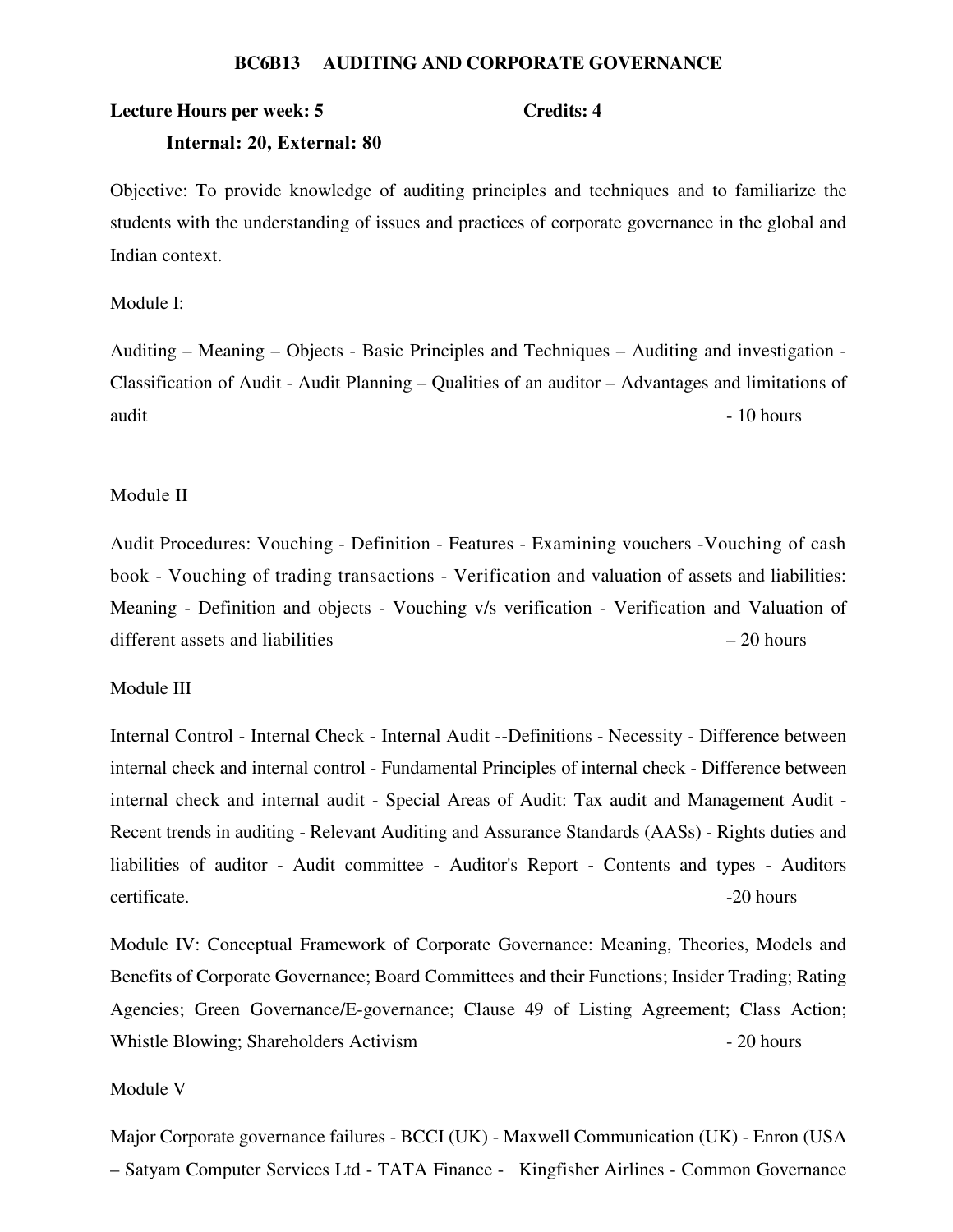Problems Noticed in various Corporate Failures - Codes and Standards on Corporate Governance

 $-10$  hours

### **Suggested Readings:**

1. Institute of Chartered Accountants of India, Auditing and Assurance Standards, ICAI, New Delhi.

2. Relevant Publications of ICAI on Auditing (CARO).

3. Gupta, Kamal and Ashok Arora, Fundamentals of Auditing, Tata Mc-Graw Hill Publishing Co. Ltd., New Delhi.

4. Ghatalia, S.V., Practical Auditing, Allied Publishers Private L td., New Delhi.

5. Singh, A. K. and Gupta Lovleen, Auditing Theory and Practice, Galgotia Publishing Company.

6. Mallin, Christine A., Corporate Governance (Indian Edition), Oxford University Press, New Delhi.

7. Rani, Geeta D., and R.K. Mishra, Corporate Governance- Theory and Practice, Excel Books, New Delhi.

8. Bob Tricker, Corporate Governance-Principles, Policies, and Practice (Indian Edition), Oxford University Press, New Delhi.

9. Sharma, J.P., Corporate Governance, Business Ethics, and CSR, Ane Books Pvt Ltd, New Delhi.

# Core courses in the area of Specialization-Finance

#### **BC5B10 FINANCIAL MARKETS AND SERVICES**

Lecture Hours per week: 5

**Credits: 4** 

Internal: 20, External: 80

# **Objectives:**

To provide basic knowledge about the structure, organization and working of financial  $\geq$ system in India.

# **Module I**

Financial System: Meaning and Significance - Functions of the financial system -Financial concepts - Financial Assets - Financial markets - Classification - Financial instruments -Weakness of Indian Financial System. Financial services-Meaning -Types.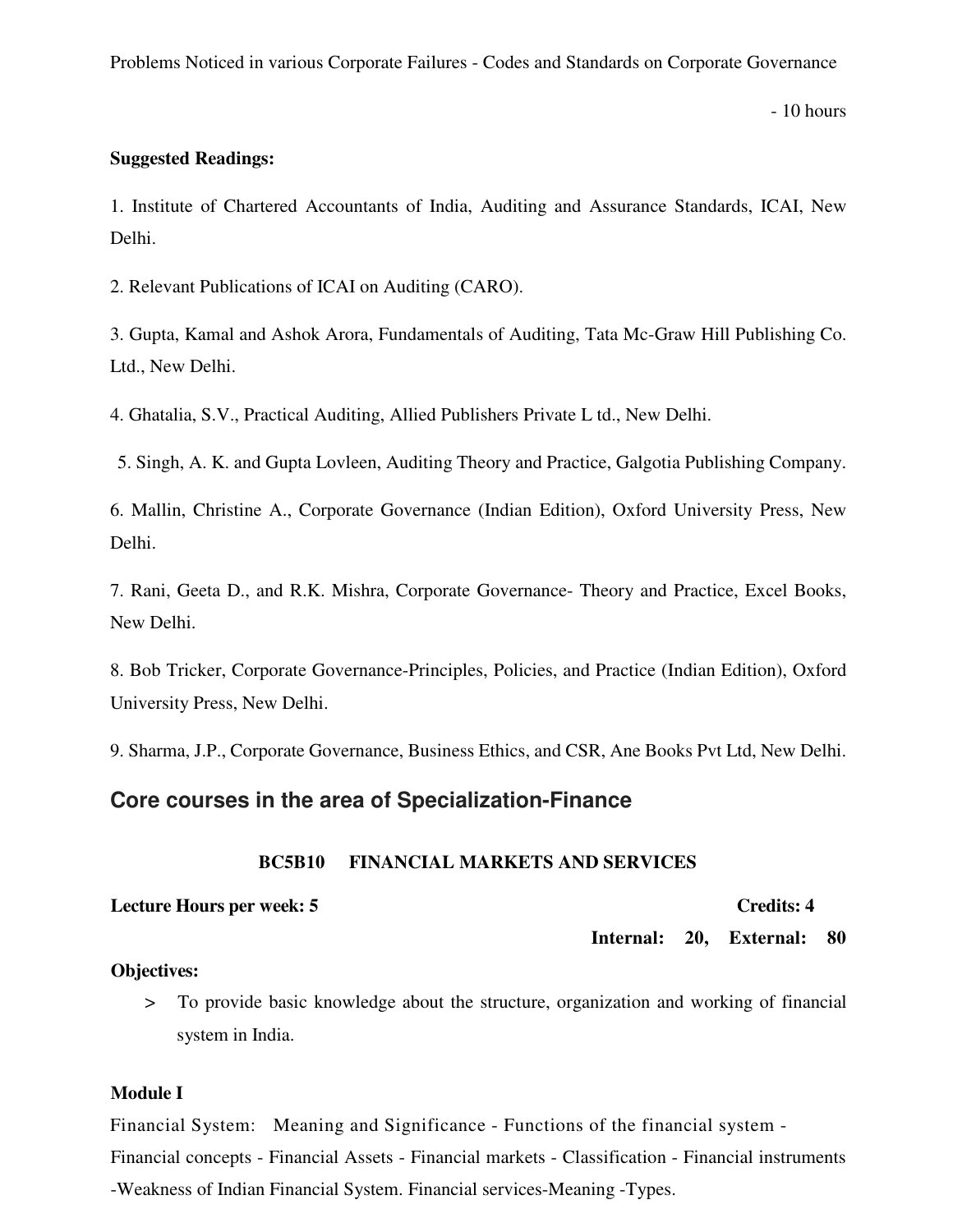#### **Module II**

Money Market: Definition - Features - Objectives - Features of a developed .money market -Importance of Money market - Composition of Money market - Operations and Participants -Money market Instruments - Features of Indian money market - Recent developments

15 Hours

#### **Module III**

Capital Market: New issue market - meaning - functions - methods floating new issue -intermediaries in the new issue market - Merchants bankers and their functions - Recent trends in new issue market - Stock Exchanges - Functions - Structure of Stock Exchanges- BSE - NSE -Listing of securities - Advantages of listing - Methods of trading in stock exchanges - On line trading - Stock indices. Venture Capital-Concept and meaning.

25 Hours

### **Module IV**

Financial Institutions: Commercial banks - Development financial institutions - Non-Banking Financial Corporations - Mutual Funds, Insurance Companies - Objectives and functions- Lease Financing-meaning-Factoring and Forfeiting (only a brief outline)

15 Hours

# **Module V**

Regulatory Institutions - RBI - Role and Functions - The Securities and Exchange Board of India: Objectives - Functions - Powers - SEB1 Guidelines for primary and secondary market.

10 Hours

#### **Reference Books:**

- 1. Kohn, Meir: Financial Institutions and Markets, Tata McGraw Hill.
- 2. Bhole L.M: Financial Institutions and Markets, Tata McGraw Hill.
- 3. Desai, Vasantha: The Indian Financial System, Himalaya Publishing House.
- 4. Machiraju.R.H: Indian Financial System, Vikas Publishing House.
- 5. Khan M.Y: Indian Financial System, Tata McGraw Hill.
- 6. Varshney, P.M., & D. K. Mittal, D.K.: Indian Financial System, Sulthan Chand & Sons
- 7. Gordon E. & Natarajan K.: Financial Markets & Services, Himalaya Publishing House.
- 8. Pathak. V. Bharati: Indian Financial System. Pearson Education.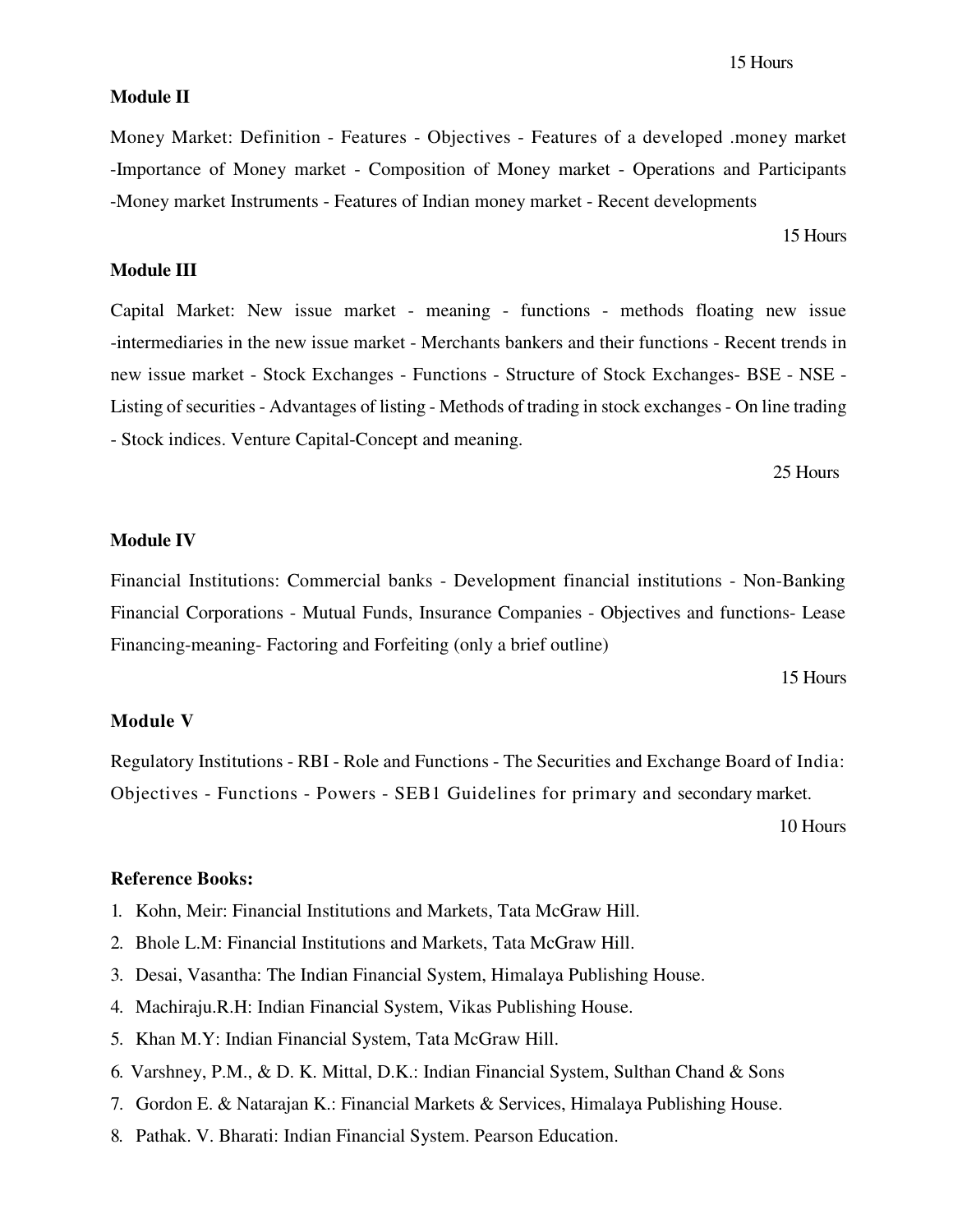#### **BC5B11FUNDAMENTALS OF INVESTMENTS**

 $5\overline{5}$ **Lecture Hours/ week:** 

#### **Credits**  $\div 4$

Maximum Marks: 100 (External: 80, Internal: 20)

# **Duration of Examination: 3 Hours**

# **Course Objectives**

- To familiarize the students with the world of investments.
- To provide a theoretical framework for the analysis and valuation of investments.

## **Module I**

The Investment Environment: The investment decision process - Types of Investments -Commodities, Real Estate and Financial Assets - Security market indices - Sources of financial information - Concept of return and risk

20 Hours

# **Module II**

Fixed Income Securities: Bond - Features - Types of bonds - Estimating bond yields - Types of bond risks - Default risk and credit rating - Bond valuation

10 Hours

# **Module III**

Approaches to Security Analysis: Fundamental Analysis - Technical Analysis and Efficient Market Hypothesis - Dividend capitalization models - Price Earnings Multiple Approach to equity valuation.

20 Hours

# **Module IV**

Portfolio Analysis: Portfolio and Diversification - Portfolio Risk and Return - portfolio with more than two securities. Markowitz model - efficient portfolio – optimal portfolio – single index model - multi index model.

20 Hours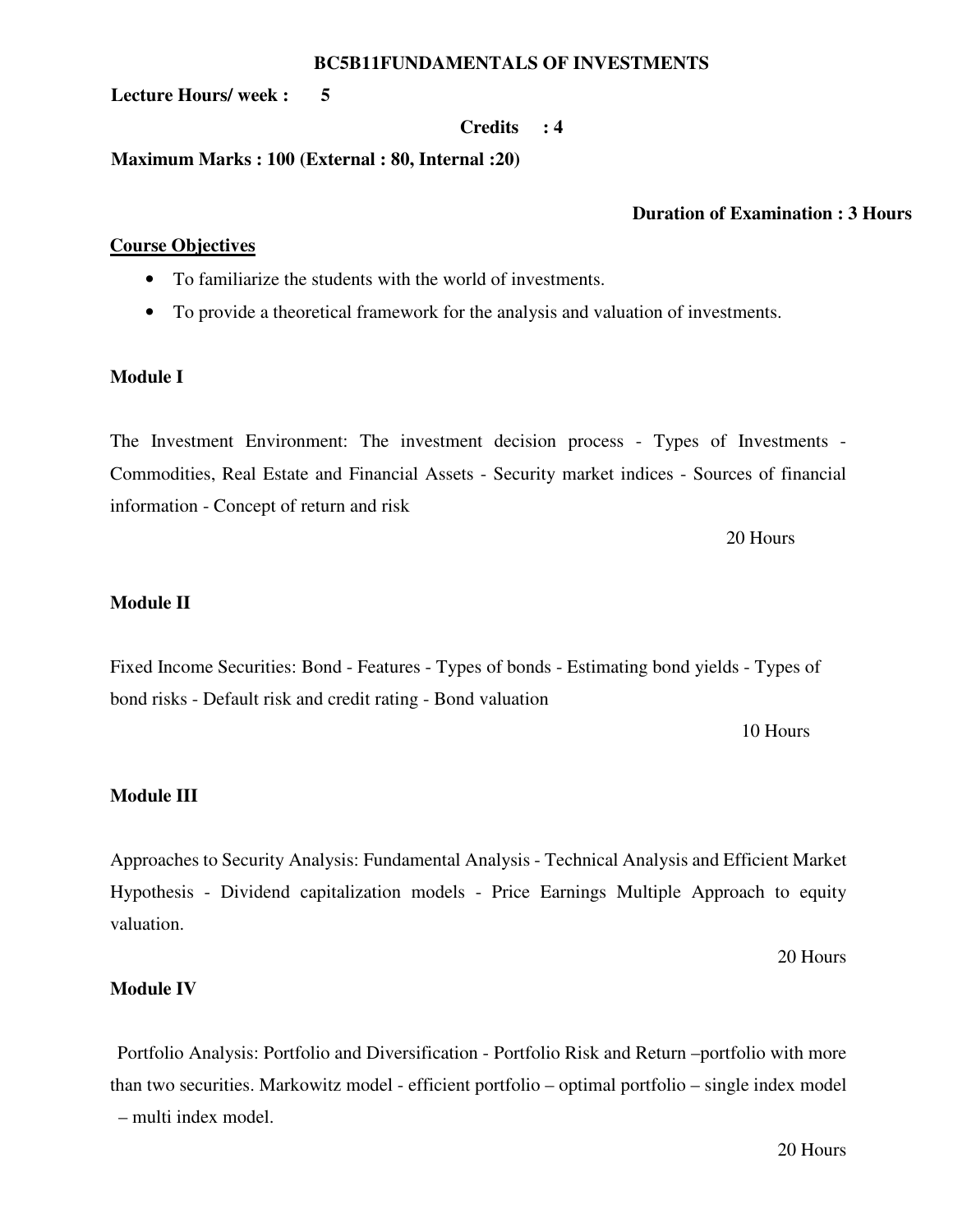Investor Protection: SEBI & role of stock exchanges in investor protection - Investor grievances and their redressal system - Insider trading - Investors' awareness and activism.

10 Hours

(Theory and problems may be in the ratio of 50% and 50% respectively)

#### **Reference Books:**

- 1. Donald E. Fisher and Ronald J. Jordan: Securities Analysis and Portfolio Management, Prentice Hall, New Delhi.
- 2. S. Kevin: Security Analysis and Portfolio Management.
- 3. Sourain. Harry; Investment Management, Prentice Hall of India.
- 4. Francis and Archer: Portfolio Management, Prentice Hall of India.
- 5. Gupta L.C.: Stock Exchange Trading in India, Society for Capital Market Research and Development, Delhi. 6. Machi Raju, H.R.: Working of Stock Exchanges in India, Wiley Eastern Ltd, New Delhi.

#### **BC6B14-FINANCIAL DERIVATIVES**

Lecture Hours/week: 5  $C$ redits : 5 **Maximum Marks: 100 (External: 80, Internal: 20) Duration of Examination: 3 Hours Course Objectives** 

# • To acquire knowledge about financial derivatives and their features.

• To know about various risks associated with derivatives.

# **Module I**

Financial Derivatives: Introduction - Meaning – Types of financial derivatives: Forwards – Futures - Options – Swaps – Economic functions of derivative contracts.

10 Hours

# **Module II**

Derivative Markets: History of financial derivative market – Participants in a derivative market – Cash market Vs derivative market – Stock market derivatives in India – Other derivatives in India – The regulatory frame work for derivatives trading in India.

15 Hours

# **Module III**

Forward Contracts: Features – Limitations of forward markets – Introduction to Futures – Meaning and definition - Features of futures - Difference between forwards and futures - Futures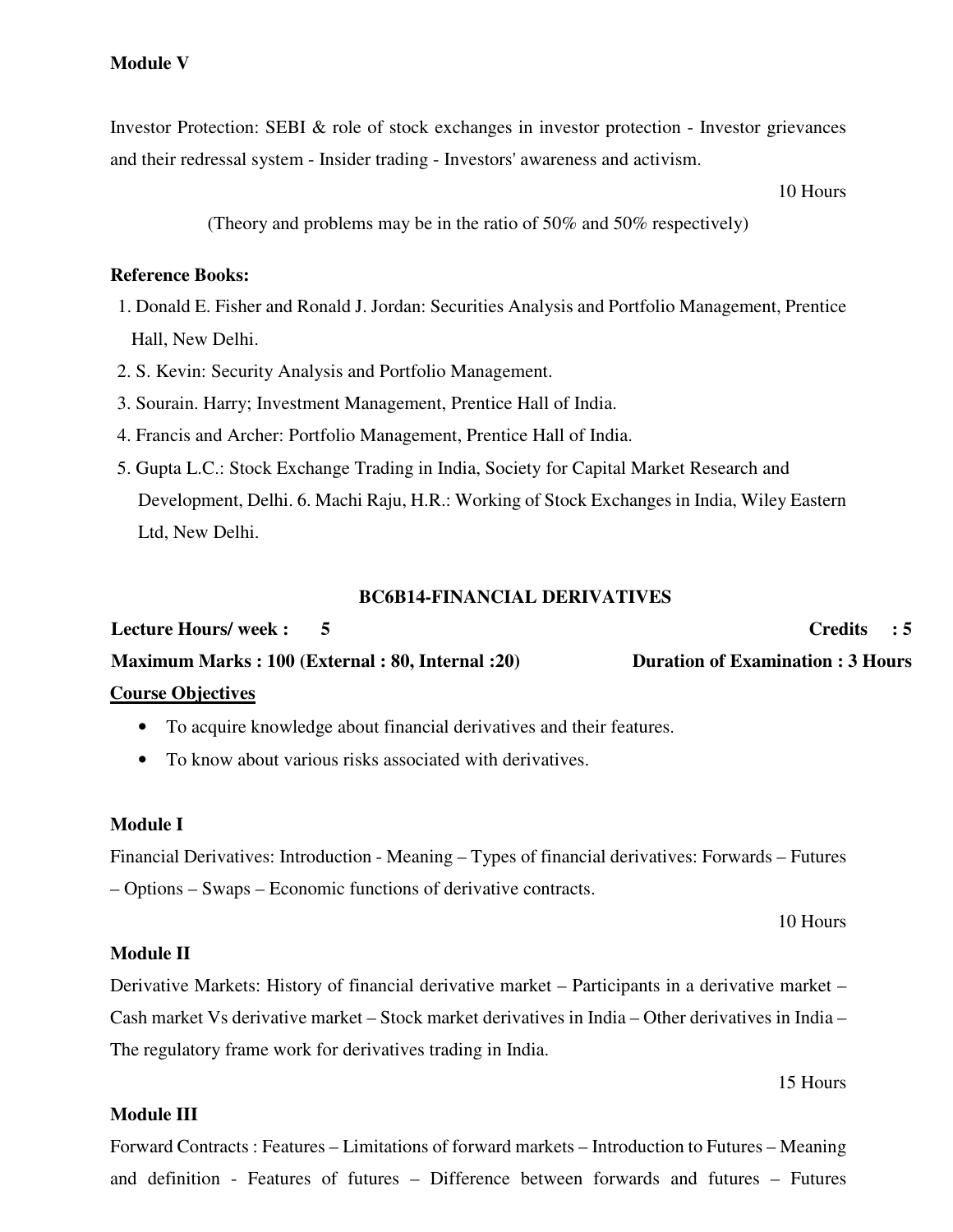terminology – Types of future contracts - Financial futures – Stock futures – Currency futures -Interest rate futures – Index futures - Commodity futures – Futures pay-offs – Trading strategies in stock futures.

Options: Meaning – Definition – Need - Difference between options and futures – Fundamental option strategies – Types of options contracts - Call – Put – options – Intrinsic value Vs Time value of options - Trading strategies in stock options.

# 20 Hours

20 Hours

#### **Module V**

**Module IV** 

Swaps: Meaning – Definition - Features of swaps – Terms used in swaps – Types of swaps: Interest rate swap - Currency swap - Commodity swap - Equity swap - Difference between Swaps and Futures.

#### 15Hours

#### **Reference Books:**

- 1. Hull John. C, Options, Futures and Other Derivatives, Pearson Educations Publishers, New Delhi (Latest Edition).
- 2. S.L.Gupta, Prentice Hall of India Private Ltd, New Delhi.
- 3. L.M Bhole, Financial Institutions and Markets Structure, Growth and Innovations, Tata Mc Graw Hill Publishing Co. Ltd. New Delhi.
- 4. D.C. Patwari&A.Bhargava, Options and Futures, An Indian Perspective, JAICO Publishing

#### **BC6 B15 FINANCIAL MANAGEMENT**

# **Lecture Hours per week: 5**

#### External: 80 Internal: 20,

#### **Objectives:**

- > To familiarize the students concepts, with the tools and practices of financial management.
- > To learn about the decisions and processes of financial management in a business firm.

# **Module I**

Introduction: Nature, scope and objectives of financial management - Time value of money and mathematics of finance - Concept of risk and return.

**Credits: 5**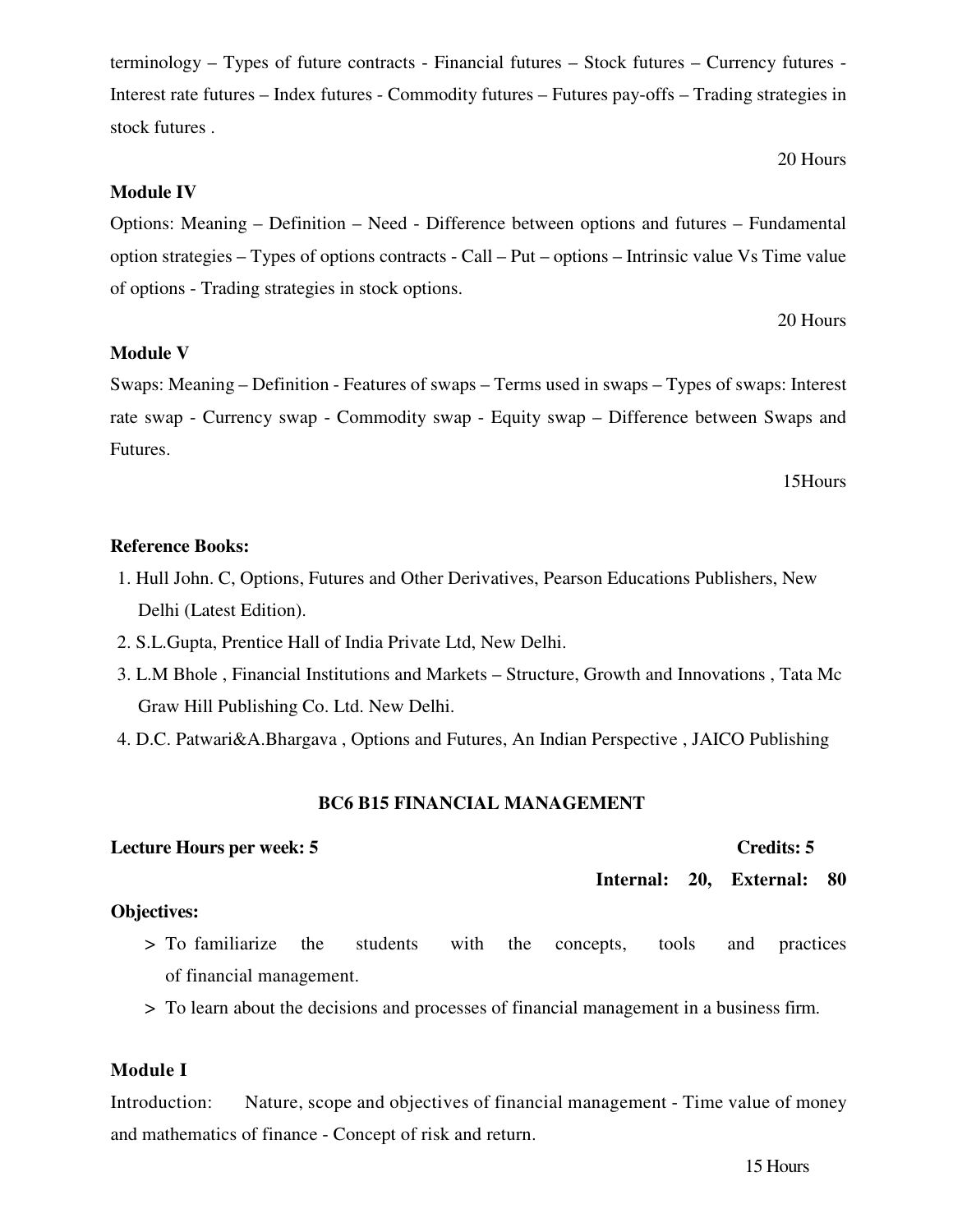# 20 Hours

# **Module III**

and Risk Adjusted Discount Rate.

Financing Decision: Cost of capital and financing decision - Estimation of components of cost of capital : Equity capital - Retained earnings - Debt and Preference capital - Weighted average cost of capital and Marginal cost of capital - Sources of long term financing - Capital structure -Operating and financial leverage - Determinants of capital structure.

Investment Decision: Capital budgeting process - Estimation of relevant cash flows -Payback

Period method - Accounting Rate of Return - Net Present Value - Net Terminal Value - Internal

Rate of Return - Profitability Index - Capital budgeting under risk - Certainty Equivalent Approach

20 Hours

#### **Module IV**

Dividend Decision: Relevance and irrelevance of dividend decision - Cash and stock dividends - Dividend policy in practice.

10 Hours

#### **Module V**

Working Capital Management: Meaning and nature of working capital - Determination of working capital requirement - A brief overview of Cash management, Inventory management and Receivables management.

15 Hours

(Theory and problems may be in the ratio of 50% and 50% respectively)

# **Reference Books:**

- 1. Home, J.C. Van: "Financial Management and Policy". Prentice Hall of India, New Delhi.
- 2. Khan and Jain: "Financial Management Text and Problems", Tata McGraw Hill, New Delhi.
- 3. Pandey, I.M: "Financial Management", Vikas Publications.
- 4. Bhalla, V.K.: "Financial Management & Policy," Anmol Publications. Delhi.
- 5. Chandra, P: "Financial Management Theory and Practice", Tata Me Graw Hill.
- 6. Singh, J.K.: "Financial Management- Text and Problems". Dhanpat Rai and Company. Delhi.
- 7. R. S. Kulshrestha: Financial Management. Sahitya Bhawan.
- 8. R. P. Rastogi: Fundamentals of Financial Management, Galgotia Publications. New

#### **Module II**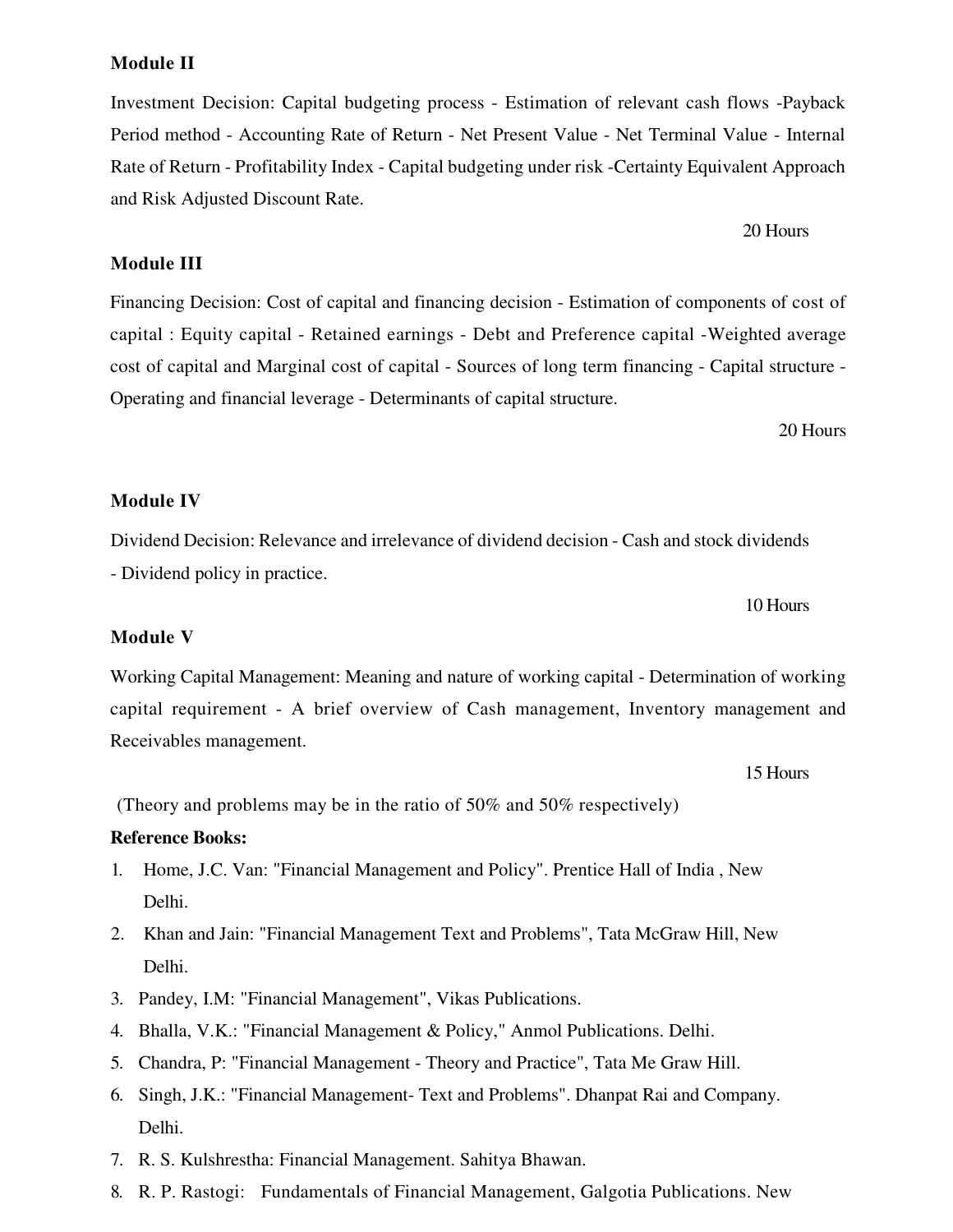Delhi.

- 9. Ravi M Kishore: Fundamentals of Financial Management. Tax man Publications.).
- 10 Battacharya, Hrishikas: Working Capital Management Strategies and Techniques, Prentice Hall of India, New Delhi.

# Core courses in the area of Specialization - Banking and Insurance

#### **BC5B10 BANKING SERVICES MANAGEMENT**

#### **Lecture Hours per week: 5**

#### **Credits: 4**

Internal: 20, External: 80

### **Objectives:**

- > To help the students to understand the various provisions of Banking Regulation Act 1949 and the reforms in the banking sector.
- > To impart knowledge about different forms of banking services and the procedure for opening and operating bank accounts.

# **Module I**

Banking Legislation and Reforms: Banking Regulation Act 1949 - Provision on capital liquidity -Powers of Reserve bank of India - Banking sector reforms in India - Classification of bank assets - Investment evaluation - Income recognition - Management of non-performing assets. 15 Hours

# **Module II**

Innovation in Banking Services: Innovative banking - Social banking - Lead bank scheme - Differential interest rate scheme - off shore banking - Hi-tech banking - Financial services - Venture capital financing - Housing finance - Agricultural Financing - Hire purchase - Packing credits - Deficiency in services - Ways to improve the services.

20 Hours

#### Module III

Loans and Advances: Principles of lending - Safety - Liquidity - Profitability - Security - Repaying capacity - Project appraisal - Loan system - Advantages and limitations -Cash credit - Hypothecation - Pledge - Lien - Mortgages - Factors limiting advances Recalling of advances - Consortium advances.

15Hours

Module IV Banker and Customer: Meaning and definition - Relationship - Obligations of a banker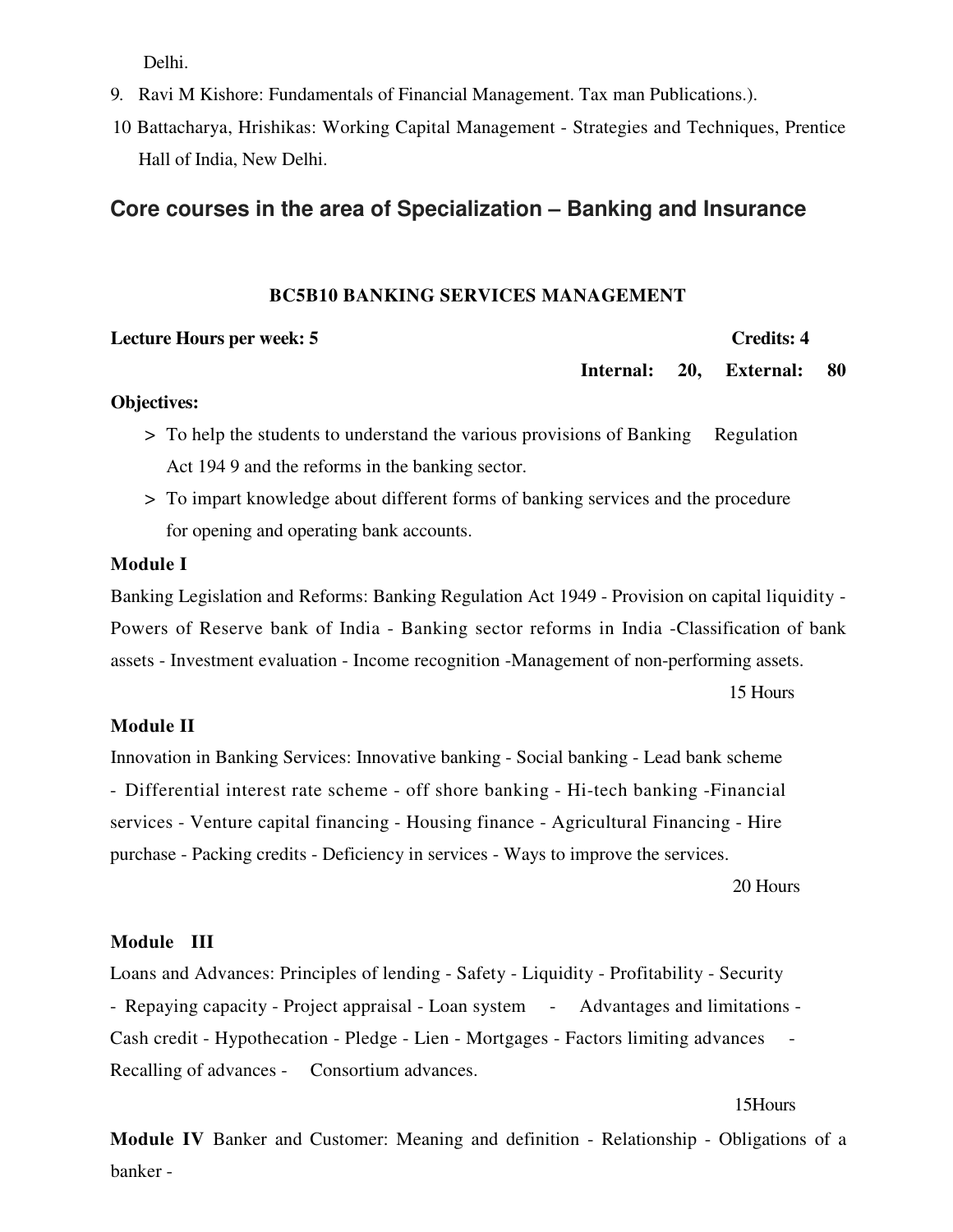Garnishee Order - General and special rights of a customer to charge a bank under Consumer Protection Act.

# **Module V**

Opening and Operating of Accounts: Procedure for opening and closing an account -Savings Bank Account - Fixed Deposit Account - Current Account - NRE Account - Precautions taken by the banker to open and operate accounts for various types of customers: Minor -Married women - Agent - Joint accounts - Partnership firms - Joint stock companies - Trustees -Clubs and charitable societies - Pardanashin Women - Executors and administrators - Lunatics - Illiterate - Drunkard.

15 Hours

15 Hours

# **Reference Books:**

- 1. Maheshwari. S.N, Banking Law and Practice.
- 2. Shekar. K.C. Banking Theory Law and Practice.
- 3. B.S Khubchandani, Practice and Law of Banking, Mac Millan India Ltd, 2000
- 4. Bedi. H.L & V.K Hardikar, Practical Banking.
- 5. K.C Nanda, Credit and Banking, Response Book, Sage Publications, 1999
- 6. Pannandikar & Mithami, Banking in India.
- 7. Radhaswamy & Vasudevan, Text Book of Banking.
- 8. Varshaney, Banking Law and Practice.
- 9. Sundram & Varshney, Banking And Financial System, Sultan Chand & Sons.

10.Dr.S.Gurusamy, Financial Services & System, Vijay Nicole imprints Pvt Ltd.

# **BC5 B11 INSURANCE MANAGEMENT**

# Lecture Hours per week: 5

**Credits: 4** 

Internal: 20, External: 80

# **Objectives:**

- > To impart knowledge about the insurance organizations and management.
- > To help the students to understand the role of insurance intermediaries in emerging market.
- > To enable the students to learn the computation of premium, bonus and claims.
- > To provide knowledge about various methods of pricing of insurance products.

# **Module I**

Insurance Organization and Management - Organisation forms in Life and Health insurance -Organisational structure - Life insurers management and office administration - Insurance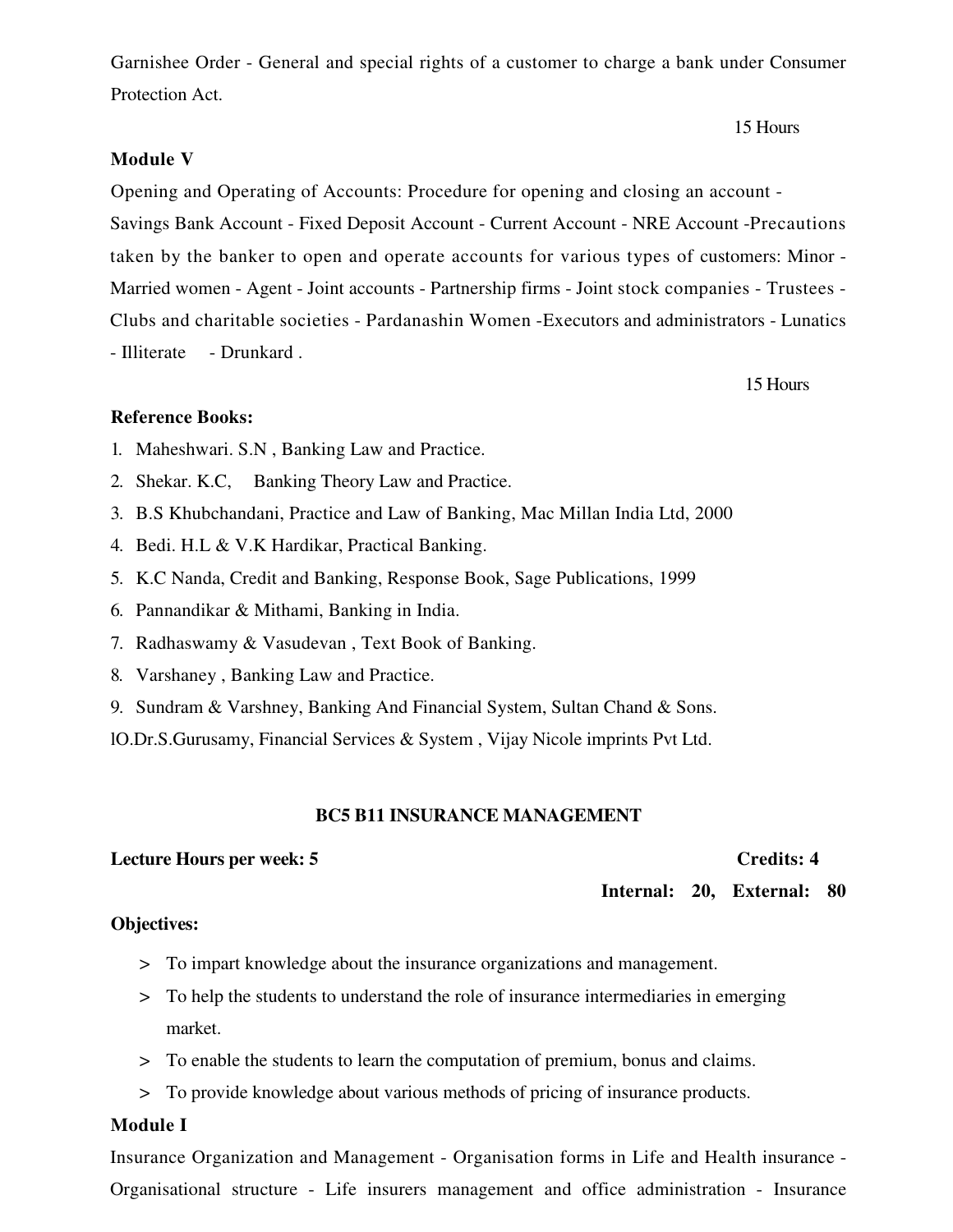documentation - Publicity - Proposal forms - Policies contracts - Premium receipts - Endorsement - Renewals.

#### **Module II**

Role of Insurance Intermediaries in Emerging Markets - Agency regulation - Prerequisites -Training procedures for becoming an agent - Remuneration and other benefits - Agency commission structures - Functions of an agent.

**Module III** 

Underwriting and Claims - Computation of premium and bonuses - Claims - Annuities - Pensions - Claim processing and settlement - Role of surveyors - Opportunity to appeal -Considerations in deriving gross premiums - Premium rate structure - Surplus and its distribution - Annual claim costs - Premium rate variables - Need for underwriting -Principles in underwriting - Features affecting insurability.

20 Hours

### **Module IV**

Investment Management - Objectives of investment policy - Nature of investments - Magnitude of funds - Investments of funds - Constraints of stock market- 'Non-Life' investments - Capital adequacy and capital management - Mobilising large resources - Investor or / Policyholder protection.

#### 15 Hours

15 Hours

10 Hours

#### **Module V**

Pricing of Insurance Products - Impact of legislation and competition on pricing - Taxation and policies - Market related policies - Cost consciousness - Accounting practices - Scale of operations - Factors having impact on the demand for insurance -Rigidities in the present pricing system - Getting out of a controlled price regime - Price behaviors in a deregulated market.

15 Hours

#### **Reference Books:**

- 1. Kenneth Black Jr., Harold D. Skipper Jr., Life and Health Insurance, Pearson Education
- 2. P.S.Palande, R.S.Shah, M.L.Lunawat, Insurance in India, Response Books.
- 3. D.C.Srinivasan, Shashank Srivastsava, Indian Insurance Industry, New century publications.
- 4. Julia Holyoake & Bill Weiper, Insurance, CIB publications, Delhi.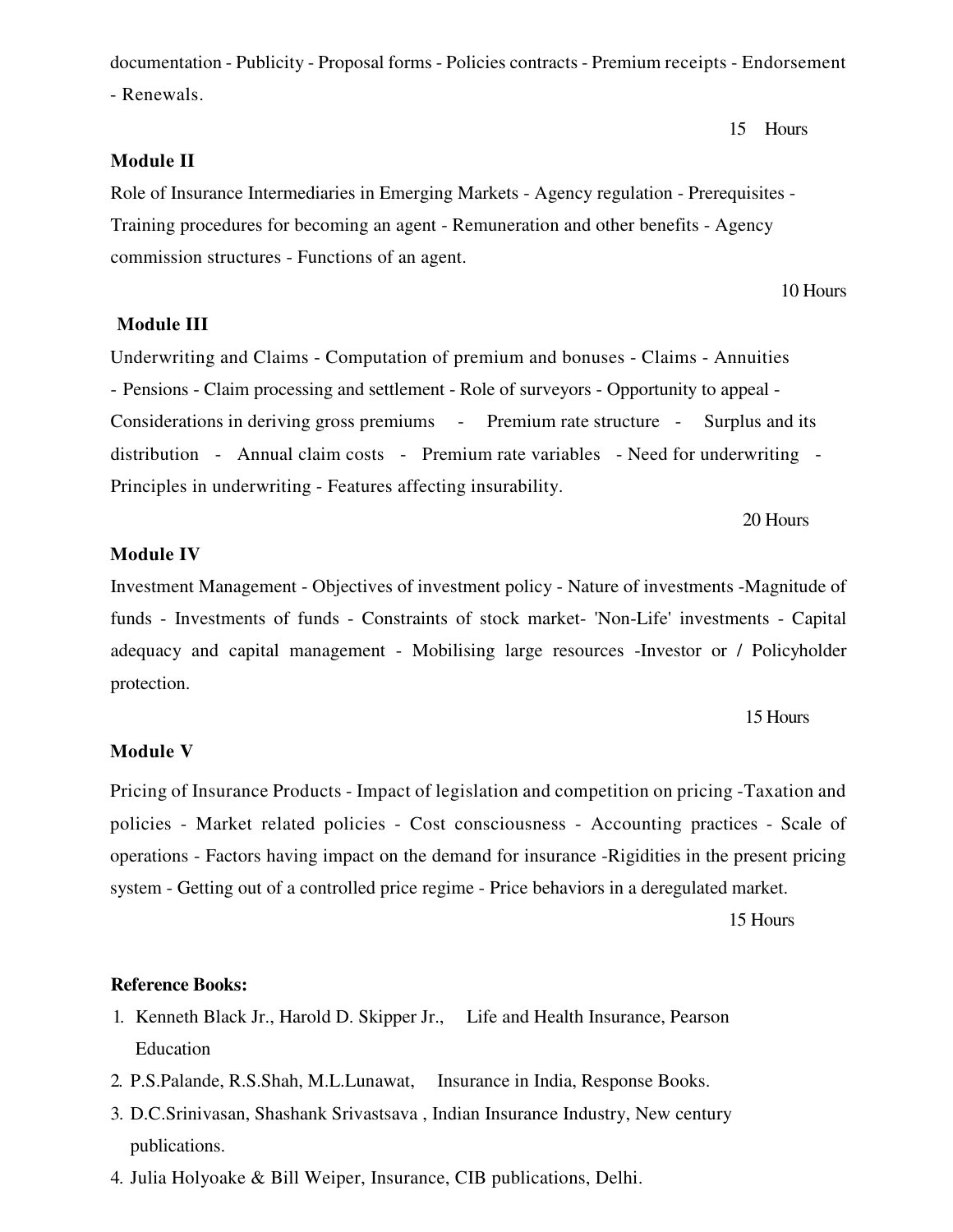5. Anand Ganguly, Insurance Management, New Age publications.

# **BC6B14 FOREIGN EXCHANGE MANAGEMENT**

#### Lecture Hours per week: 5

#### **Credits: 5**

Internal: 20, External: 80

- To enable the students to learn the theories of foreign exchange behavior.  $\geq$
- To help the students to understand the different types of exchange rate risks.  $\geq$

#### **Module I**

**Objectives:** 

Exchange Rate - History of exchange control in India - Features of Foreign Exchange Regulation Act, 1973 (FERA) - Foreign Exchange Management Act, 1999 - Administrative set up of foreign exchange in India - Foreign Exchange Dealers' Association of India (FEDAI) -Functions of Foreign Exchange Department - Nostro Account - Vostro Account - Loro Account.

10 Hours

#### **Module II**

International Exchange Systems - Fixed and floating exchange rate systems - Depreciation V/s Devaluation - Exchange rate system prior to IMF - Exchange rate systems under IMF -Smithsonian Agreement - Currency exchange rate regimes - External value of rupee - Current Account convertibility and Capital Account convertibility.

20 Hours

#### **Module III**

Balance of Payments - Definition - Components of balance of payments - Disequilibrium in balance of payments - Corrections of disequilibrium.

10 Hours

#### **Module IV**

Foreign Exchange Market - Features - Participants - Settlement of Transactions - Types of Transactions - Spot - Forward - Swap and Non - deliverable forwards - Quotations in Interbank Markets - American and European quotation - Factors determining spot exchange rates -Purchasing Power Parity Theory.

20 Hours

#### **Module V**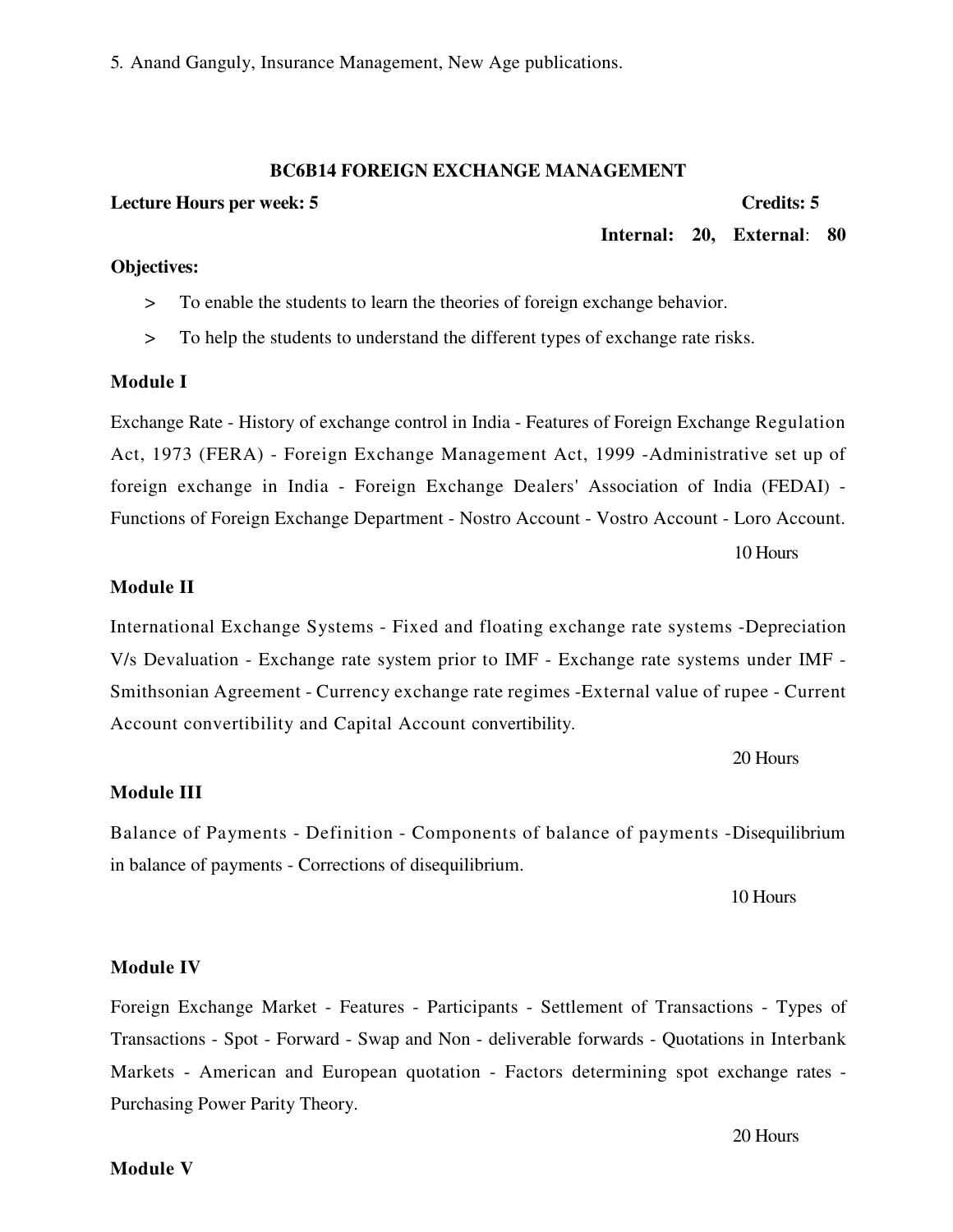Derivatives - Meaning and types - Forward Contracts - Features of Futures contract - Hedging with futures - currency options - Concept of interest rate risks - Exchange Risk - Transaction exposure -Translation and economic exposures.

15 Hours

# **Reference Books:**

- 1. Luc Soenen: "Foreign Exchange Management", McGraw-Hill Primis Custom Publishing.
- 3. Robert J. Hodrick: "The Empirical Evidence on the Efficiency of Forward and Futures Foreign Exchange Markets", Gordon & Breach Publishing Group.
- 4. Loosigian, Allan: "Foreign Exchange Futures: A Guide to International Currency", Scholarly Books, USA
- 5. CJeevanandam: "Foreign exchange, Concepts, practices & control", Sultan Chand & sons.

# **BC6B15 RISK MANAGEMENT AND INSURANCE**

#### **Lecture Hours per week: 5**

### **Credits: 5**

Internal: 20, External: 80

# **Objectives:**

- > To enable the students to understand risk, risk management process and techniques.
- > To help the students to learn about risk financing.
- > To understand risk management applications.

# **Module I**

Risk: Meaning of risk - Degrees of risk - Cost of risk - Various elements of cost of risk - Sources of risk - Types of risk - Pure risk and speculative risk - Acceptable and non acceptable risks - Static and dynamic risk - Risk management - Characteristics of risk management - Significance -Principles of risk management - Objectives - Risk and risk management process - Risk identification - Evaluation - Risk management techniques -Selecting and implementing risk management techniques - Risk Management Information System - Organisation of risk management in business - Methods of risk management -Identification, measurement and control of risk -Evaluation, frequency and severity of losses - Pooling of risk - Insurance as risk pooling arrangements - Transferring of risks.

# **Module II**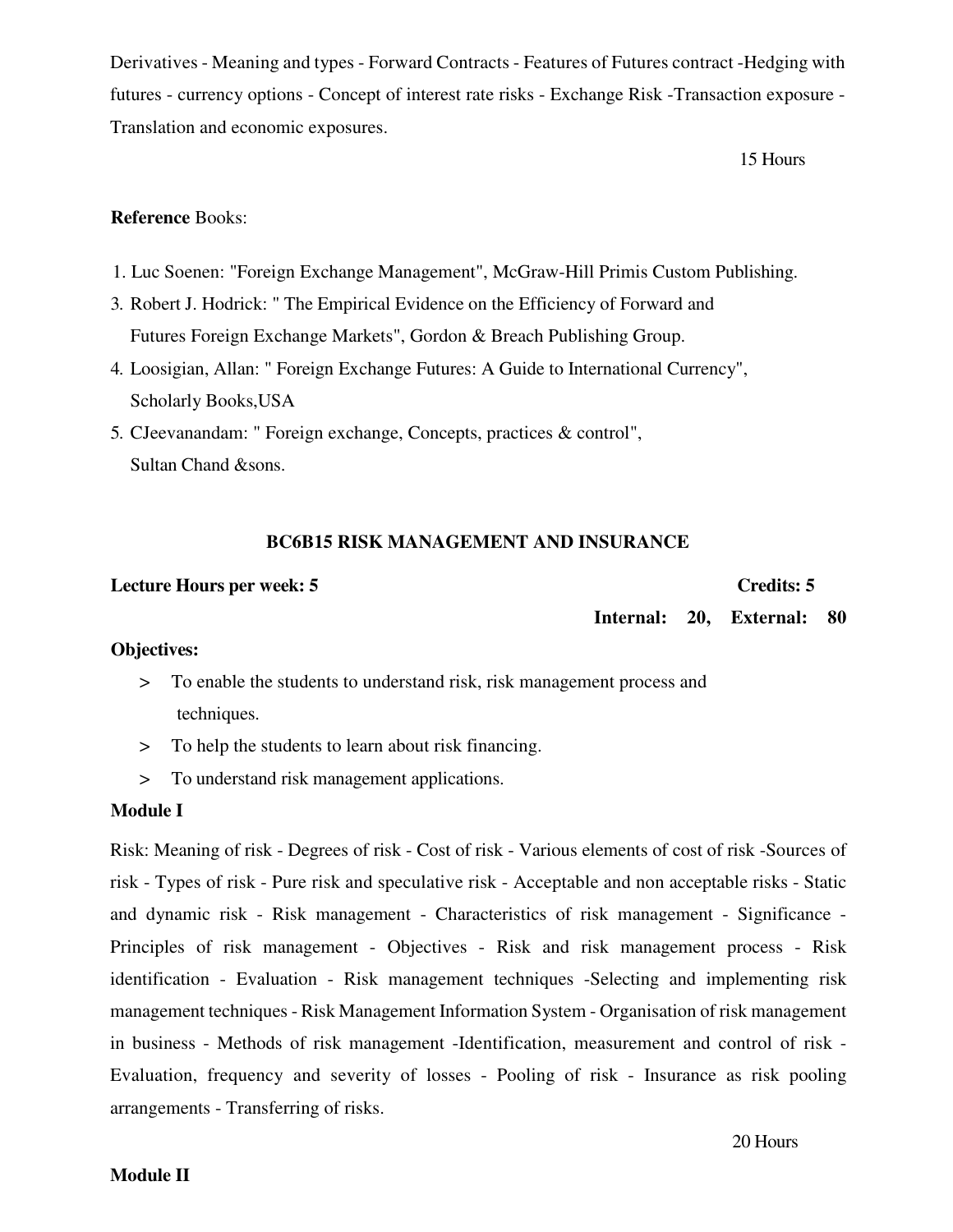Core courses in the area of Specialization: Co-operation

**Module III** 

**Module V** 

Workers' compensation and risk financing.

Derivatives as Risk Management Tools: Classification of derivatives - Features of hedging, forward, futures, options and swaps.

Commercial Risk Management Applications - Property - Liability - Commercial property

insurance -Different policies and contracts - Business liability and risk management insurance -

**Module IV** 

Risk Management Applications - Loss of life - Loss of health - Retirement planning and annuities -Employee benefits - Financial and estate planning.

Risk Management Environment - Industry - Functions and organisation of insurers -Government regulation of insurance sector - IRDA - Privatisation of insurance business in India - Changes in insurers in India.

Insurance Act - Insurance intermediaries - Insurance products pricing - Claim valuation - Foreign

10 Hours

# **Reference Books:**

- 1. Rejda, George E: Principles of Risk Management and Insurance, Latest Edn, Addison Wesley Longman.
- 2. McNamara: Principles of Risk Management and Insurance, Addison Wesley
- 3. Dorfman: Introduction to Risk Management and Insurance, Prentice Hall.
- 4. Williams: Heins, Risk Management and Insurance, McGraw Hill Pub.
- 5. James S. Trieschman, Sandra G. Gustavsonh, Robert E. Hoyt: Risk management and Insurance, Thomson Asia Pvt. Ltd., Singapore.
- 6. G. Kotheshwar Rao, Risk Management.
- 7. Gulati, Risk Management.
- 8. Dr.P.K.Gupta, Insurance and Risk Management, Himalaya Publishing House.
- 9. Insurance Act Latest.
- 10. Sengupta Mrinal Chandra, Insurance Finance, Progressive Publishers, New Delhi

15 Hours

12 Hours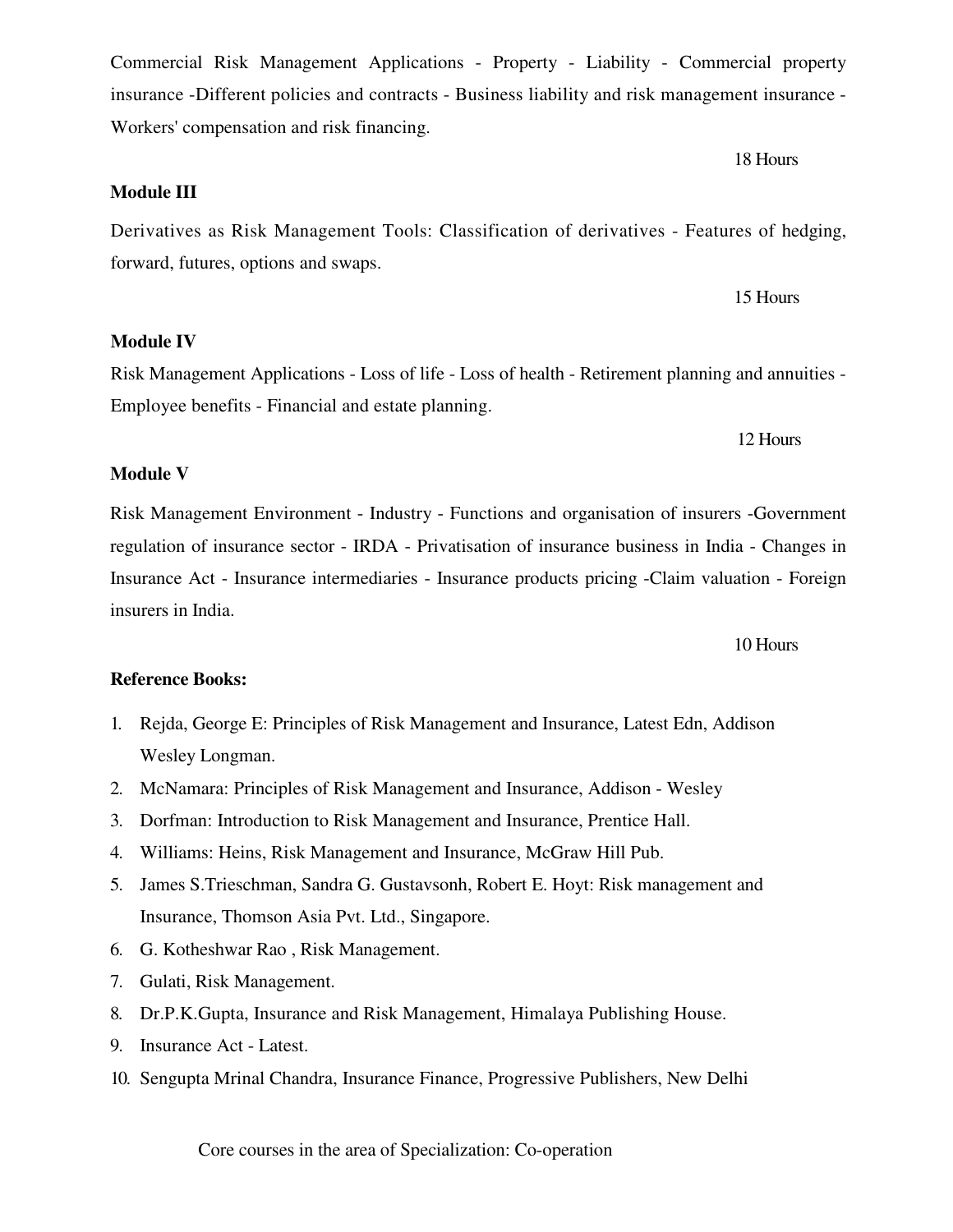# Core courses in the area of Specialization - Co-operation

# **BC5B10 CO-OPERATIVE THEORY AND PRACTICE**

### **Lecture Hours per week: 5**

### **Credits: 4**

Internal: 20. External: 80

# **Objectives:**

- $\geq$ To provide conceptual clarity and theoretical base in co-operation.
- To provide an overall idea about important types of co-operatives.  $\geq$

# **Module I**

Co-operation and its Principles: Co-operation - Meaning - Definition - Features - Importance -Benefits - Principles of Co-operation: Rochdale (first stage) - Reformulated Co-operative Principles by ICA (2nd stage) - Karve Committee in Co-operative principles (3rd stage) and Principles at the 4th stage by ICA in 1995. 20 Hours

# **Module II**

Co-operation and Other Economic Systems, Organizations and Associations: Cooperation and economic systems : Capitalism, Socialism and Communism.

# 10 Hours

# **Module III**

Co-operative Education and Training: Meaning - Importance - ICA and Co-operative movement -NCUI, VAMNICOM, NCCT, ICM, State Co-operative Unions and their role in education and training - Co-operative week - Co-operative flag - Journals on cooperation.

15 Hours

# **Module IV**

Types of Co-operatives and Co-operative Credit :\_Agricultural credit societies - Non agricultural credit societies - Non agricultural non credit societies - PACS - Service Cooperative Banks -Farmers Banks - District Co-operative Banks - State Co-operative Banks - Primary Agricultural and Rural Development Banks - Kerala State Co-operative Agricultural and Rural Development Banks.

15 Hours

# **Module V**

NABARD and its role in co-operative movement - Consumer societies - Dairy societies - Marketing societies - SC/ST societies - Urban Cooperative Banks - Employee societies - IFFCO - KRIBCO -Fishery societies - Housing societies - Industrial societies (Weavers and Coir Societies) - NAFED - MILMA - HANTEX - MATSYAFED - MCAC - NHB and NCB - Types of Credit: Short,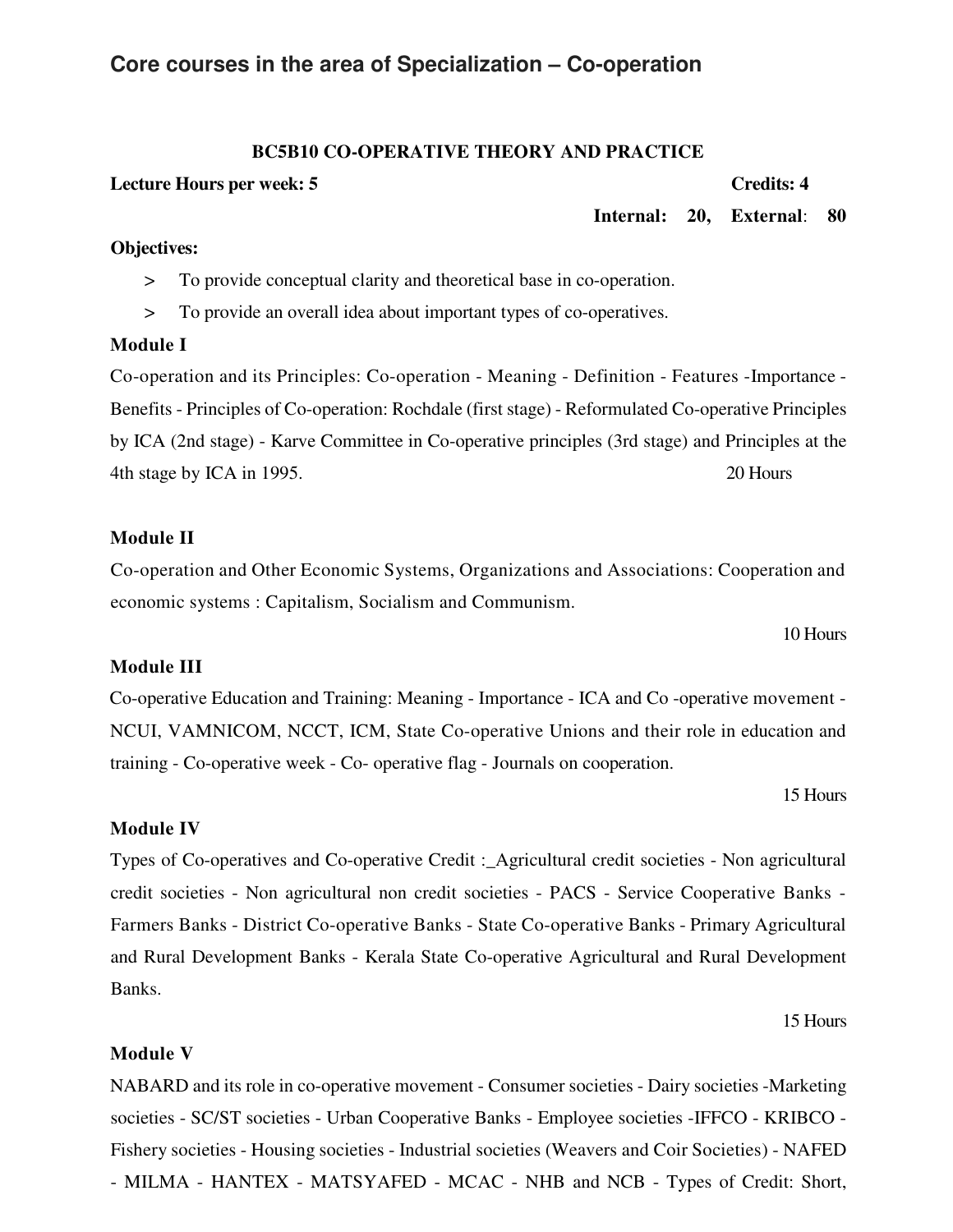medium and long term - Two tier and Three tier credit structure.

### **Reference Books:**

- 1. DubashiP.R, Principles and Philosophy of Co-operation
- 2. Krishnaswamy O. R & Kulandaiswamy, Co-operation Concept and Theory
- 3. Mathur B.S, Co-operation in India
- 4. Hajala.T.N, Principles, Problems and Practice of Co-operation
- 5. Krishnaswami. O.R, Fundamentals of Co-operation.
- 6. Mamoria C.B, Rural Credit & Agricultural Co-operatives
- 7. Bedi R.D, Theory, History & Practice of Co-operation
- 8. Kulkarni, Theory and Practice of Co-operation
- 9. Mamoria C.B. and Saxena, Co-operation in Foreign Lands
- 10. G.R.Madan, Co-operative Movement in India.
- 11. B.B.Goel, Co-operative Legislation, Trends and Dimensions.
- 12. Periodicals and Journals Published by NCUI

### **BC5B11 LEGAL ENVIRONMENT FOR CO-OPERATIVES**

# **Lecture Hours per week: 5**

#### **Credits: 4**

Internal: 20, External: 80

#### **Objectives:**

- > To enable the students to acquire knowledge about co-operative legal frame work in India and Kerala.
- To understand the formalities for registering co-operatives and the administrative  $>$ set up.

### **Module I**

Cooperative Legislation: Features and important landmarks in the history of co-operative legislation in India - Genesis and growth of co-operative movement in India during pre-, post independence and after 1991.

#### 10 Hours

#### **Module II**

Co-operative Legislations in India: Co-operative Credit Societies Act, 1904 - Features -Co-operative Societies Act, 1912 - Features - Kerala Co-operative Societies Act, 1969 - Features -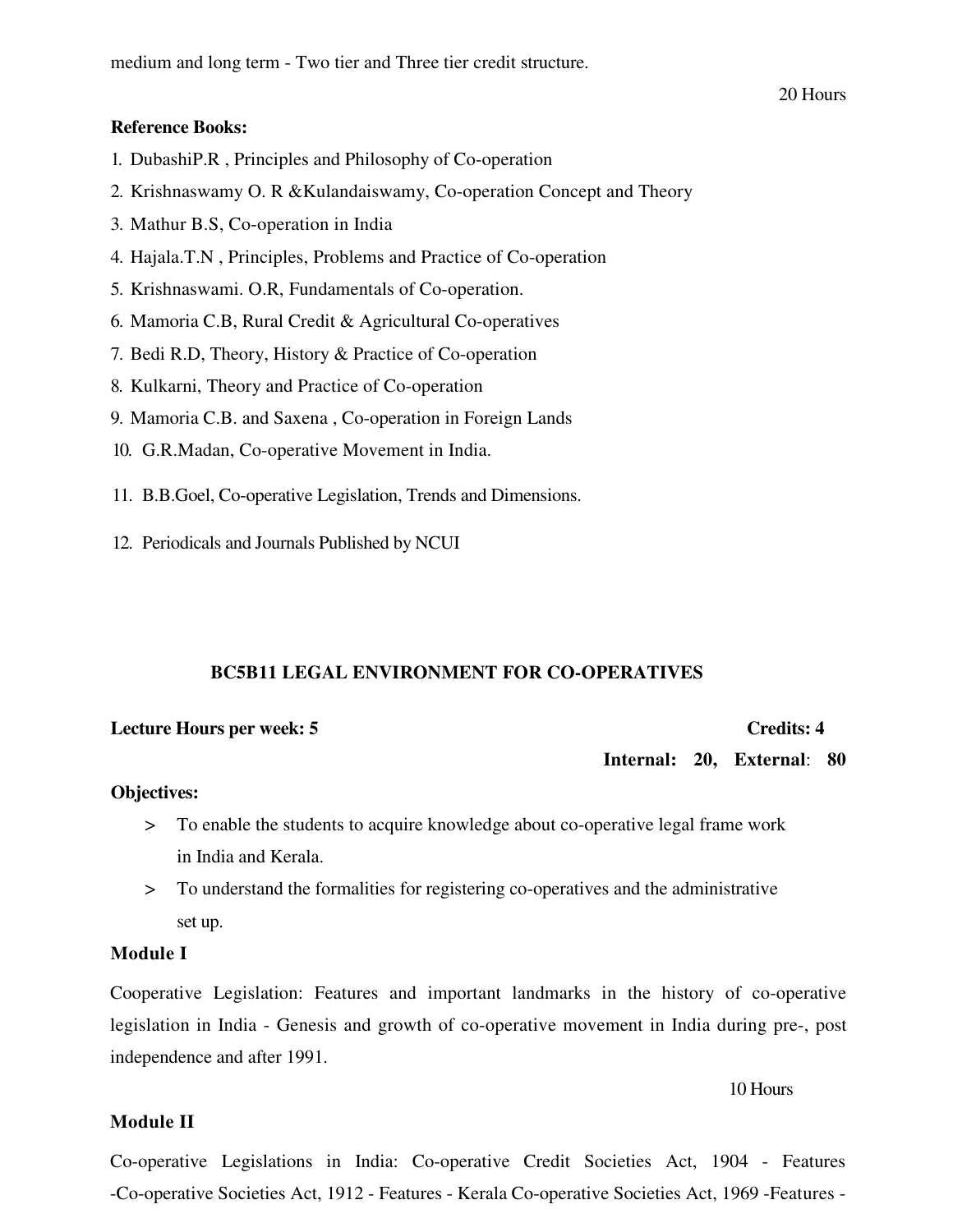Multistage Co-operative Societies Act, 1984 - Model Cooperative Societies Act, 1991 & 2002 -Features - Recent Trends and Developments - Vaidyanathan Committee Report.

20 Hours

# **Module III**

Kerala Co-operative societies Act 1969-Registration of Co-operative Societies : Formalities -Bye Law - Model and its amendment - Formalities - Change of name and liability - Formalities -Membership formalities - Qualifications and disqualifications -Associate or nominal member -Qualifications and disqualifications of members of Board - Election - Procedure - Settlement of disputes - Types and procedure - Enquiry - Inspection - Supervision - Surcharge - Liquidation and its formalities - Board of Directors' meeting - Annual General Body meeting - Minutes -Quorum for the meetings -Removal and expulsion of members - Restrictions on holding shares -Privileges of cooperatives.

20 Hours

# **Module IV**

Administrative Set-up of Co-operative Department in Kerala - Delegation of powers -Audit -Procedure - Audit programme - Vouching - Audit classifications - Proceedings -State and the co-operative movement in India - Role of state in the development of cooperatives -De-officialisation of the co-operative movement - Reconstructing cooperative administration.

15 Hours

### **Module V**

Salient Features of Banking Regulation Act 1949 (As applicable to co-operative societies) -Impact of Co-operative Law on co-operative management.

10 Hours

# **Reference Books:**

- 1. G.R.Madan, Cooperative Movement in India
- 2. Goel B.B, Cooperative Legislation, Trends and Dimensions
- 3. B.S.Mathur, Co-operation in India.
- 4. T.N.Hajella, Principles, Problems and Practice in Co-operation.
- 5. Dr.V.BJugale and Dr. P.A.Kohli, Reasserting the Co-operative Movement
- 6. Co-operative Credit Societies Act, 1904
- 7. Co-operative Societies Act, 1912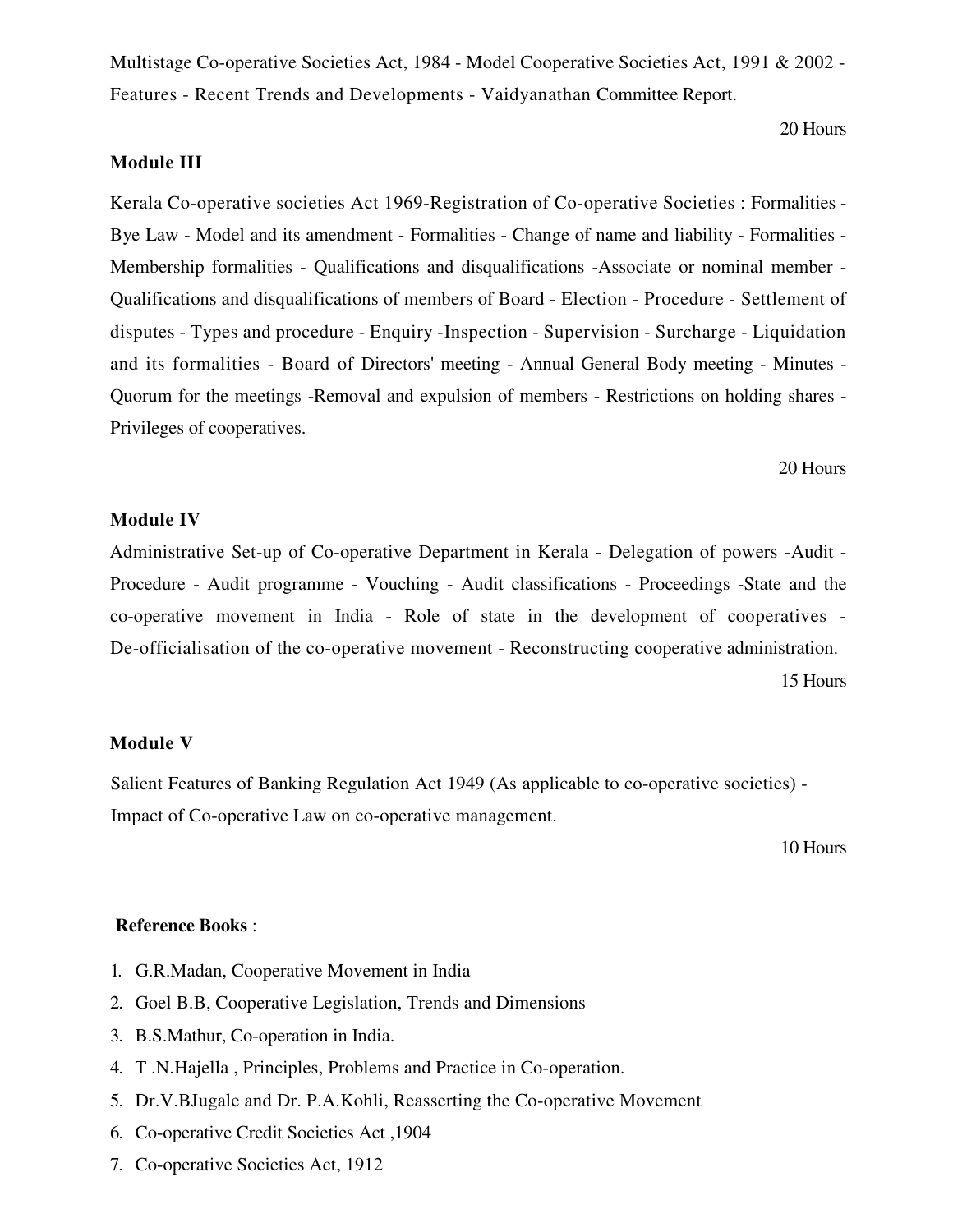- 8. Government of India, Multi State Co-operative Societies Act, 2002
- 9. Government of India, Report of the Committee on Model Act
- 10. Mohanan P.N., Co-operative Laws in Kerala
- 11. Bedi R.D., Co-operative Law in India
- 12. Calvert, The Law and Principles of Co-operation.
- 13. Rishpal Nainta, The Law of Co-operative Society in India, Deep & Deep Publications Pvt. Ltd., New Delhi.

# **BC6B14 INTERNATIONAL CO-OPERATIVE MOVEMENT**

### **Lecture Hours per week: 5**

# **Credits: 5**

#### Internal: 20, External: 80

Objectives: To enable the students to aquire koknowledge about evolution and development of co-operative movement in the world.

### **Module I**

Co-operative Movement in Foreign Countries: Great Britain (Consumer) - Germany (Agricultural Credit) - Denmark (Dairy) - China (Induscos) - Japan (Multi-purpose societies) - USA (Marketing) - USSR (Collective Farms).

15 Hours

## **Module II**

Co-operatives and Employment in Africa: Cocoa - Co-operatives in Sierra Leone -African Confederation of Co-operatives Savings and Credit Associations, (Nairobi) Kenya - Kilimanjaro Native Co-operative Union (Tanzania) - Contribution of Robert Owen, Louis Blanc, Shri V. L. Mehta and D. R. Gadgil in the sphere of co-operation.

15 Hours

# **Module III**

International Co-operative Alliance: Objectives - Role - Membership - Governing Bodies -Regional offices - Sectoral organizations and functioning of ICA - Leading specialized organizations of ICA - International Co-operative Agricultural Organization (ICAO) - International Co-operative Banking Association (ICBA) - International Health Co-operative Organization (IHCO) - International Co-operative Fisheries Organization (ICFO) - Consumer Co-operative World-wide (CCW).

20 Hours

#### **Module IV**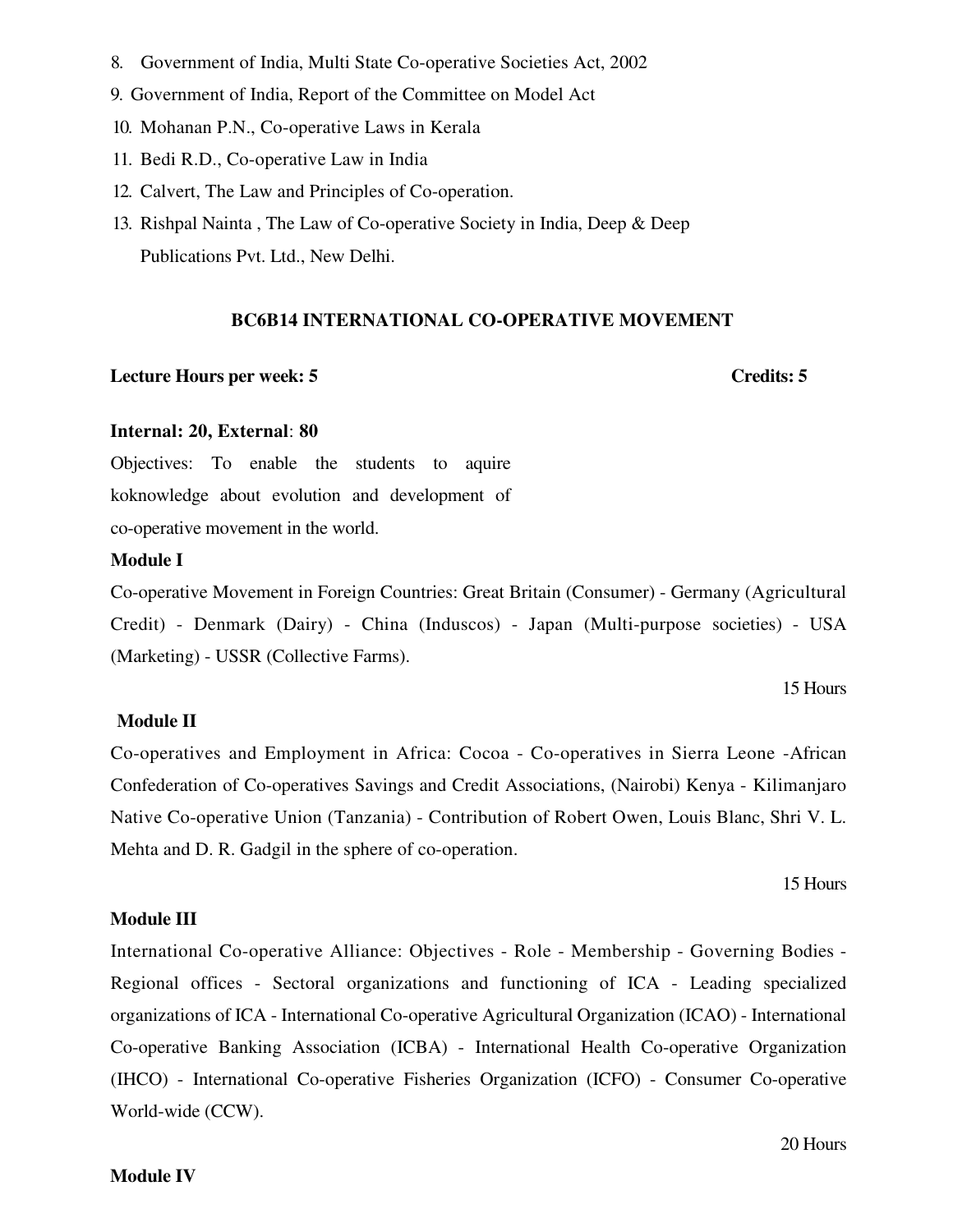Role of International Organisations in the Development of Co-operative Movement: International Labour Organization - World Bank - World Assembly of Youth - Afro-Asian Rural Reconstruction Organization

15 Hours

# **Module V**

Inter Co-operative Relations: Indian Farmers Fertilizers Co-operatives (IFFCO) - Anand Milk Producers Union Limited (AMUL) - National Co-operative Union of India (NCUI)

10 Hours

# **Reference Books:**

- 1. G.R.Madan, Co-operative Movement in India.
- 2. T.N.Hajella, Principles, Problems and Practice in Co-operation.
- 3. Periodicals and Journals published by NCUI
- 4. R.D.Bedi, Theory, History and Practice of Co-operation.
- 5. Saxena and Mammoria, Co-operation in Foreign Lands.
- 6. T.N.Hajella, Principles, Problems and Practice of Co-operation.
- 7. C.A. Digest Published by I.C.A.
- 8. Review of International Co-operation, Official Journal of I.C.A.

## **BC6B15 CO-OPERATIVE MANAGEMENT AND ADMINISTRATION**

#### **Lecture Hours per week: 5 Credits: 5**

Internal: 20. **External:** 80

# **Objectives:**

- To enable the students to acquire knowledge about the co-operative management  $\geq$ and administration.
- To familiarize the students with accounting and auditing of co-operatives.  $\geq$

# **Module I**

Management of Societies: General body - Representative general body - Election -Supersession -Privileges of co-operative societies - State and co-operatives - Properties and funds of co-operatives - Disposal of net profit - Co-operative education fund - Audit - Inquiry and supersession - Disputes - Settlement of disputes - Winding up and cancellation of registration - Execution - Appeals - Revision and Review.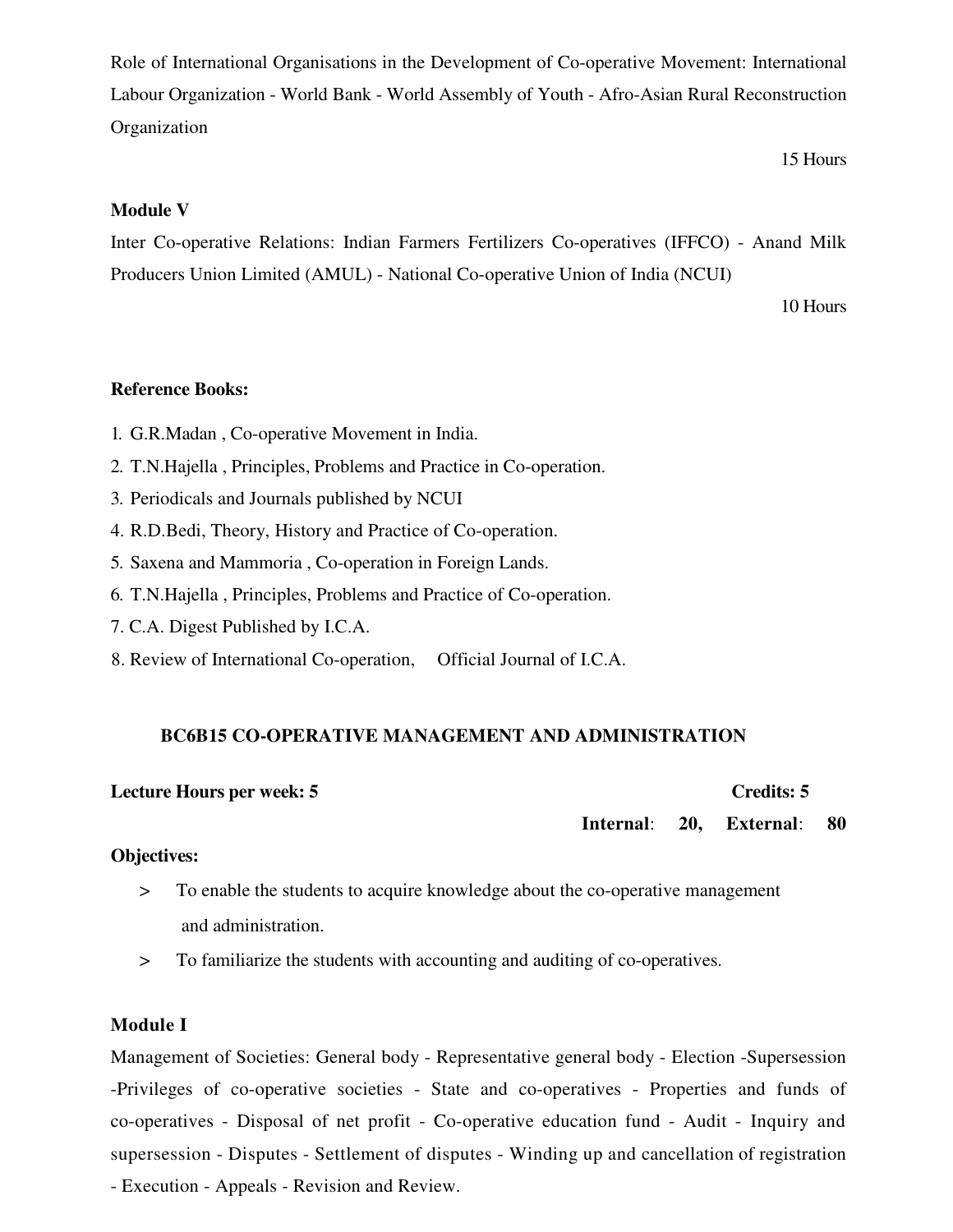#### **Module II**

Role of Management in the Development of Co-operative Organizations - Principles of management - Co-operative management - Unique features of co-operative management - Integrating the principles of co-operation and principles of management - Professional management for co-operatives - Meaning - Importance and evaluation criteria -Organizational structure of a co-operative - Designing organization structure for cooperatives.

15 Hours

### **Module III**

Co-operative Leadership - Meaning - Importance - Types - Problems of leadership in cooperative organization - Path-goal theory of leadership and case studies of Cooperative leadership - Nature of management leadership - Combination of management and leadership qualities.

10 Hours

### **Module IV**

Co-operative Accounting: Meaning - Definition - Special Features of co-operative accounting -Sources of funds - Owned and borrowed - State aid to co-operatives - Preparation of Trial Balance, Profit and Loss Account and Balance Sheet - Treatment of overdue interest - Books & registers maintained by the co-operatives - statutory requirements - Day book and subsidiary day book - Triple column cash book - Rough cash chitta - R&D statements - Computerized accounting system.

15 Hours

### **Module V**

Co-operative Audit - Features - Difference between co-operative audit and general audit, financial audit and administrative audit - Auditor - Duties, rights and responsibilities -Stages of audit work-Preparation of audit programs-Vouching - Verification & valuation of assets & liabilities - Auditing of reserves & provisions - Audit memorandum - Audit classification - Audit certificate - Audit fees.

15 Hours

#### **Reference Books:**

- 1. Dwivedi R.C, Democracy in Cooperative Movement An Indian Profile
- 2. Hajela T.N, Principles, Problems and Practice of Cooperation
- 3. Kamat G.S, New Dimensions of Co-operative Management
- 4. Nakkiran S, Cooperative Management Principles and Techniques
- 5. Sah A.K, Professional Management for Co-operatives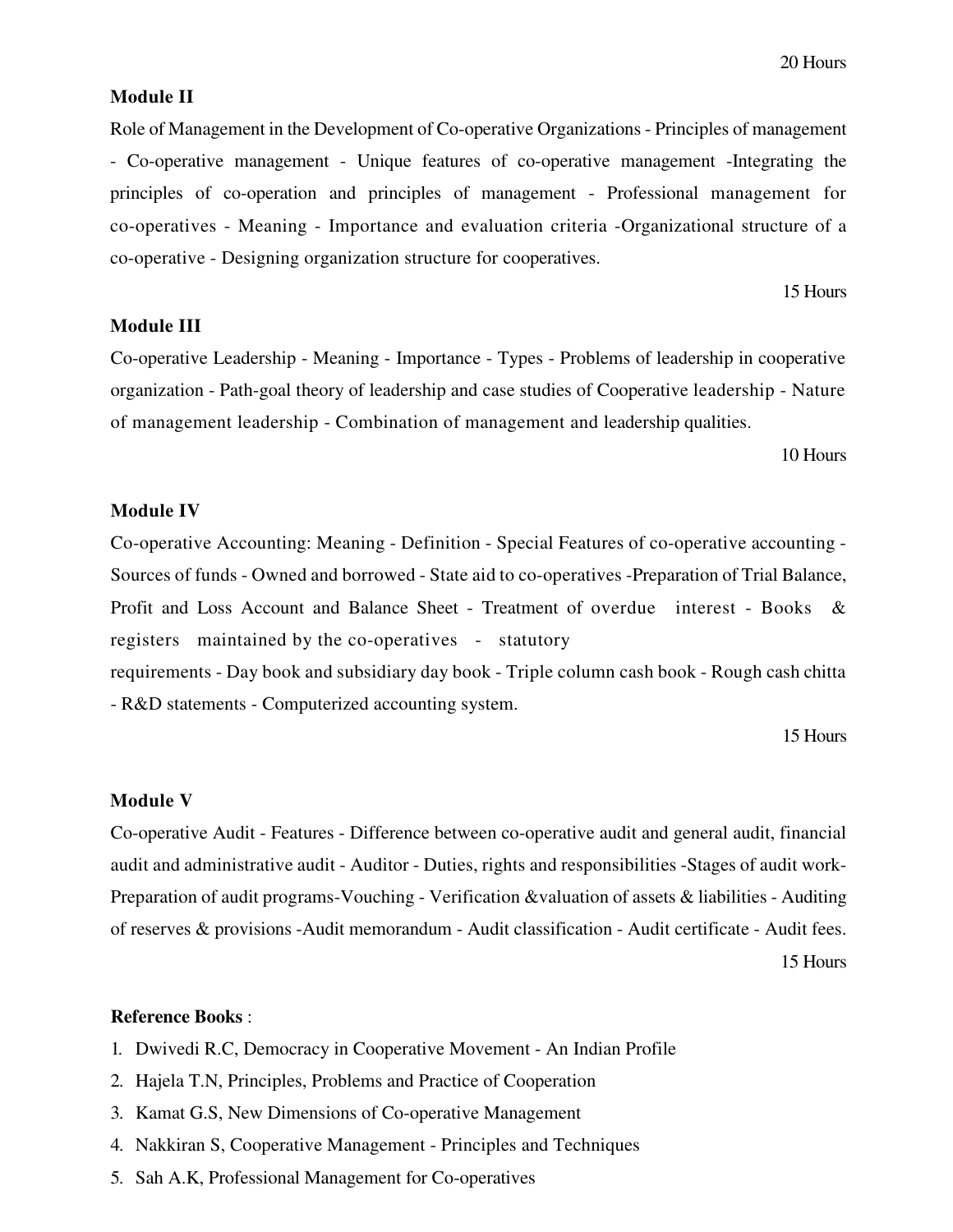- 6. DesaiS.S.M, Agriculture and Rural Banking in India
- 7 ILO, Co-operative Management & Administration

8. Goel .B.D, Co-operative Management and Administration, Deep&Deep Publications, New **Delhi** 

- 9. Nakkiran, S, A Treatise on Co-operative Management, Rainbow Publications, Coimbatore
- 10. Sinha and Sahaya .R., Management of Co-operative Enterprises, National Council for

Co-operative Training, New Delhi

- 11. ICA, Readings in Co-operative Management
- 12. Krishnaswamy O.R. Co-operative Account Keeping
- 13. Manikkavasakam, A Treatise on Co-operative Account eeping
- 14. Samiuddin, Co-operative Accounting & Auditing

# Core Courses in the area of Specialization: Computer Applications

## **BC5B10 COMPUTER APPLICATIONS IN BUSINESS**

#### **Lecture Hours per week: 5 Credits: 4**

Internal: 20, External: 80

#### **Objectives:**

- > To help the students to acquire basic knowledge about computer and its applications in various areas of business.
- > To enable the students to understand the modern trends and technologies incomputer applications.

# **Module I**

Computer Systems : Introduction – Features and Parts of new generation Computers-Factors to be considered while selecting computer - Importance of computers in business –Network-Types of network, LAN, WAN, MAN, PAN, BAN, SAN&CAN, Computer applications in various areas of business-Internet, Features and uses in business-Social media & its uses in business

15 Hours

# **Module II**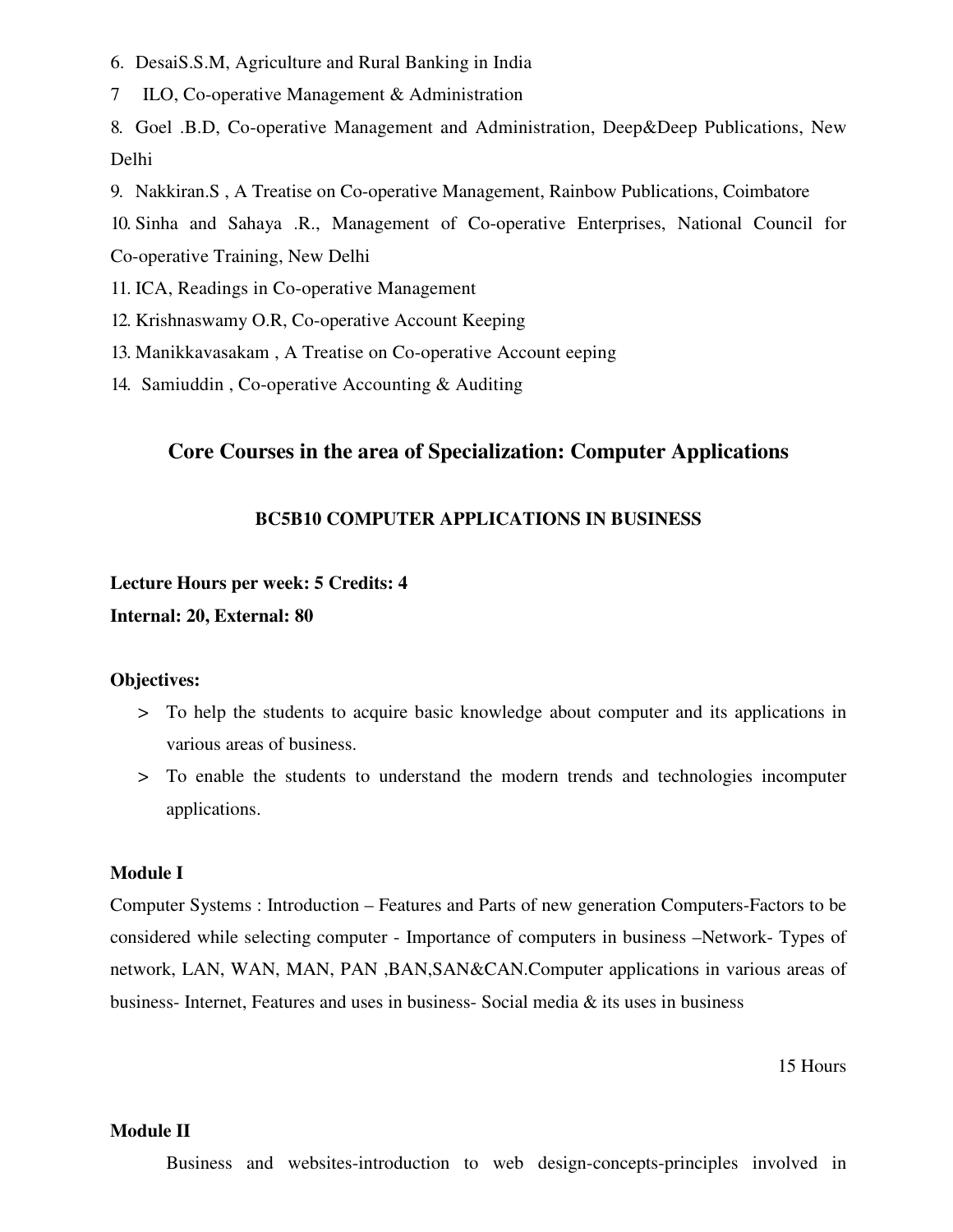developing a website-golden rules of web designing-page design-home page-web standards-audience requirement-Role of websites in a business-Cascading Style Sheet-Concept of CSS-HTML-HTML documents-Basic structure of an HTML Document-creating an HTML Document-HTML Tags.

# **Module III**

Elements of HTML-Introduction-working with text-working with Lists, Tables, Hyperlinks, images and multimedia-web publishing or hosting-creating the website -saving the site-working on the web site-themes-publishing websites-website for business growth.

15 Hours

15 Hours

# **Module IV**

E-Commerce & Digital payments: E-Commerce, Business Models - B2B, B2C, B2G, C2C & B2E - Requirements of e-commerce website - Modes of delivery- Digital payments: USSD, NUUP, AEPS, UPI, Debit card, Credit card, Pre-paid cards, Internet Banking, Mobile banking, e-wallets -POS Terminals, M-POS, V-POS.

20 Hours

# **Module V**

Digital Security – Security threats in Internet & e-Commerce, Virus & Trojan horses, Phishing, Hacking, Spyware – Security Measures, Antivirus, Firewall, Encryption, Bio-metrics  $-$ Precautions while using Internet & e-payments - IT Act, Major Provisions of IT Act.

10 Hours

### **Reference Books:**

- 1. Rajaraman, Introduction to Information Technology, PHI
- 2. Jennifer Niederst Robbins, "Learning web design: A beginner's Guide to HTML, CSS, Java script.and web Graphics", O' Reilly Media, Inc
- 3. John Duckett, "HTML and CSS Design and build websites", John Wiley&Sons
- 4. Rajaraman, Fundamentals of Computers 4/E, PHI
- 5. PTSJ Joseph, E-Commerce: An Indian perspective, PHI
- 6. Ananya Misra, E-Commerce, B.K Publications Pvt.Ltd.
- 7. P. Mohan, Fundamentals of Computers, Himalaya Publishing House
- 8. Dennis P. Curtin, Information Technology, McGraw Hill International
- 9. Behrouz A. Forouzan, Data Communication and Networking 2nd edition, McGraw-Hill
- 10. Avi Silberschatz, Peter Galvin & Greg Gagne Willey, Operating System Concepts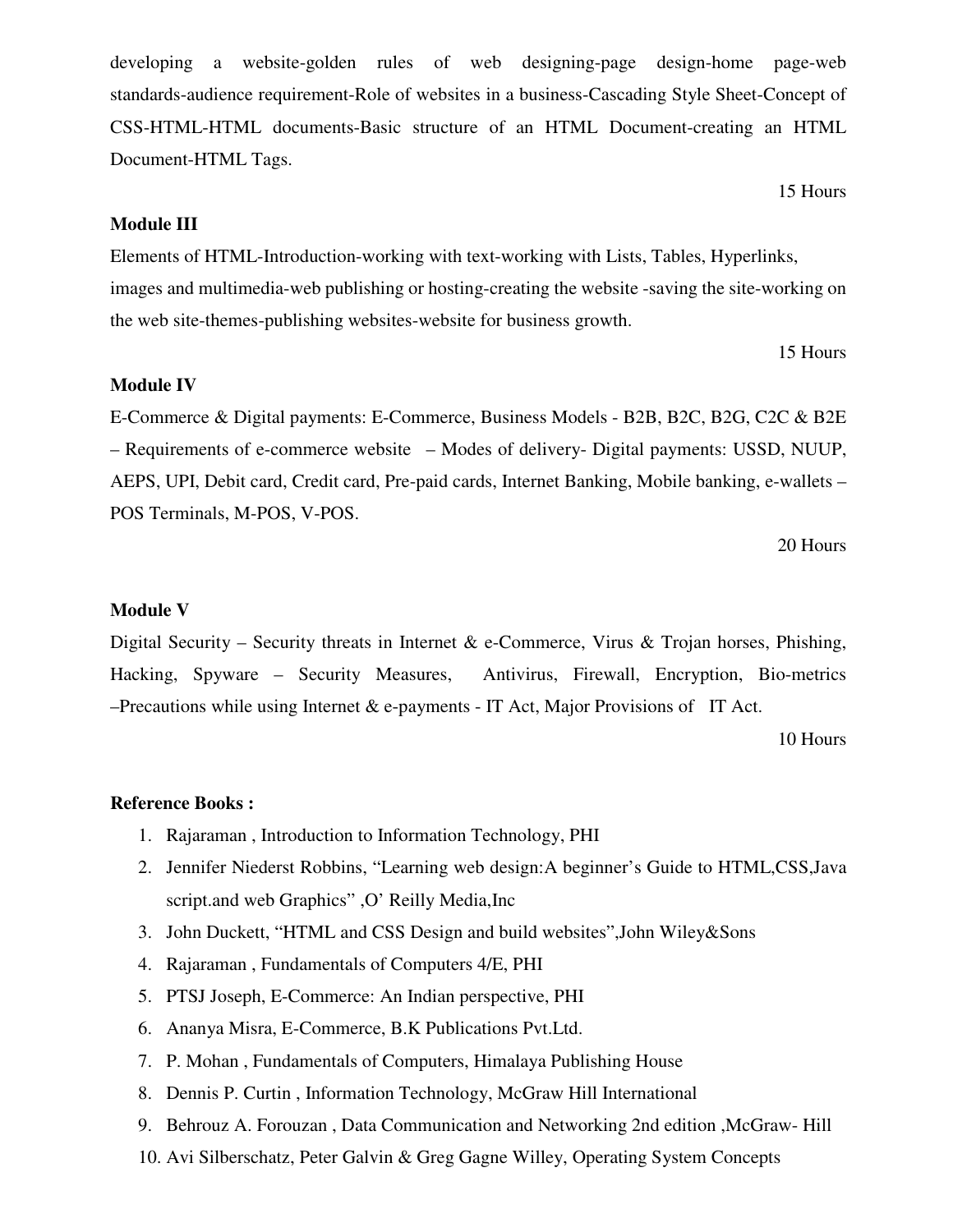- 11. Uyless Black, Computer Networks Protocols, Standards and Interface: Prentice Hall India Pvt. Ltd.
- 12. Alfred Glkossbrenner, Internet 101 Computing MGH
- 13. Alex Leon & Mathews Leon, Fundamentals of Information Technology, LeonTechworld
- 14. Suresh Samudrala, Retail Banking Technology, Jaico Puubishing House
- 15. Indian Institute of Banking & Finance, Digital banking, Taxman
- 16. Karnika Seth, Computers, Internet and New technology laws, Lexis Nexis
- 17. Pavan Duggal, A text book on Cyber law, Universal Law Publishing company
- 18. Harish Chander, Cyber Laws and IT Protection, Prentice Hall India

# **BC5B11 BUSINESS INFORMATION SYSTEMS**

# **Lecture Hours per week: 5**

# **Credits: 4** Internal: 20, External: 80

# Objective:

> To enable the students to acquire basic knowledge in the information technology and its relevance to the various areas of business.

# **Module I**

Management Information System: Data, Information & Knowledge - Information Technology & Communication technology - Role of Information & Communication technology in Business  $-$ Management Information System, Meaning, Concepts, Purpose & Features of MIS, Basic structural concepts.

## 15 Hours

# **Module II**

Types of Management Information Systems: Transaction Processing System - Decision Support Systems (DSS) - Characteristics and capabilities of DSS – Components of DSS – Executive Information System - Expert System - Management Reporting System.

15 Hours

# **Module III**

Data Base Management Systems : DBMS - Definition - Necessity of a database - Characteristics of database - Database management systems - Types of database management systems - Logical data models - Hierarchical model - Network model - Relational model - Object-oriented model - Object relational model Deductive/inference model - Comparison between various database models.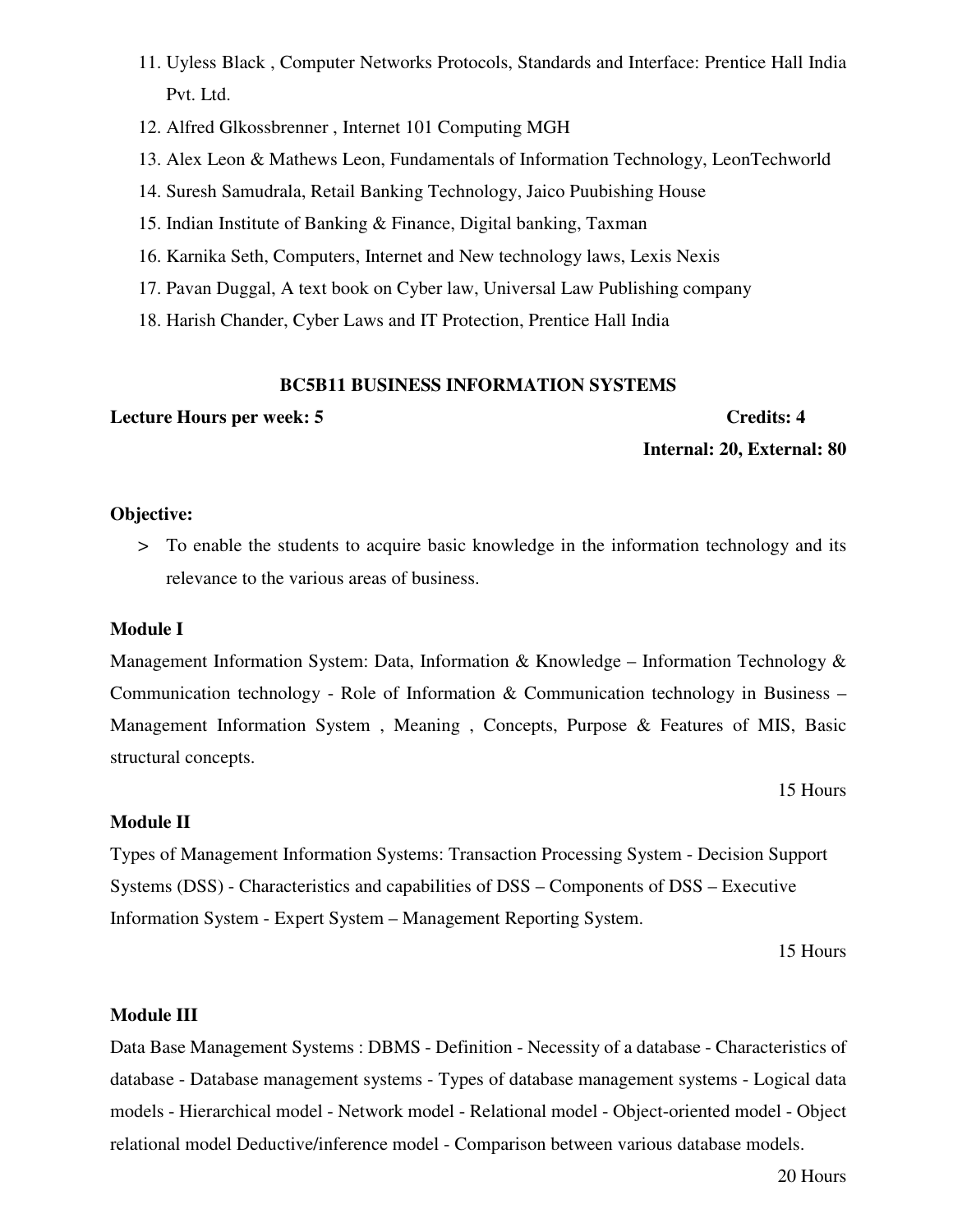# **Module IV**

Enterprise Resource Planning (ERP) – Meaning - Need for ERP - Benefits of an ERP system – ERP software – Phases in ERP implementation - Issues and challenges in the implementation of ERP.

15 Hours

# **Module V**

Business Process Reengineering: Meaning and definition of BPR – Reengineer - Need and Objectives of BPR - Process of BPR – Advantages of BPR - Issues and problems of BPR

10 Hours

# **Reference Books:**

- 1. James A O'brien, George.M.Marakas & Ramesh Behl, Management Information Systems, McGraw Hill Education, 2013
- 2. D.P Goyal, Management Information Systems: Managerial Perspectives, Vikas Publishing House, 2014
- 3. A.K Gupta, Management Information System, S.Chand & Company 2010
- 4. Alexis Leon, Enterprise Resource Plannning, McGraw Hill Education 2007
- 5. Uma G Gupta, Management Information Systems, Galgotia Publications Pvt Ltd, New Delhi, 1993
- 6. Jyotindra Zaveri, Enterprise Resource Planning, Himalaya Publishing House 2012
- 7. Rajesh Ray, Enterprise Resource Planning text and cases, McGraw Hill Education 2010.
- 8. R.Radhakrishnan & S.Balasubrahmanian, Business Process Reengineering: Text and cases, Prentice Hall India Learning Pvt. Ltd, 2008
- 9. R.Srinivasan, Business Process Reengineering, McGraw Hill Education 2011
- 10. B.R. Dey, Business Process Reengineering & Change Management, Dreamtech Press 2004.

## **BC6B14 OFFICE AUTOMATION TOOLS**

# **Lecture Hours per week: 5**

#### **Credits: 5**

Internal: 20, External: 80

## **Objectives:**

> To enable the students to acquire basic knowledge in the various office automation tools and its applications in the various areas of business.

#### **Module I**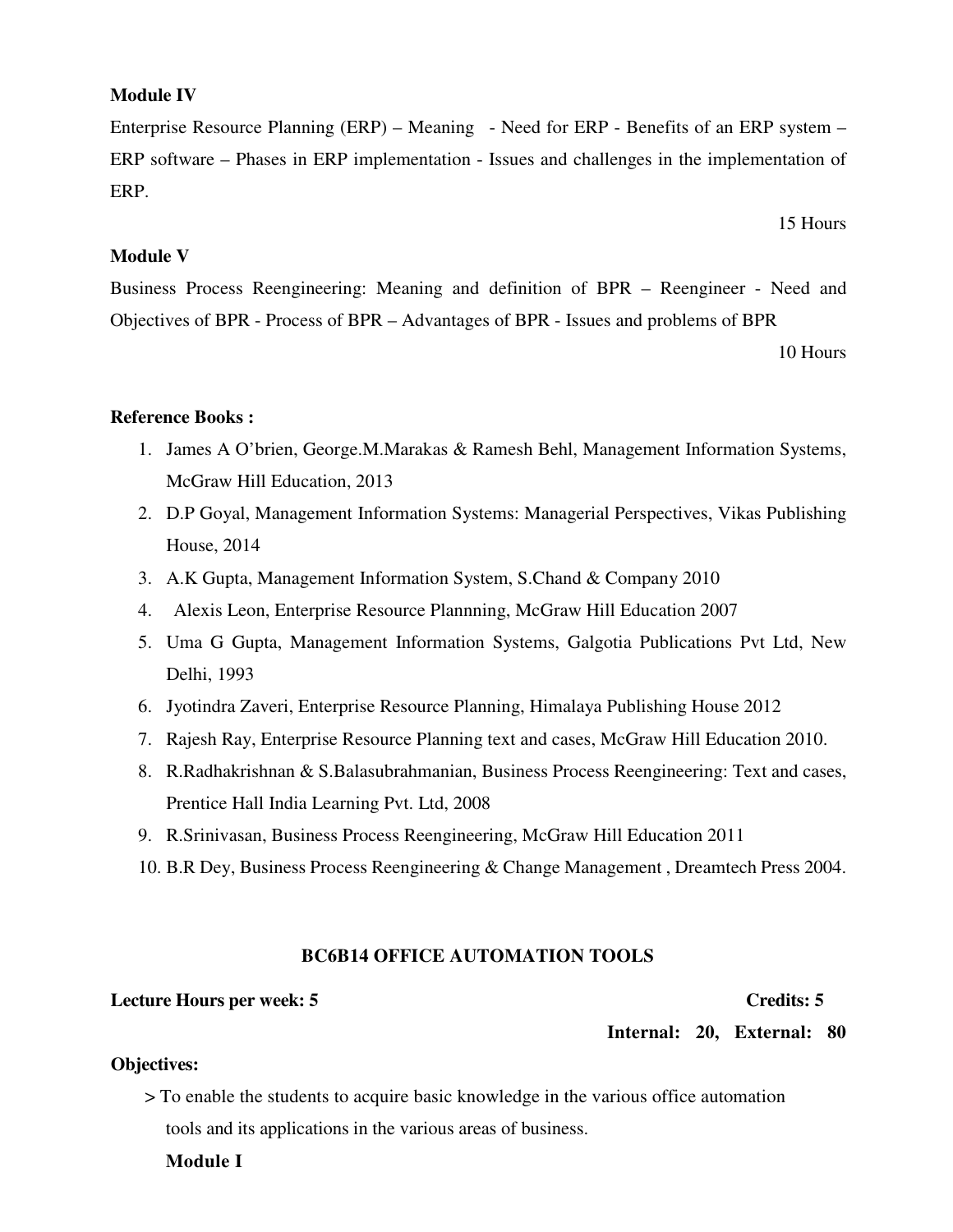MS-Word: Word Basics - Starting word - Creating a new document - Opening preexisting document - The parts of a word window - Typing text - Selecting text - Deleting text - Undo - Redo - Repeat - Inserting text - Replacing text - Formatting text - Cut - Copy -Paste - Formatting Text and Documents - Auto format - Line spacing - Margins - Borders and Shading.

Headers and Footers : Definition - Creating basic headers and footers - Tables - Creating table -Adding, changing, deleting rows - Inserting, changing, deleting column - Graphics - Importing graphics - Clipart - Insert picture - Clip Art Gallery - Drawing objects - Text in drawing.

Templates: Template types - Using templates - Exploring templates - Modifying templates -Macros: Record in macros - Editing macros - Running a macro - Mail Merge: Mail Merge concept - Main document - Data sources - Merging data source and main document - Overview of word menu options - Word basic tool bar.

(Theory 15 Hours and Practical 10 Hours)

### **Module II**

MS EXCEL : Electronic Spreadsheet – Creating and rearranging worksheet - Structure of spreadsheet and its applications to accounting, finance, and marketing functions of business -Creating a dynamic / sensitive worksheet - Concept of absolute and relative cell reference -Using built in functions - Mathematical, statistical and financial functions - Conditional formatting –filters- Charts – Pivot table and pivot chart - Goal seeking and solver tools - Sharing data with other desktop applications - Strategies of creating error free worksheet.

(Theory 15 Hours and Practical 10 Hours)

### **Module III**

Ms-Power Point : Power point - Basics - Terminology - Getting started - Views -Creating presentations - Using auto content wizard - Using blank presentation option -Using design template option - Adding slides Deleting a slide - Importing images from the outside world -Drawing in power point - Transition and build effects - Deleting a slide - Numbering a slide - Saving presentation - Closing.

(Theory 9 Hours and Practical 6 Hours)

## **Module IV**

The Internet and its Basic Concepts: Internet concept - History - Development in India -Technological foundation of internet - Distributed computing - Client-server computing -Internet protocol suite - Application of distributed computing - Client-server computing -

#### **Module V**

Internet protocol suite in the internet environment - Domain Name System (DNS) - Generic Top Level Domain (g TLD) - Country Code Top Level Domain (cc TLD) -Indian -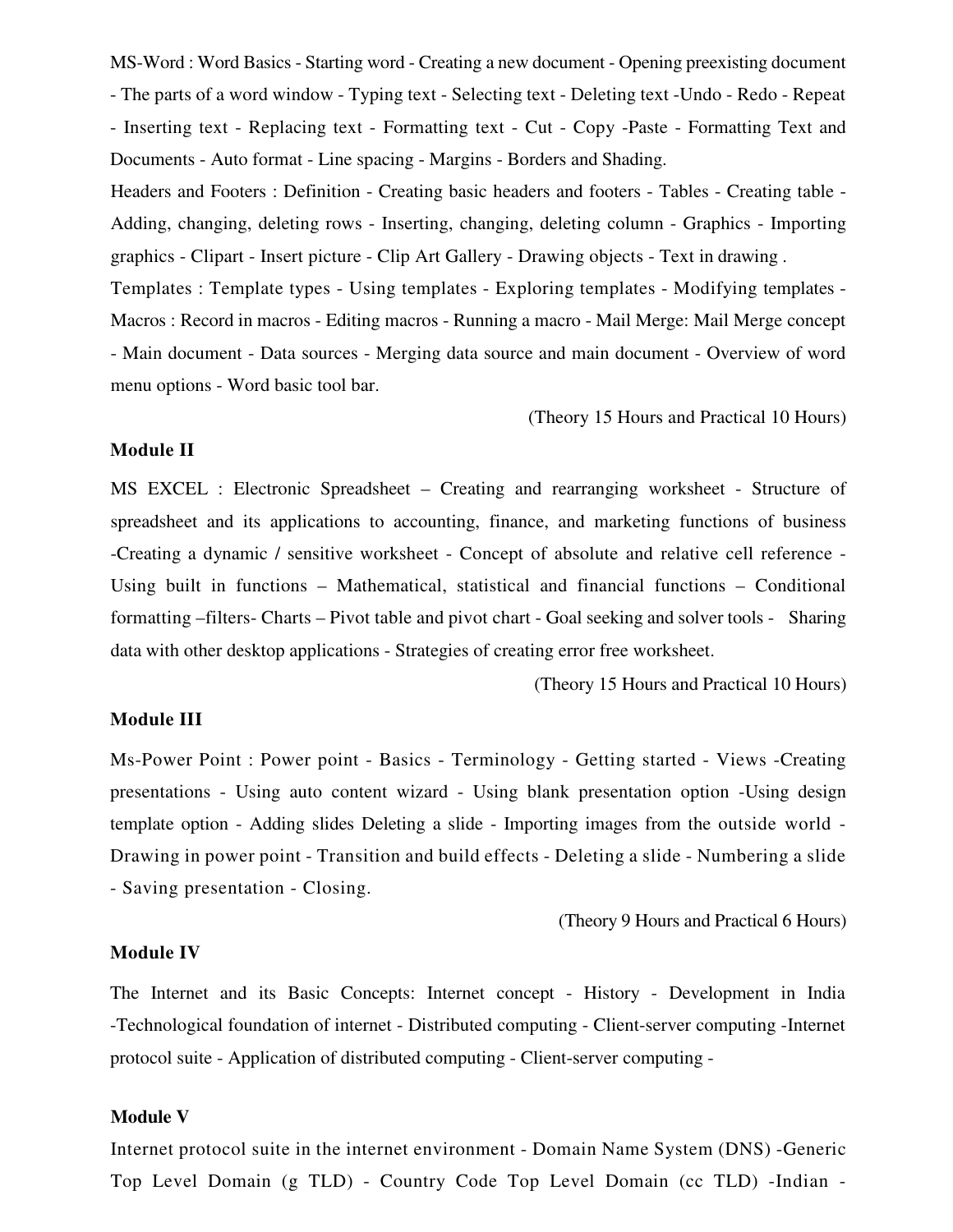Allocation of second level domains - IP addresses - Internet Protocol Applications of internet in business, Education, Governance, etc.

(Theory 10 Hours)

# **Reference Books:**

- 1. Ron Mansfield, Working in Microsoft office, Tata Me Graw Mill (2008)
- 2. Ed Bott, woody Leonard, Using Microsoft Office 2007, Pearson Education (2007)
- 3. R.K.Taxali, PC Software Made Simple.
- 4. Stephen L.Nelson, Office 2000 Complete Reference.
- 5. Joyce Cox , Polly Orban, Quick course in Microsoft Office.
- 6. Gimi Couster, Mastering Office 2000.
- 7. Rajkamal, Internet and Web Technologies, Tata McGraw Hill (2007).

# **BC6B15 COMPUTERISED ACCOUNTING WITH TALLY**

### **Lecture Hours per week: 5**

#### Credits: 5

Internal: 20, External: 80

#### **Objectives:**

To enable the students to acquire basic knowledge in the computerized accounting  $\geq$ systems and its applications in the area of business.

(Out of the 80 lecture hours, the ratio between theory and practical hours shall be 3:2)

## **Module I**

Introduction to Accounting: Accounting basis and terms -Branches of accounting - Mode of accounting - Manual accounting - Computerized accounting fundamentals.

Accounting with Tally: Introduction to Tally - Tally interface - fll features - fl2 configuration -Company creation - Accounting groups - Accounting ledgers - Accounting vouchers - Vouchers entry.

> 15 Hours

# **Module II**

Inventory Management with Tally - Stock groups - Stock items - Stock category - Unit of measures - Godown inventory vouchers (Pure inventory and inventory vouchers).

Integration of Accounting with Inventory : Bill wise details - Invoicing - Voucher entry -Cost centre - Cost category - Budget and control - Bank reconciliation - Interest calculation - Order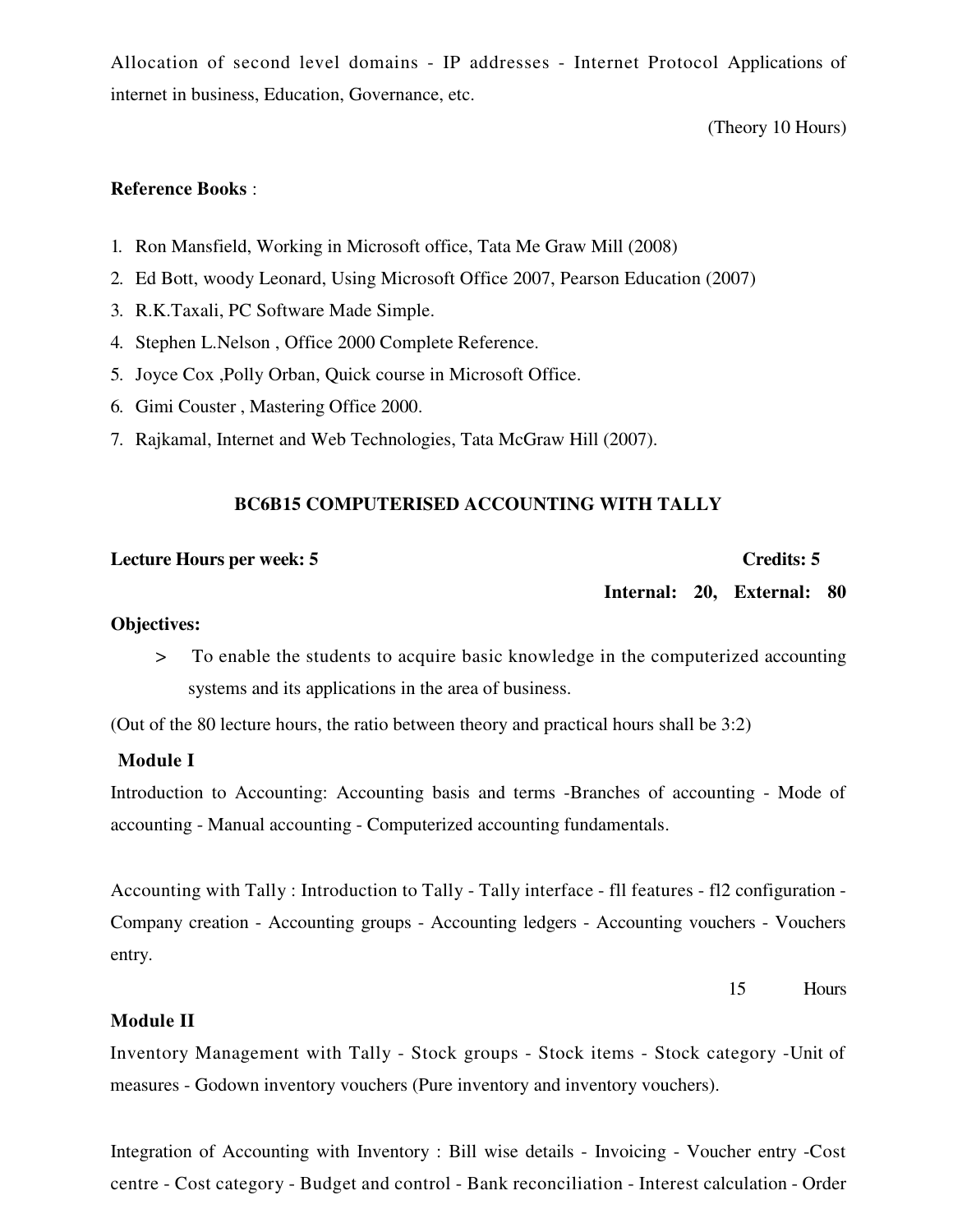**Credits: 4** 

# Internal: 20, External: 80

processing - Stock valuation methods - Reorder levels - Tracking numbers - Bill of material -Inventory ageing.

# Module III

Tax Application in Tally - Introduction to GST - GST activation and classification -GST computation - Composite GST - Input Tax credit - Tax Invoice, Credit and Debit Notes-Returns-Transfer of Input Tax Credit-Time and Value of Supply-Recent features

15 Hours

Accounting

# **Module IV**

and Inventory Reports - Trading, Profit and loss A/c - Balance Sheet - Ledgers - Cost centre and budget reports - Cash book and bank book - Inventory reports - Decision supporting tools -Ratio analysis - Cash flows - Fund flow - Budgeting system - Printing of reports - Voucher and bill printing etc.

10 Hours

# **Module V**

Technology Advantage of Tally - Tally audit - Tally vault - Back up, restore, merge and split of database - ODBC interface - Export and import of data - web enabled reporting - On line support of software.

10 Hours

# **Reference Books:**

- 1. A.K. Nadhani and K.K. Nadhani, Implementing Tally 6.3, 1/e BPB Publications, New Delhi.
- 2. Namrata Agarwal, Tally 6.3, 2004 Edition, Dream Tech., New Delhi.
- 3. Sridharan, Narmadha Publications, May 2003.

# Core courses in the area of Specialization - Travel and Tourism

# **BC5B10 TOURISM PRINCIPLES AND PRACTICES**

**Lecture Hours per week: 5** 

30 Hours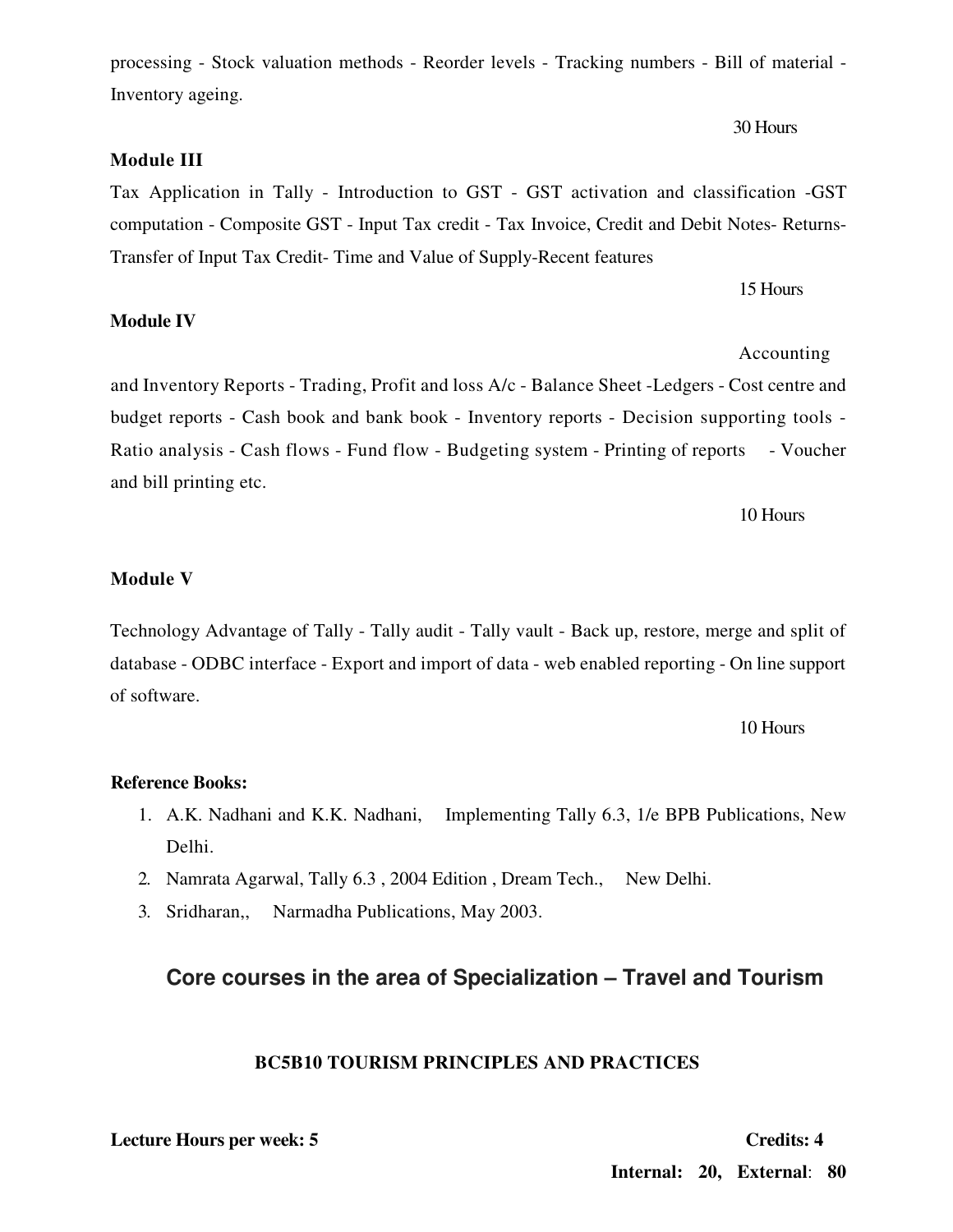# **Objectives:**

> To enable the students to understand the basic concepts, principles and the current

practices of tourism in India.

### **Module I**

Tourism an Overview: Meaning and definition of tourism, traveler, visitor, excursionist and transit visitor - International and domestic tourist - Elements, nature and characteristics of tourism - Types and forms of tourism - Inter disciplinary approaches to tourism - Historical perspective of tourism - Major travel motivations - Tourism demand - Types of tourism demand -Evolution of tourism demand.

# 10 Hours

### **Module II**

Tourism Industry and Impacts: Structure and components of tourism industry- Tourism system -Positive and negative impacts of tourism - Economic, socio- cultural, and environmental impacts -Nature of impacts - Economic and socio-cultural measures for maximising benefits and minimising costs.

# 15 Hours

# **Module III**

Tourism Organizations: Role of different tourism organizations - UNWTO, WTTC, PATA, IATA, National Tourist Organizations (NTO) - Role and functions of Ministry of Tourism, Government of India, ITDC - Major public sector organizations in Kerala Tourism : DOT, Government of Kerala, KTDC and DTPCs.

10 Hours

# **Module IV**

Tourism Planning and Development: Concept of tourism planning - Evolution of tourism planning - Significance, levels and types of tourism planning - Process in tourism planning

- Leadership and co-operation in tourism development plans - Role of Government, private sector and NGOs - Factors responsible for growth and development of tourism at the global and national levels - Factors inhibiting growth of tourism - Tourism scenario and future - Tourism trends at national and international levels - Five year plans and major tourism development initiatives - National and state tourism policies.

20 Hours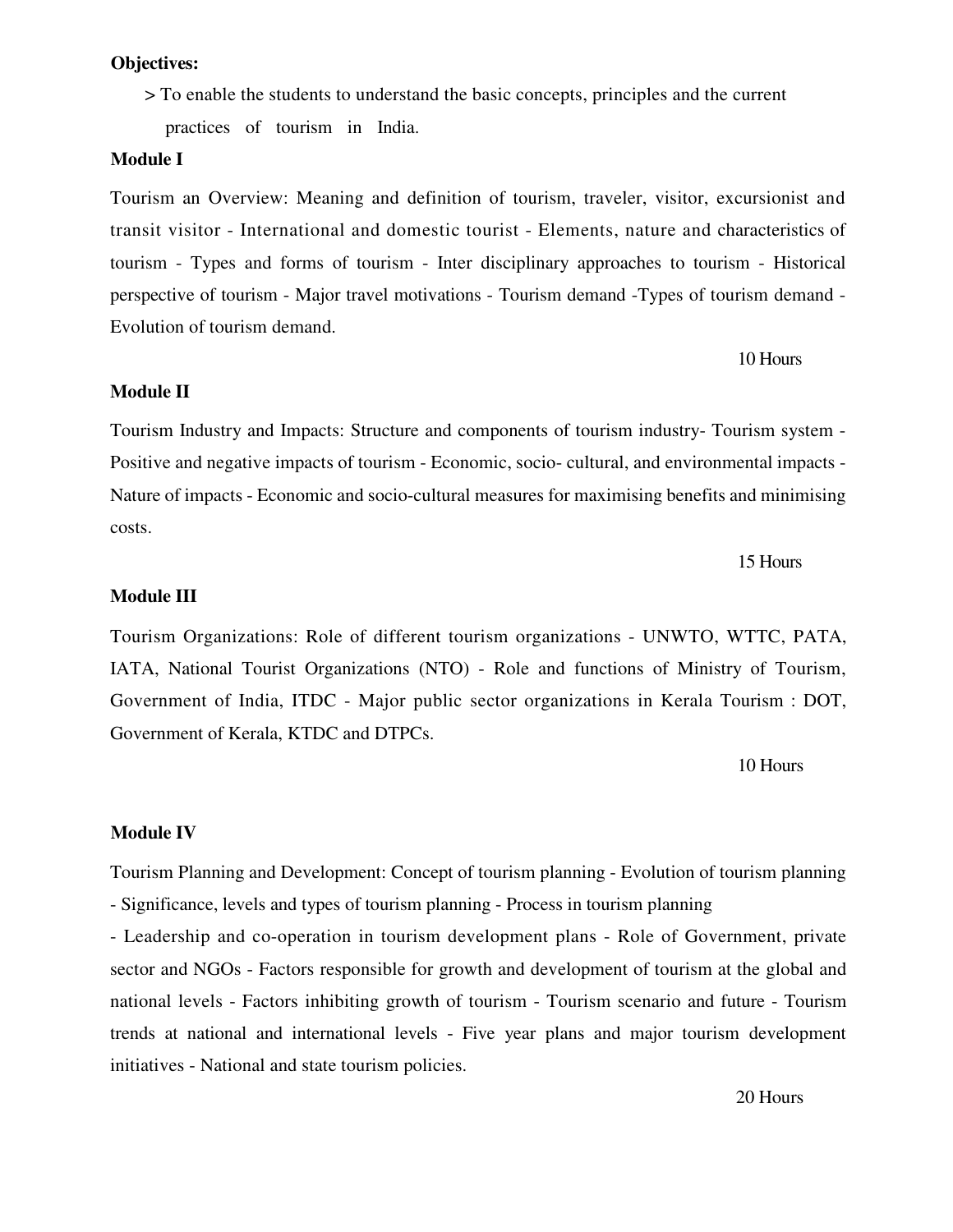#### **Module V**

Tourism and Environment: Concept and types of environment in tourism - Relationship between tourism & environment - Meaning and principles of sustainable tourism development - Steps in sustainable tourism development - Environment impact assessment - Types, importance and factors influencing carrying capacity - Role of tourist and community participation in sustainable tourism - Approaches to sustainable tourism - Eco-tourism - Responsible tourism - Responsible tourism initiatives in Kerala.

20 Hours

# **Reference Books:**

- 1. A.K Bhatia, International Tourism, Sterling Publishers
- 2. G.S Batra, Tourism in 21<sup>st</sup> Century, Anmol Publishers
- 3. P.C Sinha, Tourism Impact Assessment, Kaniska Publishers
- 4. K.C Sharma, Tourism Policies, Planning Strategies, Pointer Publishers
- 5. Kishan K.Kamra ,Managing Tourist Destination ,Kanishka Publishers
- 6. Pran Nath Seth, Sushama Seth Bhat, An Introduction to Travel and Tourism, Sterling Publishers.
- 7. V.Harikumar, A.S Dileep, T.Rajesh, Tourism Trends and Strategies, Sonali Publishers.
- 8. Kerry Godfrey and Jackie Clarke, Tourism Development Hand Book, Cassell, London.
- 9. Foster Douglas, Travel & Tourism Management, Me. Millan, London
- 10. Cooper Fletcher, Gilbert and Wanhill, Tourism Principles and Practices, ELBS with Pitman, London
- 11. Page J Stephen, Brunt Paul, Connel Jo et al, Tourism A Modern Synthesis, Thomson Publishers, London
- 12. Charles R. Goeldner & Brent Ritchie, J.R. Tourism, Principles, Practices, Philosophies, John Wiley and Sons, New Jersey.

#### **BC5B11 TOURISM PRODUCTS AND PROMOTION**

# **Lecture Hours per week: 5**

#### **Credits: 4**

Internal: 20, External: 80

# **Objectives:**

> To enable the students to acquire knowledge about the tourism product and promotion.

### **Module I**

Tourism Product: Meaning and definition of tourism product - Salient features of tourism product -Components of tourism product - Tourism resources as products - Categories of tourism resources: Natural, cultural, events, activities - Peter's inventory of tourist attraction - Tourism resource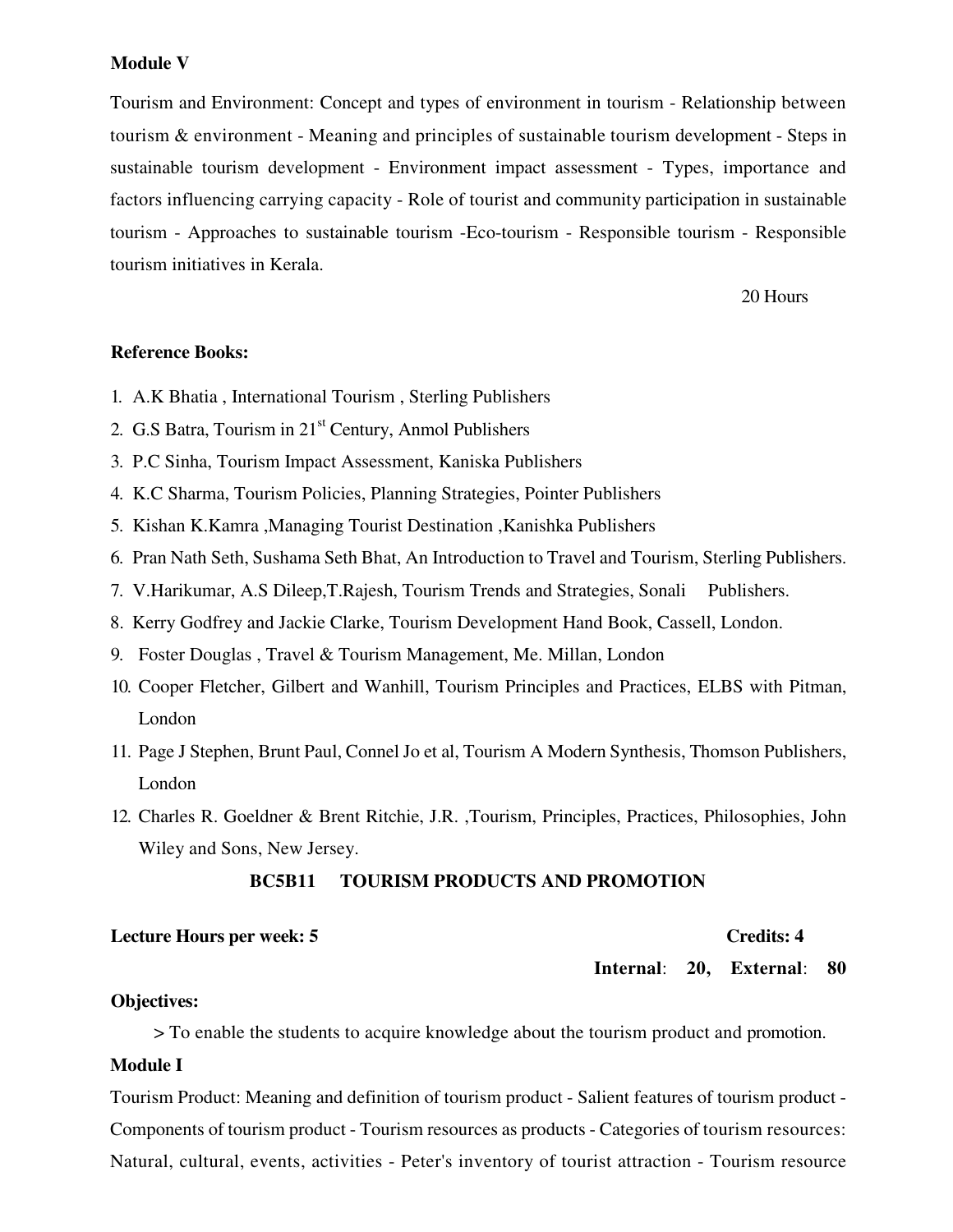audit - Resource inventory and evaluation - Concept of tourist destination - Tourist and tourism product - Classification of tourists.

### **Module II**

# Natural Tourism Resource: Hill and mountain tourism - Himalayan and non Himalayan hill resorts in India - Role of desert, beaches, islands, rivers and lakes in Indian tourism -Wildlife tourism in India - Major wildlife circuits - Major wildlife sanctuaries and national parks in India.

#### 15 Hours

10 Hours

### **Module III**

Culture and Tourism : Culture and tourism inter-relationship - Tourism culture Vs cultural tourism in India - Elements of culture - Socio cultural tourism resources in India - Architectural heritage of India - Historical monuments : museum, art galleries and libraries - Important shrines of the Hindus, Buddhist, Jain, Sikh, Muslim, Christians and others - Classical and folk dance forms and styles in India - Classical vocal music schools - Fairs and festivals of India - Cuisines, customs, costumes and handicrafts of India -Ayurveda, yoga and meditation - Conservation of cultural heritage of India.

#### 20 Hours

#### **Module IV**

Manmade Resources: Relationships between leisure, recreation and tourism - Urban and rural recreation - Barriers to recreation - Gender and social constraints - Range of recreation businesses - Adventure sports - Commercial attractions - Amusement parks -Gaming - Shopping -Live entertainments - House boats - Tree houses - Home stays.

15 Hours

#### **Module V**

Tourism Promotion: Concept of tourism promotion - Approaches to promote tourism product -Push and pull strategies - Dimensions of tourism promotion - Objectives - Advertisement - Process and tools - Public relation - Concept and tools - Sales promotion:

Concept and techniques - Tourist publicity - Media and types - Tourist information centres -Tourist guides.

15 Hours

#### **Reference Books:**

- 1. A.K Bhatia, International Tourism, Sterling Publishers
- 2. P.C. Sinha, Tourism Marketing, Anmol publishers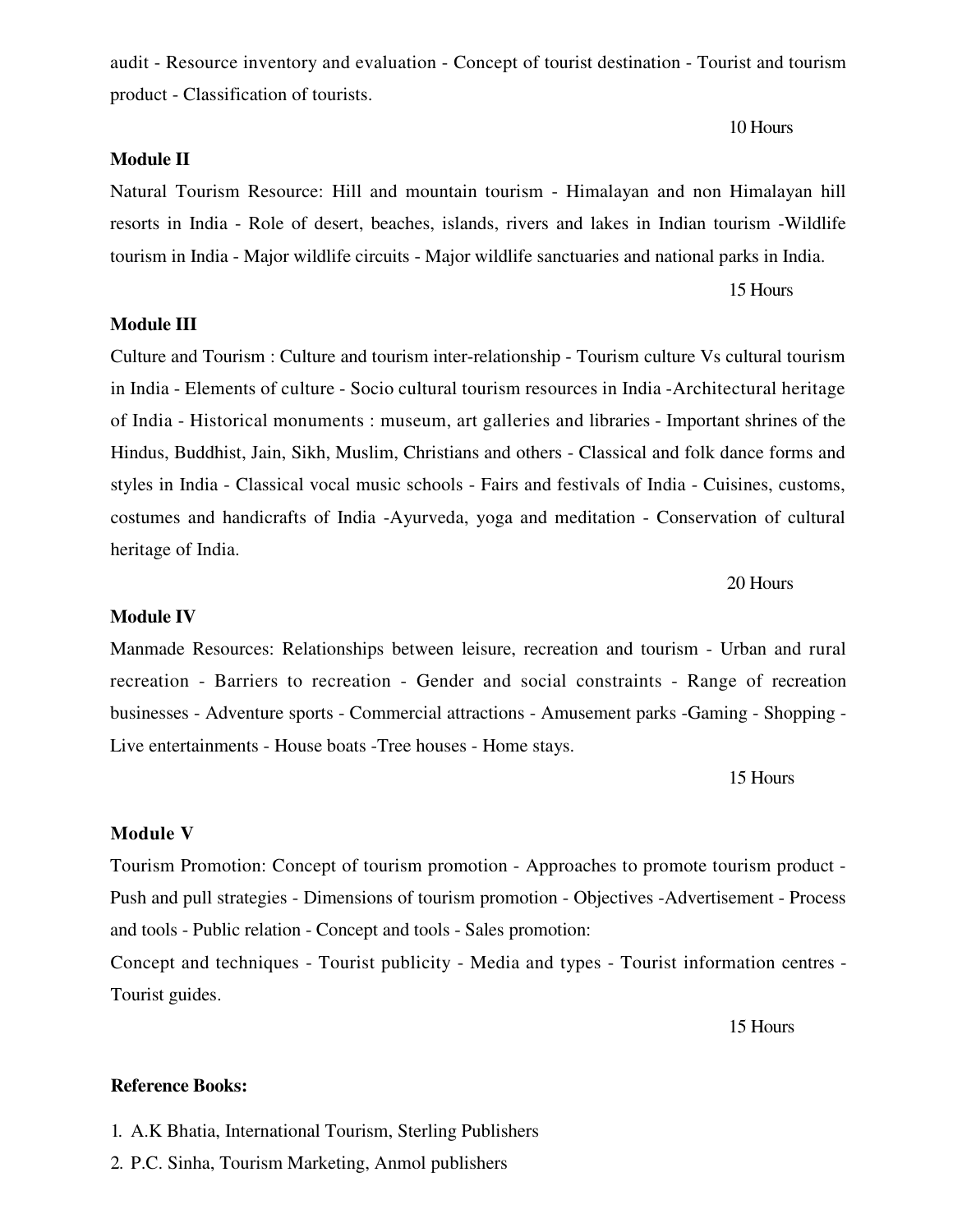- 3. Ratandeep Singh, Infrastructre of Tourism in India, Kaniska
- 4. Ratandeep Singh, TourismMarketing, Kaniska
- 5. Acharya Ram, Tourism and Cultural Heritage of India, ROSA Publication
- 6. Ministry of Information and Broadcasting, Government of India, The Gazette of India: History and Culture, Vol.2,
- 7. Hussain, A.K., The National Culture of India, National Book Trust,
- 8. Mukerjee.R.K, The Culture and art of India, George Allen Unwin Ltd,
- 9. Kishan K.Kamra, Managing Tourist destination, Kanishka

10. Pran Nath Seth, Sushama Seth Bhat, An Introduction to Travel and Tourism Sterling. 12 Stephen Ball, Encyclopedea of Tourism Resources in India, B/H.

11. Manoj Dixit, Tourism products, New Royal Book Co.

12. Sarina Singh, Lonely Planet India.

13. Robinet Jacob, Indian Tourism Products, Abhijeet Publications,

14. George Torkildsen, Leisure and Recreation Management, Fourth Edition, E&FN Spon, London

### **BC6B14 TOURIST TRANSPORT AND TOUR OPERATION**

| <b>Lecture Hours per week: 5</b> |  | Credits: 5              |      |
|----------------------------------|--|-------------------------|------|
|                                  |  | Internal: 20, External: | - 80 |

# **Objectives:**

> To help the students to understand system of tourist transport and tour operation and to know current development and practices in these areas.

### **Module I**

Tourist Transport System: Tourist transport systems in the world - Transportation and Travel evolution - Role of transport in tourism - Road, rail, water, and air transport - Role of Railways in tourism - Indian Railways and tourism - Major tourist trains in India -

Concept of cruises - Road transportation - Major transcontinental, international and National Highways - Coach travel - Role of Government in road transport in India - Car rental agency operations.

15 Hours

## **Module II**

Air Travel - History of aviation - Airline terminology - Embarkation and disembarkation procedures - Major air travel routes - Airport codes - Codes of major airlines - Baggage handling -Airport security - freight - Guidelines for special handling of passengers - Role of IATA and ICAO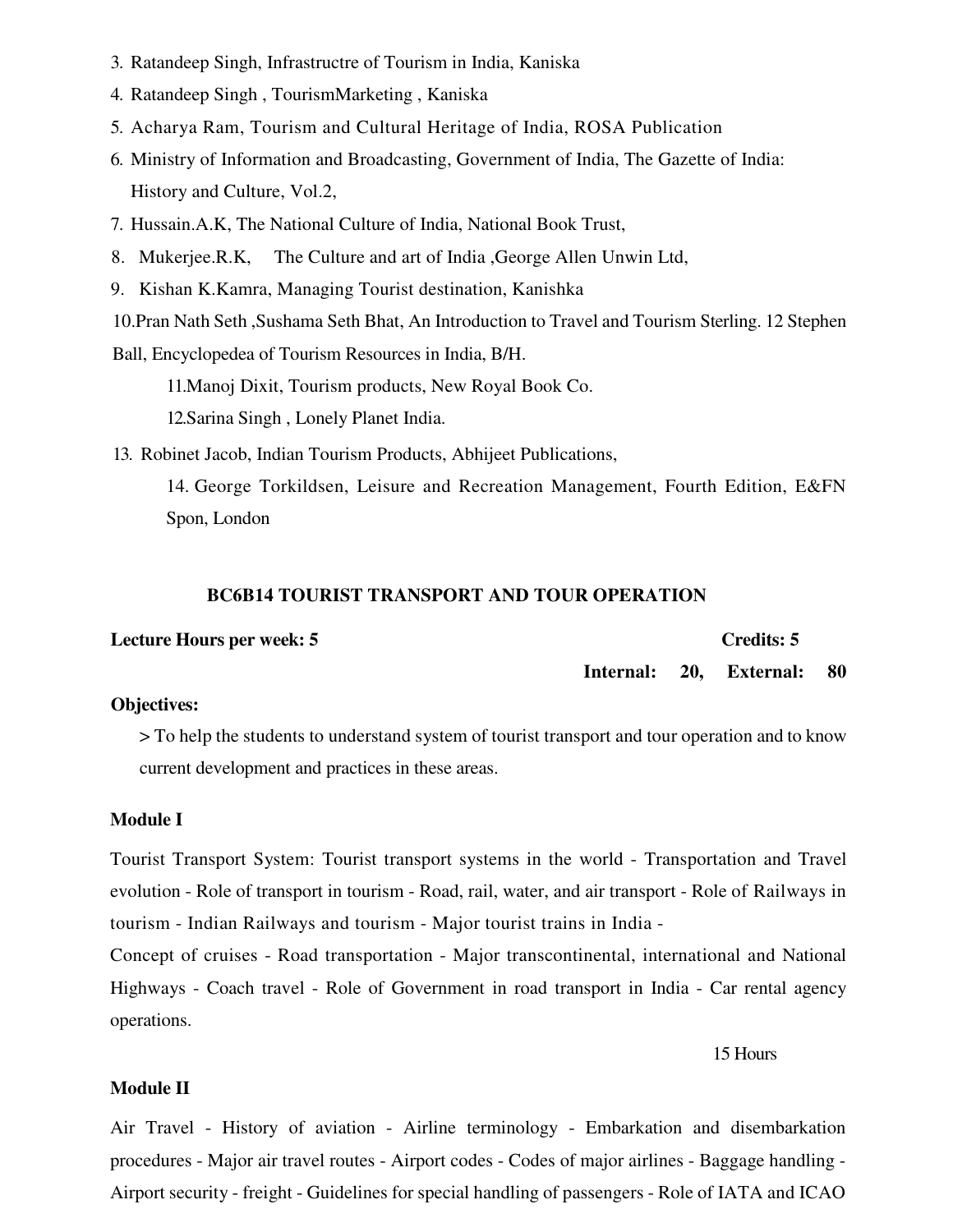- History and growth of airlines in India - major airports, air routes and airlines in India - An overview of ticketing - Basic elements of air Fares - Air Ticketing process - Parts of a ticket -Types of tickets - Details of an automated ticket.

# **Module III**

Travel Agency: Travel agency business - Functions and types of travel agency - Linkages and integration with the principal service providers - Setting up a full-fledged travel agency -Sources of income of a travel agency - IATA and DOT rules for travel agency approval - Passport and visa - Types of visa - Preparing visa cases - Formalities required for various visas.

15 Hours

20 Hours

### **Module IV**

Tour Operation: Difference between travel agent and tour operator - Types of tour operators -Package tour and its components - Types of package tours - Formulation, designing, costing and selling a tour package - Tour itinerary - Meaning and its importance - Types of itineraries -Factors affecting in designing a tour itinerary-Role of UFTAA and TAAI.

15 Hours

## **Module V**

Information Technology in Tourism: Modern mass media techniques - Passenger reservation systems - Computer in airlines and railways - CRS Vs GDS - Use of IT in travel agency -Consumer access to travel information systems: Websites - Automated ticket machines -**Information Kiosks.** 

10 Hours

#### **Reference Books:**

- 5. Jagmohan Negy, Travel Agency & Tour Operation Concepts & Principles, Kanishka
- 6. A.K Bhatia, International Tourism, Sterling Publishers

7. Pran Nath Seth, Sushama Seth Bhat, An Introduction to Travel and Tourism, Sterling

- 8. Puspinder .S. Gill, Dynamics of Tourism, Anmol Publishers.
- 9. Ratan Deep Singh, Infrastructure of Tourism in India, Kanishka
- 10. Endres Guntar, Vital Guide, Major Airlines of the World (2nd edition), Motrbooks Intl.
- 11. Senguttuvan P. S, Fundamentals of Air Transport Management, Excel Books.

12. Gupta S.K, International Airfare & Ticketing Methods and Techniques, UDH Publishers. 13. Ratandeep Singh, Tourism and Transport Management :Practice and Procedures, Kanishka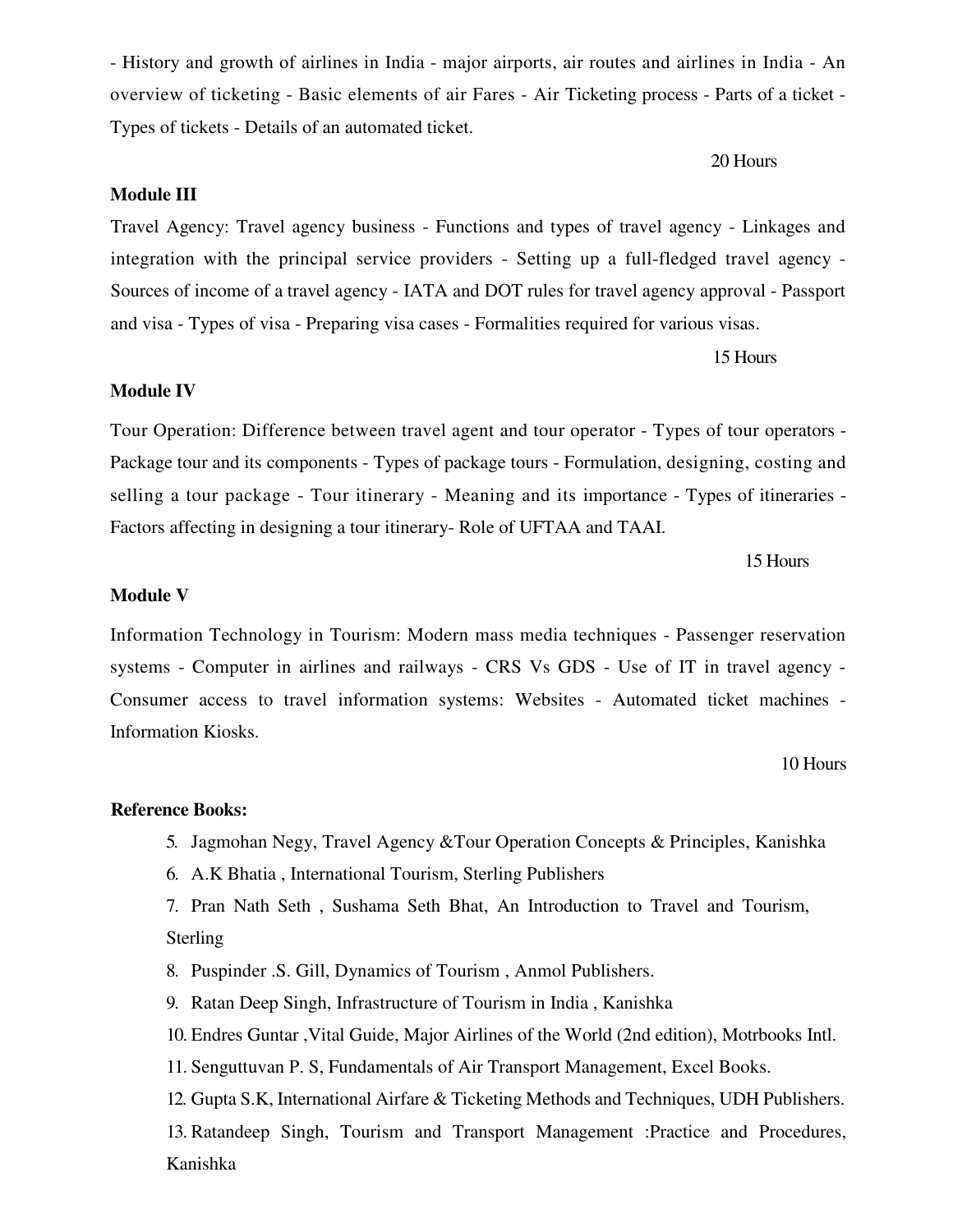14. Garg, Deepa, Travel Agency and Ticketing, Mohit Publication

15. Stephen J. Page, Transport for Tourism, Pearson Education

16. Sheldon J. Pauline, Tourism Information Technology, CABI Publishing New York.

17. Hirst Mike, Air Transport System, Woodhead Publishing Ltd.

18. Doganis Rigas, The Airline Business (2nd edition), Routledge.

#### **BC6B15 HOSPITALITY MANAGEMENT**

### **Lecture Hours per week: 5**

### **Credits: 5**

Internal: 20, External: 80

### **Objectives:**

> To give the students a broad overview of the basic concepts of hospitality management and to help them to make use of the opportunities in this sector.

# **Module I**

Introduction to Hospitality Industry: Definition of hotel - History of hotel industry Economic significance - Linkage among hospitality, tourism and travel industry - Classification of hotels on the basis of size, location, clientele, duration of stay, level of service, ownership -Alternative accommodations.

15 Hours

# **Module II**

Hospitality Industry in India: Indian concept - History of hospitality establishments in India -Western impact - Development in the  $20<sup>th</sup>$  century - Star rating of hotels - Major hotel chains in India - Types of ownership and management of hotels - Proprietary, franchise and management contract - Organizational structure and chart of a major hotel - Major departments of a hotel.

15 Hours

# **Module III**

Front Office and House Keeping Functions: Sections and layout of front office - Functions of front office - Attributes of front office personnel - Methods of hotel reservations - Recording the reservations - Complaint handling - Paging - Functions of information section - Role of lobby manager - Reception office equipments - Hotel tariff plans - Types of guest rooms - Mode of settling bills of guests - Concept and areas of house keeping - Staffing pattern of house keeping department.

#### 20 Hours

### **Module IV**

Food and Beverage: Concept of food and beverage preparation - Methods of cooking foods -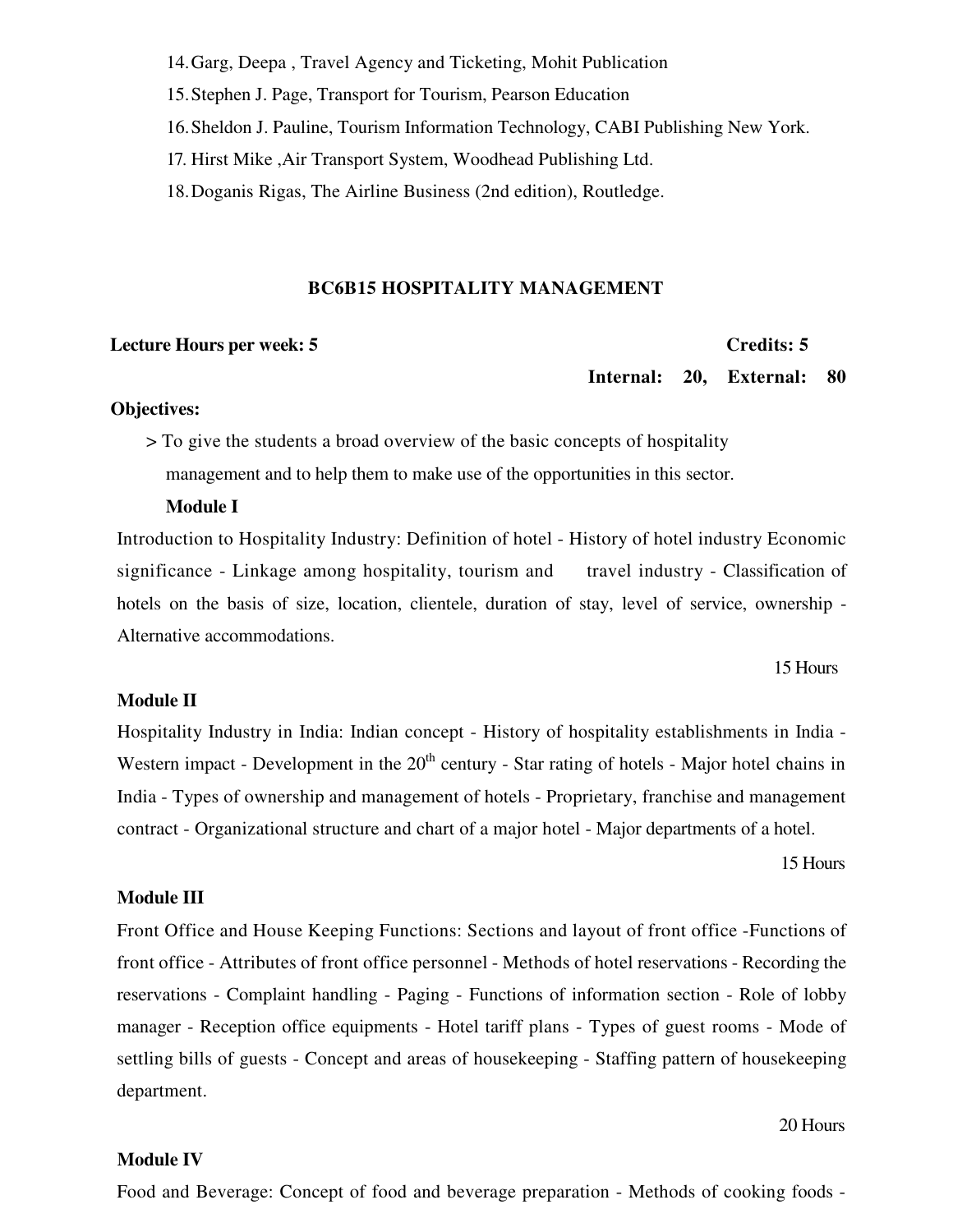Staffing in hotel kitchen - Style of food service - Indian styles of food service -Types of menu -Planning menu - Room service and buffet service - Guest reception in restaurant.

15 Hours

# **Module V**

Safety and Security in Hotel: Safety precautions - Major security considerations - Water quality defects and treatments - Handling of chemical hazards - Management of internal air quality of hotel.

10 Hours

## **Reference Books:**

- 1. Yogendra K .Sharma, Hotel Management Educational and Environmental Aspects, Kanishka.
- 2. A.K Bhatia, International Tourism, Sterling Publishers
- 3. M. Kumar, Basics of Food and Beverage Management, Axis Publications
- 4. Andrews, Sudhir, Food & Beverage Service: A Training Manual, Tata McGraw Hill.
- 5. James A Bardi, Hotel Front Office Management, John Wiley and Sons.
- 6. Andrews, Sudhir, Text Book of Front Office Management & Operations, Tata McGraw Hill.
- 7. Jerome J Vallen, Gary K Vallan, Check in & Check out: Managing Hotel Operations, Prentice Hall.
- 8. George, Bobby, Food & Beverage Service, Jaico.
- 9. G Raghubalan & Raghubalan Smritee, Hotel House Keeping : Operations & Management, Oxford University Press, USA.

10. Singh Malini, George Jaya B. (2008), House Keeping Operations, Design and Management, Jaico.

11. Muhammed Zulfikar, Inroduction to Tourism and Hotel Industry, VikasCore

# Core courses in the area of Specialization - Islamic Finance

# **BC5B10 Introduction to Islamic commercial banking**

# **Lectures Hours per week: 5**

# **Credits: 4**

# Internal: 20, External: 80

### **Module I**

The concept of Islamic Banking – Evolution and history of Islamic banking - development of interest free banks- Modern Islamic Banks. Principles of Islamic finance- - Prohibition of riba,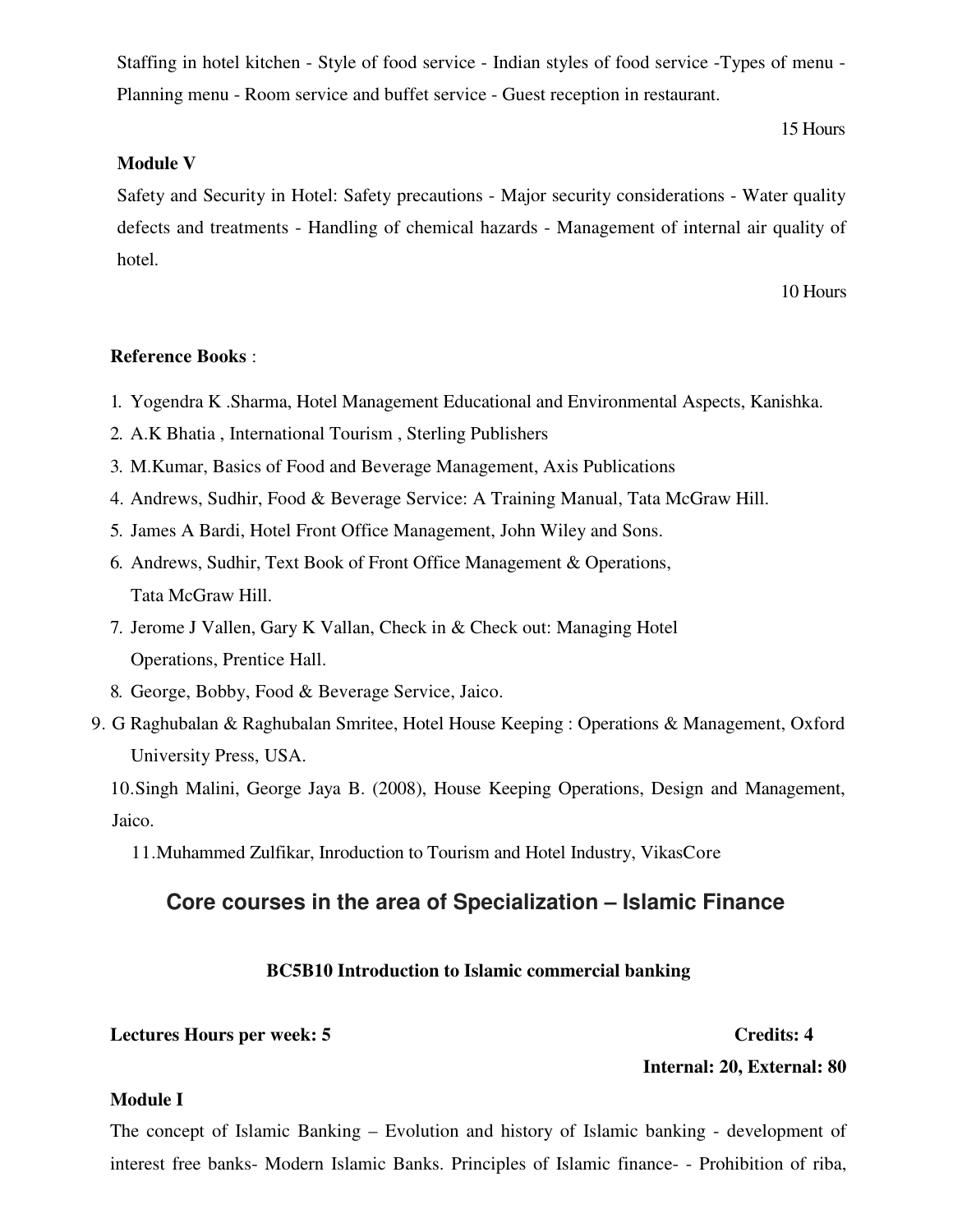10 Hours

### **Module II**

Functioning of Islamic banks-Deposit products in Islamic banks-current account, savings account and investment account--al wadiah, qard and mudaraba principles- special investment account and general investment account- difference between conventional banking and Islamic banking

10 hours

# **Module III**

Financing products- equity based products- mudaraba, musharaka and declining *musharaka*-various issues and merits of these techniques in finance operation- difference between conventional equity finance and participatory finance

20 hours

#### **Module IV**

Debt based financial products-*murabaha*- conditions and steps for murabaha practice-*murabaha* and *musawama-bai, muajjal* - Issues in product management and its area of application Forward sales- bai'salam and isthisnah- method of operation and practice of salam contract-parallel salam- Isthisnah -conditions for practice- difference between salam and *isthisnah*-area of application.

20 hours

# Module V

Leasing contract-*ijara*-basic rules of leasing-leasing as a mode of financing-permanent leasing and ijara wa iqthinah -securitization of ijarah -Uses of ijara - Qard hasana, a'rahn, wakala, ju'alah and kafala based products - practicing of *hisbah* in Islamic banks and its conditions

20 hours

# **Reference Books:**

- 1) Kamal, Mohd Hashim. A Shari'a Analysis of Issues in Islamic Leasing. International Islamic University Malaysia
- 2) Obaidullah, Mohammed, Islamic Financial Services, Jeddah: Islamic Economics Research Center; King Abdulaziz University, 2005.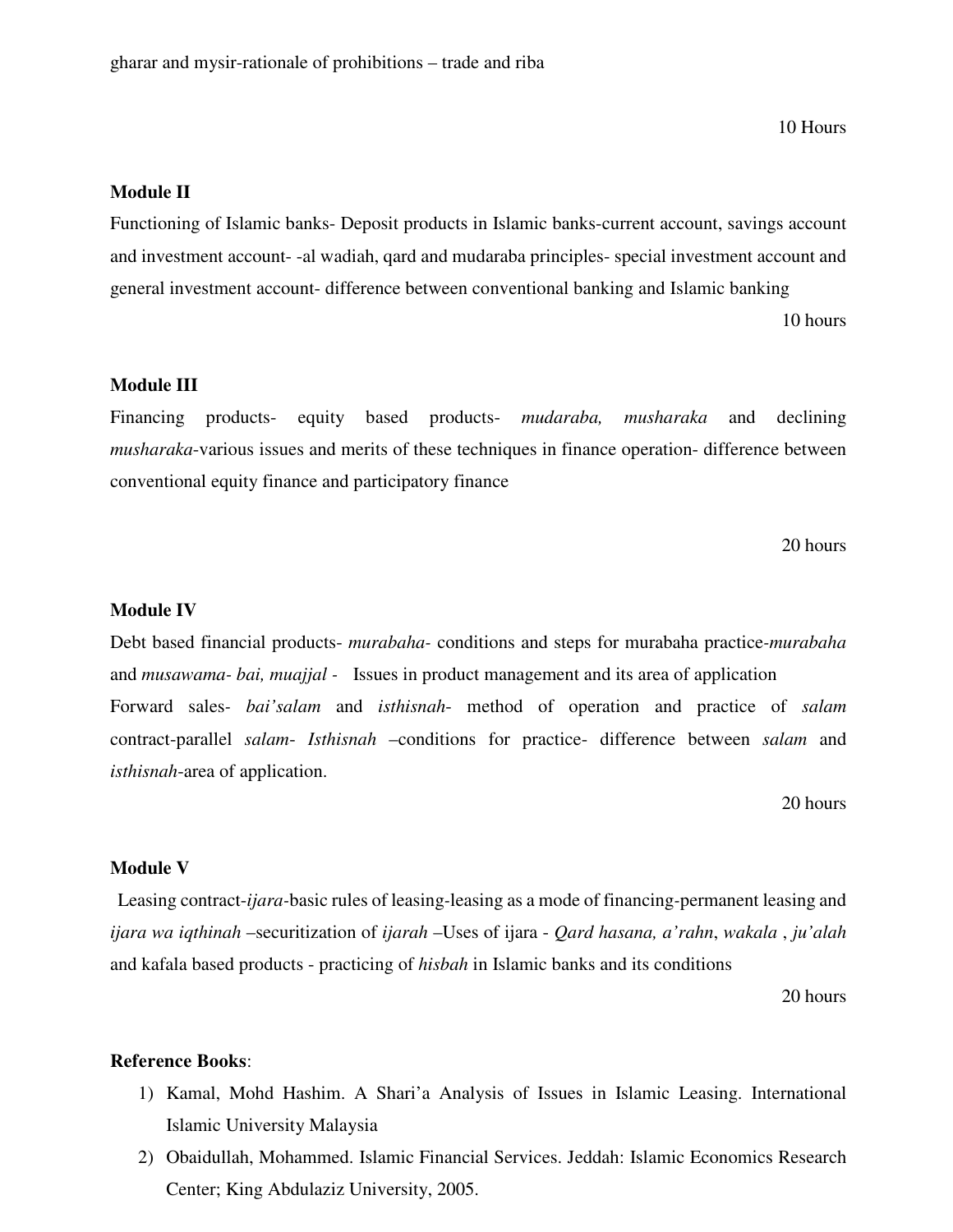- 3) Ayub, Muhammad. Islamic Banking and Finance: Theory and Practice. 1st ed. Karachi: State Bank of Pakistan, 2002.
- 4) Usmani, Dr. Muhammad I. Meezan Bank's Guide to Islamic Banking. 1st ed. Karachi: Darul Ishaat, 2002.
- 5) Usmani, Muhammad T. An Introduction to Islamic Finance. 1st ed. Karachi: Idaratul Ma'Arif, 1999.
- 6) Interest free banking by Najathulla siddiqui, Markazi Makthaba islami publishers, New Delhi
- 7) Al-Zuhayli, W. (2003). Financial Transactions in Islamic Jurisprudence (M. A. El-Gamal, Trans. Vol. 1-2). Damascus: Dar al-Fikr.
- 8) Askari, H., Iqbal, Z., Mirakhor, A. & Krichenne, N. (2010). The Stability of Islamic Finance: Creating a Resilient Financial Environment for a Secure Future. Singapore: John Wiley & Sons (Asia).
- 9) Ayub, M. (2007). Understanding Islamic Finance. West Sussex, England: John Wiley & Sons.
- 10) Chapra, M. U. (1988). Towards an Islamic Financial System. Journal of Islamic Economics,  $1(2)$ , 1-30.
- 11) Chapra, M. U. (1998). Relevance and Importance of Islamic Economics. In M. Kahf (Ed.), Lessons in Islamic Economics Vol. 1, 99-114. Jeddah: Islamic Research and Training Institute (IRTI). Seminar Proceedings No. 41.
- 12) Choudhury, M. A. (2007). Development of Islamic Economic and Social Thought. In M. K. Hassan & M. K. Lewis (Eds.), *Handbook of Islamic Banking*, 21-37. Cheltenham, UK: Edward Elgar.
- 13) El-Gamal, M. A. (2006). Islamic Finance, Law, Economic and Practice. Cambridge: Cambridge University Press.

# **BC5B11** -Fundamentals of Islamic commercial law

# **Lectures Hours per week: 5**

Internal: 20, External: 80

# **Module I**

Fundamentals of Islamic finance – Islamic Sharia-sources and Objectives of Islamic shariahwealth and ownership in Islamic perspective.

15 Hours

**Credits: 4** 

# **Module II**

Goals of economic activities in Islamic perspective - Business ethics in Islamic economics and finance- fair dealing-justice-mutual co operation, fair pricing- The Main Prohibitions and promotions.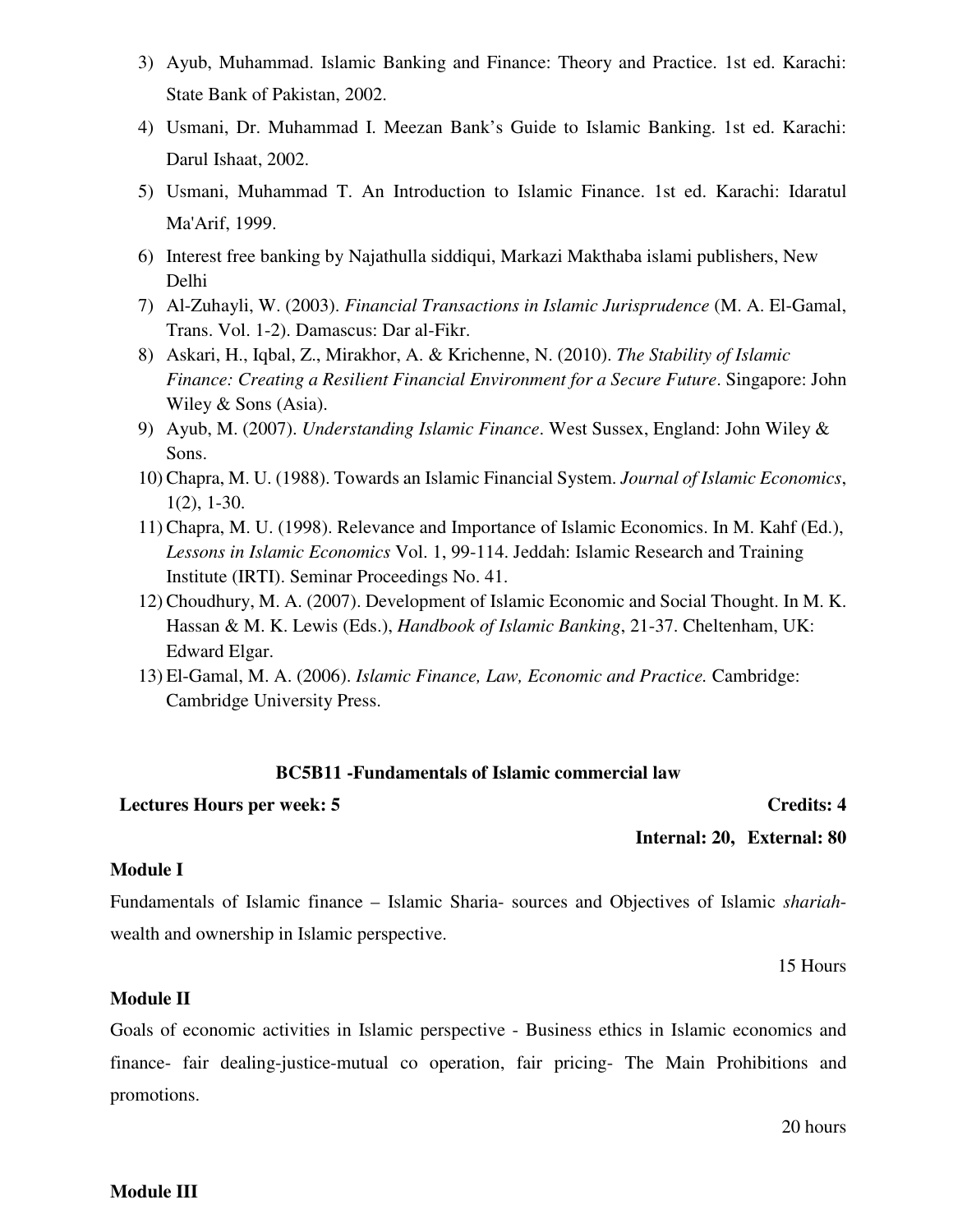# **Lecture Hours per week: 5**

Islamic law of contract-evolution of Islamic commercial law- general framework of contract-elements of contracts-offer and acceptance - elements of subject matter-mutual consent-Prohibition of Two Mutually Contingent Contracts- rules for validity of a contract -

Types of Contracts -Valid Contracts -Voidable (Fasid) Contracts and Void (Batil) Contractscommutative and non commutative contracts

# **Module IV**

Trading in Islamic commercial law-legality of trading-requirements of a valid sale contract conditional sales and two bargain in one sales-ethics of sale contract

15 hours

20 hours

# **Module V**

Loan and debt in Islamic commercial law-rules of debt contract- the substance of loans-time value of money in loans and debts-termination of a loan contract- Bai' al Dayn

10 hours

# Ref:

- 1) Hubbard, R. G. (2005). Money, the Financial System and the Economy (5th ed.). Boston: Pearson Addison-Wesley.
- 2) Ibn 'Ashur, M. A.-T. (2001-1421AH). Magasid al-Shariah al-Islamiyyah. Jordan: Daral-Nafa is.
- 3) Ibn Hajar, al-A. (1928). Bulugh al-Maram min Adillah al-Ahkam. Matba'ah al-Salafiyyah.
- 4) Ibn Qayyim, a.-J. (n.d.). I'l\_m al-Muwaqq\_'in Vol. 3. Cairo: Id\_rah al-Tib\_'ah al-Mun rivyah.
- 5) Iqbal, Z. (June 1997). Islamic Financial Systems. *Finance & Development*, Vol. 34, 42-45.
- 6) Igbal, Z. & Mirakhor, A. (2007). An Introduction to Islamic Finance: Theory and Practice. Singapore: John Wiley & Sons (Asia).
- 7) Kahf, M. (Ed.) (1998). Lessons in Islamic Economics Vol. 1. Jeddah: Islamic Research and Training Institute (IRTI). Seminar Proceedings No. 41.
- 8) Kamali, M. H. (1998). Al-Maqasid al-Shari'ah: The Objectives of Islamic Law. The Muslim Lawyer, Vol.3(1), 1-7.
- 9) Kamali, M. H. (2008). Shari'ah Law: An Introduction. Oxford: Oneworld Publications.
- 10) Khan, M. F. (2002). *Figh* Foundations of the Theory of Islamic Economics: A Survey of Selected Contemporary Writings on Economics Relevant Subjects of *Figh*. In H. Ahmed (Ed.), *Theoretical Foundations of Islamic Economics*, 61-85. Jeddah: Islamic Research and Training Institute (IRTI). Book of Readings No. 3.

# **BC6B14** - Foundations of Islamic accounting theory and practice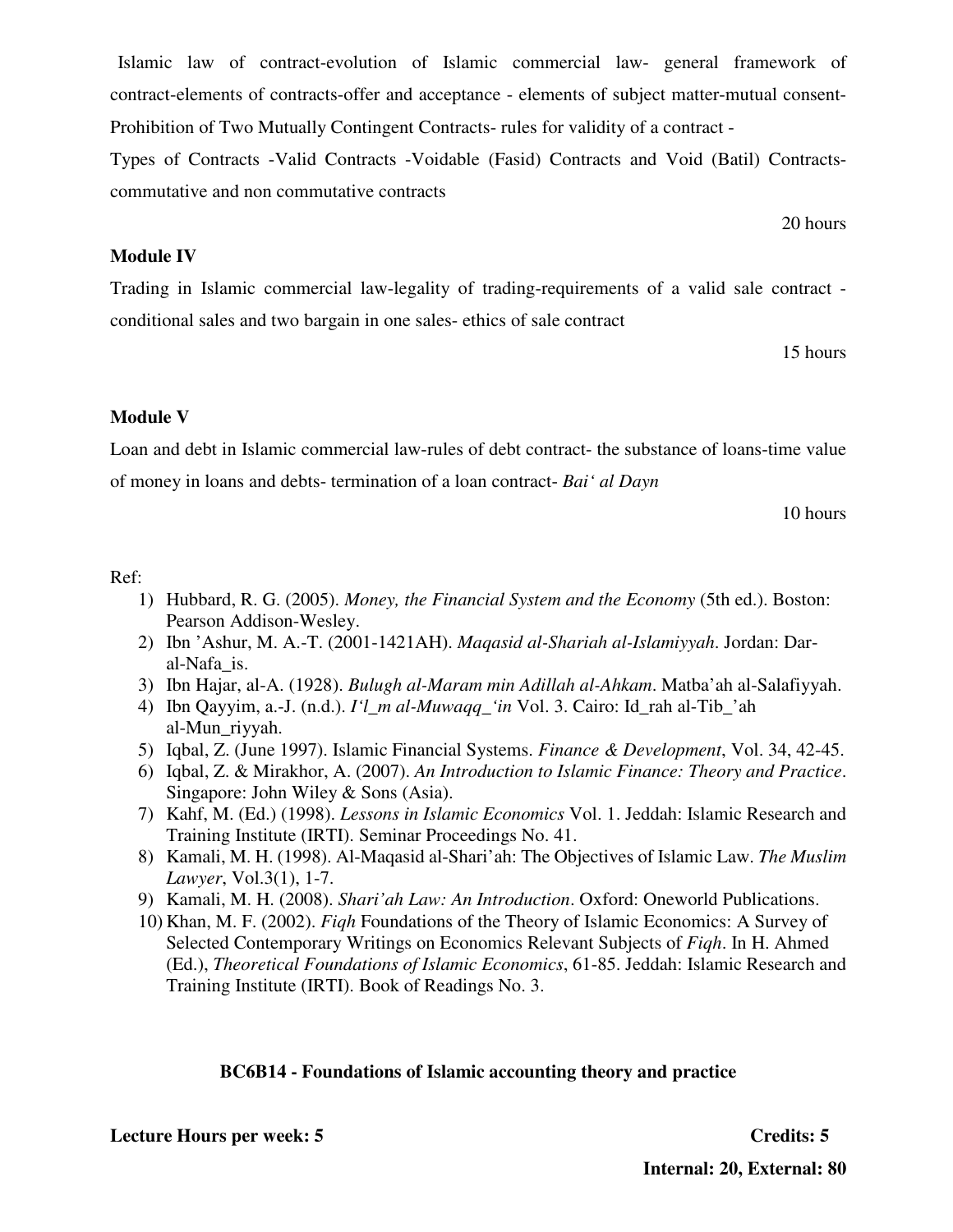# **Module I**

Fundamentals of Islamic accounting-accounting objectives and Islamic world view-Islamic perspective of accounting-elements of financial statements-ethics in accounting

15 hours

# **Module II**

Financial statements of Islamic banks-principles of accounting-Islamic accounting standardimportant accounting standards issued by AAOIFI-general disclosure in the financial statementsstatements of financial position

20 hours

# **Module III**

Financial reporting in Islamic financial institutions-Accounting for Islamic Deposit and Investment Account-Accounting for *Mudarabah* Financing and Accounting for *Musharakah* Financing 20 hours

# **Module IV**

Accounting for *Murabahah* Financing and Accounting for *Ijarah* Financing-*ijara wa igthinah* 

15 hours

# **Module V**

Accounting for securities financing-accounting measurement issues- accounting disclosure requirements-

10 hours

# Ref:

- 1) Dr. Abdul Rahim Abdul Rahman, The introduction to Islamic accounting theory and practice; IIUM Malaysia
- 2) AAOIFI, Statement of Financial Accounting (SFA) 1 (Accounting Objectives), Manama: Bahrain.
- 3) Abdul Rahman A. R.and Goddard A.R. (1998). "An Interpretive Inquiry of Accounting Practices in Religious Organisations in Malaysia - Emergent Theoretical Perspectives", Financial Accountability and Management, Vol. 14 (3): pp 183 - 202.
- 4) Abu-Sulayman, A, (1994). Crisis in the Muslim Mind, International Institute of Islamic Thought: Herndon, USA.
- 5) Al-Attas, S.N, (1995). Prolegomena to the Metaphysics of Islam, International Institute of Islamic Thought and Civilization: Kuala Lumpur.
- 6) Al-Faruqi, I.R. (1992). Al-Tawhid: It's Implications for Thought and Life, International Institute of Islamic Thought: Herndon, USA.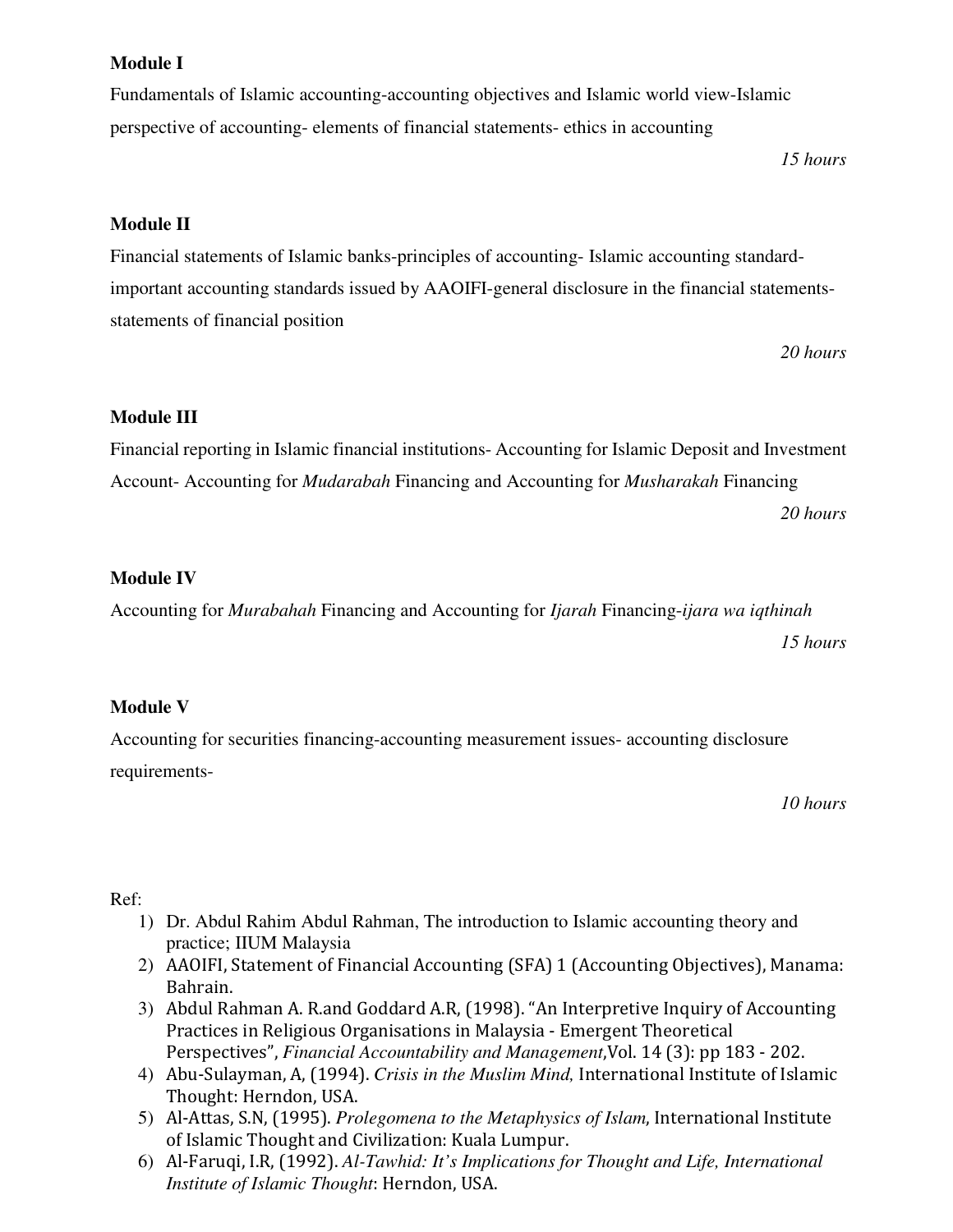- 7) Al-Safi, A.K., (1992). Accountability: Islam versus the Manmade Doctrines, DarulFikr, Kuala Lumpur.
- 8) Napier, C (2007). "Other Cultures, Other Accountings? Islamic Accounting from Past to Present", Proceeding 5th. Accounting History International Conference, Banff: Canada.
- 9) Hamid, S., R. Craig, and F. Clarke (1993). "Religion: A Confounding Cultural Element in the International Harmonization of Accounting." Journal of Accounting Finance and **Business Studies (ABACUS) 29.**
- 10) Hassan, M.K. (1995) "Worldview Orientation and Ethics: A Muslim Perspective." Proceedings of the International Conference on Development, Ethics and Environment, Kuala Lumpur.

# **BC6B15** - Islamic investment funds and insurance

**Lectures Hours per week: 5** 

## **Credits: 5**

Internal: 20, External: 80

# **Module I**

Capital markets Islamic perspective--Islamic appraisal of capital market-Sharia compliance shares- norms of *shariah* screening- business structure of an enterprise- indebtedness- business practices-earnings and cash receivables-qualitative and quantitative screening-Islamic Rating Systems - Factors affecting innovation in Islamic Banking and Capital Market

15 hours

# **Module II**

Islamic bonds (Sukuk)-Essential differences between conventional bonds and sukuk-Types of sukuk- scope of sukuk in modern times- AAOIFI Sukuk standards - Alternative Sukuk structure -Sukuk and the private sector - Rating Sukuk - Risks associated with Sukuk

15 hours

# **Module III**

Investment products in Islamic finance- Islamic Equity Market Funds - Real Estate Investment Trusts - Islamic Hedge Funds- real estate funds-venture capital finance- role and structure

20 hours

# **Module IV**

Islamic insurance (Takaful)-need for insurance- principles of insurance- Structure and models of insurance-Types of insurance-different models-difference between conventional insurance and Islamic insurance- different products in Islamic insurance-Reinsurance and re-takaful

15 hours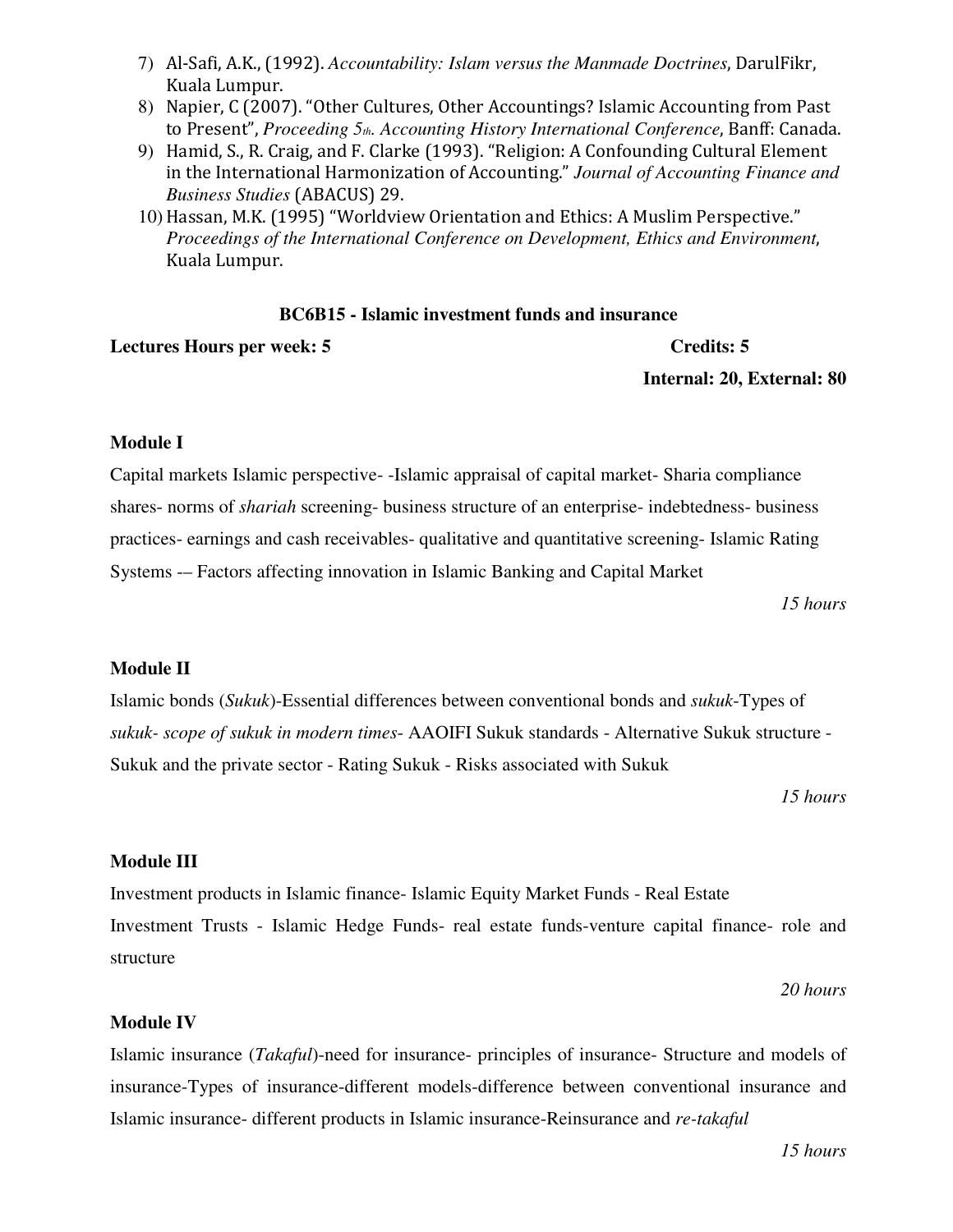### **Module V**

Islamic Capital market and Insurance in modern era - Islamic Market Indices - Dow Jones Islamic Market index (DJIM) - FTSE Global Islamic Index Series- Islamic insurance companies

15 hours

# Ref:

- 1) Adam, Nathif J., and Abdulkader Thomas. Islamic Bonds: Your Guide to Issuing, Structuring and Investing in Sukuk. Euromoney Books, 2004.
- 2) Muhammed Ayyub; Understanding Islamic finance; John Wiley & Sons Ltd, The Atrium, Southern Gate, Chichester, West Sussex PO19 8SQ, England, 2007
- 3) Aly Khurshid; Islamic insurance, a modern approach to Islamic banking; Rout edge Curzon publishers, London 2004.
- 4) Venture capital, Islamic finance and SMEs, Mansoor Durani and Graham Boocock, Antony Rowe Ltd, Chippenham and Eastbourne. Great Britain, 2006
- 5) Obaidullah, Mohammed Introduction to Islamic microfinance, IRTI, IDB, Jeddah 2008 Madura, J. (2008). Financial Markets and Institutions (8th ed.). Mason, Ohio: South-Western.
- 6) Melicher, R. W. & Norton, E. A. (2008). Introduction to Finance: Markets, Investments, and Financial Management. (13th ed.). New Jersey: John Wiley & Sons.
- 7) Mishkin, F. S. & Eakins, S. G. (2009). Financial Markets and Institutions (6th ed.). New York: Pearson and Prentice Hall.
- 8) Siddiqi, M. N. (2004). Riba, Bank Interest and the Rationale of Its Prohibition. Jeddah: Islamic Economics Research Center. Visiting Scholars\_Research Series No. 2.
- 9) Viney, C. (2007). McGrath's Financial Institutions, Instruments and Markets (5th ed.). North Ryde, Australia: McGraw-Hill Irwin.
- 10) Visser, H. (2009). *Islamic Finance: Principles and Practice*. Cheltenham, UK: Edward Elgar Publishing Limited.
- 11) Vogel, F. E. & Hayes, S. L. (1998). Islamic Law & Finance: Religion, Risk & Return. The Hague: Kluwer Law International. Understanding Islamic finance Muhammed

# **SYLLABI FOR COMPLIMENTARY COURSES**

# **BC1C01 MANAGERIAL ECONOMICS**

**Lecture Hours per week: 5** 

**Credits: 4**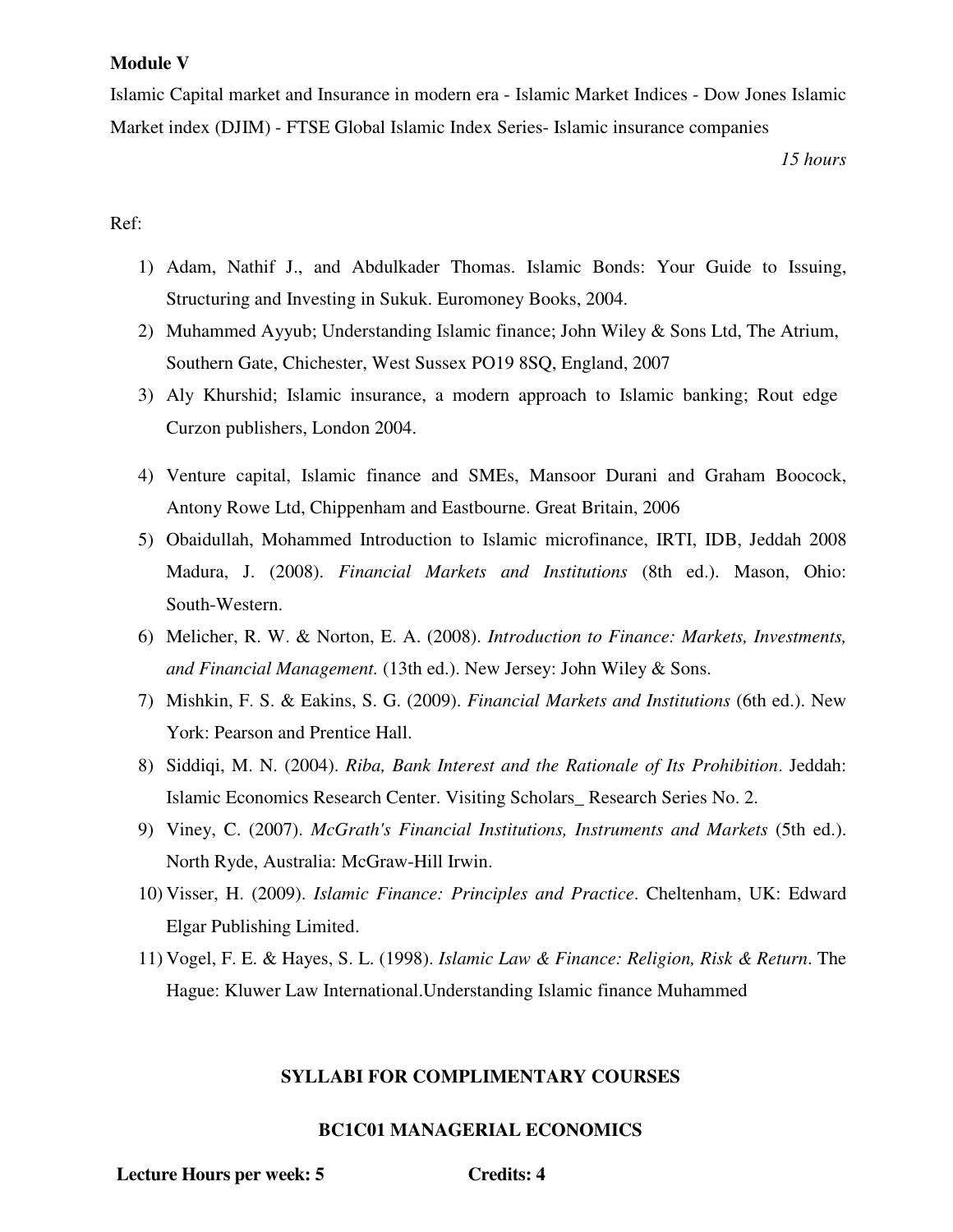#### **Objectives:**

- > To enable the students to understand micro and macroeconomic concepts relevant for business decisions.
- > To help the students the Application of economic principles in to understand business management.

# **Module I**

Managerial Economics:- – Definition and characteristics – Nature and Scope - Economics Vs Managerial Economics - Decision making and forward planning – Relationship of managerial economics with other disciplines - Basic economic tools in management economics – The role of managerial economist.

#### 10 Hours

#### **Module II**

Basic concepts of Demand and cost:- Demand function, Demand curve, Elasticity of Demand, Demand forecasting – Production, production function, law of variable proportions, returns to scale, isoquants, isocost, optimum combination of inputs, economies and diseconomies of scale – costs, types of costs, cost minimization, profit maximization

10 Hours

#### **Module III**

Theory of consumer behavior: - Cardinal analysis - Law of diminishing marginal utility consumer surplus; Ordinal approach – indifference curve analysis – consumer equilibrium – income consumption curve and price consumption curve – Hicksian decomposition of price effect in to substitution effect and income effect – Demand curve for normal, inferior and giften goods – concept of elasticity of demand – measurement of various elasticities – Elasticity of supply. 20 Hours

#### **Module IV**

Market structure:-

- a. Perfect competition: profit maximization and equilibrium of firm and industry short run and long term supply curves – price and output determination.
- b. Monopoly:  $-$  Price determination under monopoly  $-$  equilibrium of firm  $-$  comparison between perfect competition and monopoly – price discrimination.
- c. Monopolistic competition: price and output determination product differentiation comparison with perfect competition – excess capacity under monopolistic competition.
- d. Oligopoly: indeterminate pricing and output classical models of oligopoly price leadership - collusive oligopoly - kinked demand curve.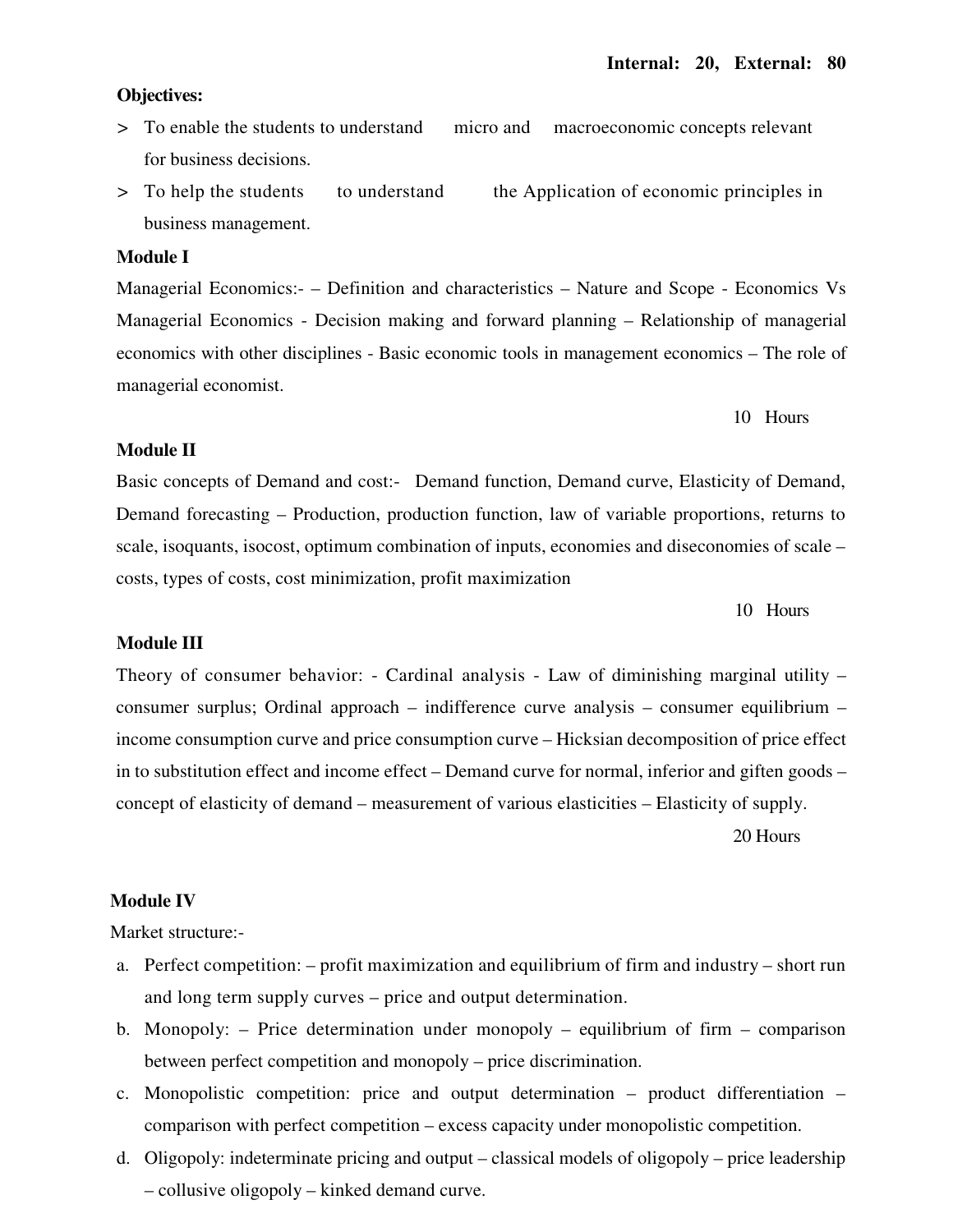#### **Module V**

Macro economics: Indian economy – Basic characteristics of Indian economy – Issues in Indian economy: Problems of growth, unemployment, poverty, inequality in income distribution, inflation – Concept of parallel economy- Indian economy under WTO regime. 15 Hours

#### **Reference Books:**

- 1. R.L. Varshney and K.L. Maheswari, Managerial Economics
- 2. Ahuja. HL; Business Economics, S. Chand & co.
- 3. D.N. Dwivedi, Managerial Economics
- 4. Dr. S. Sankaran, Managerial Economics
- 5. DM Mithani: Business Economics
- 6. Seth M L Text Book of Economic Theory
- 7. K K Dewett: Economic Theory
- 8. Dutt & Sundaram: Indian Economy
- 9. Petersen  $\&$ . "Lewis: Managerial Economics"
- 10. Mote V L peul. S & Gupta G S: Managerial Economics
- 11.H. Craig Petersen & W. Cris lewis: Managerial Economics

12. Dr. P.N. Reddy and H.R, Appanaiah : Essentials of Business Economics

13. Barry Keating and J. Holton Wilson: Managerial Economics

#### **BC2C02 MARKETING MANAGEMENT**

#### **Lecture Hours per week: 5**

**Credits: 4** 

Internal: **20. External:** 80

#### **Objectives:**

>To provide basic knowledge about the concepts, principles, tools and techniques of marketing. >To impart necessary knowledge which help the student to choose a career in the field of marketing.

>To expose the students to the latest trends in marketing.

### **Module I**

Marketing Management: The value of marketing–Core marketing concepts–The new marketing realities–Philosophy of marketing - Creating long term loyalty relationships – Marketing management tasks – Analyzing consumer markets-Factors influencing consumer behaviour-Buying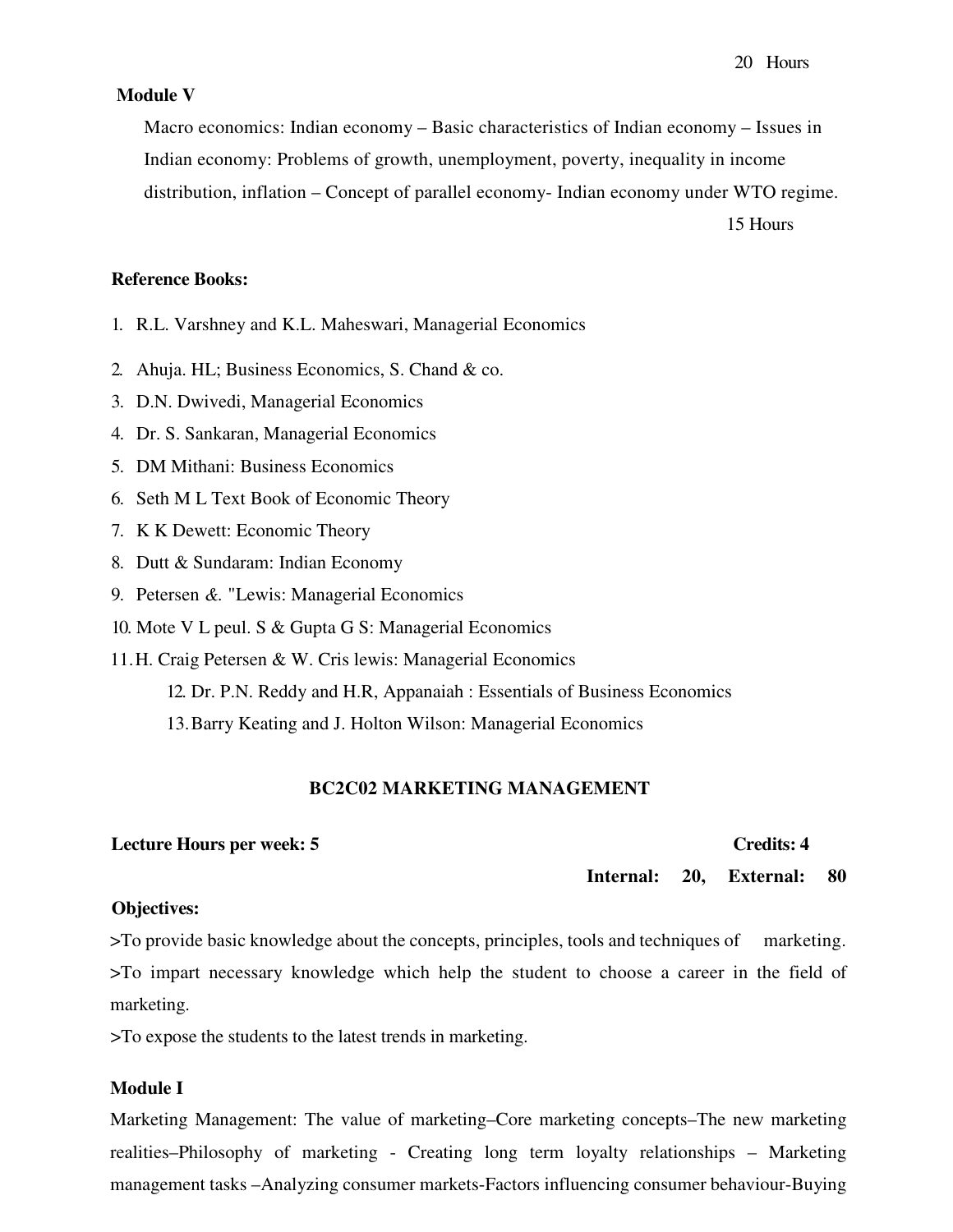decision process - market segmentation; bases for segmenting consumer markets – market targeting - marketing of services - rural marketing in India; potential, challenges and strategies.

20 Hours

# **Module II**

Creating and Capturing Value: The fundamentals of product management; product levels; customer value hierarchy- Classification of product-Managing brands and brand equity-Product and Services differentiation-Product and brand relationships - Product Life Cycle Marketing Strategies - New product development-Packaging, labeling, Warranties and Guarantees.

Pricing to capture value; setting the price; methods of pricing; pricing strategies; pricing for rural markets.

20 Hours

# **Module III**

Delivering Value: Distribution -marketing channels and value networks-role of marketing channels-channel design and management decision-channel integration and system-conflict, cooperation and competition-Managing retailing, wholesaling and logistics-Direct and online marketing 10 Hours

### **Module IV**

Communicating Value: Integrated Marketing Communications; role of marketing communication; developing effective communication; marketing communication mix - managing advertising; deciding on media and measuring effectiveness; communicating to rural audience- Sales Promotion-Personal selling; principles of personal selling-Events and experiences-Public relation-Interactive marketing-word of mouth marketing.

15 Hours

### **Module V**

E-commerce and E-marketing: Concept and nature; Reason for growth of e-marketing -E-commerce marketing practices; types of E-commerce; E-commerce business models; E-commerce marketing strategies - M-commerce marketing practices- Electronic Payment System-Security issues in E commerce.

15 Hours

#### **Reference Books:**

- 1. Philip Kotler, Kevin Lane Keller, "Marketing Management" (15e), Pearson India Education Services Pvt Ltd
- 2. V S Ramaswamy& S Namakumari, "Marketing Management" (Latest Edition)- McGraw Hill Education (India) Private Limited, New Delhi
- 3. S.A. Sherlekar, "Marketing Management-Concepts and Cases", Himalaya Publishing House Pvt Ltd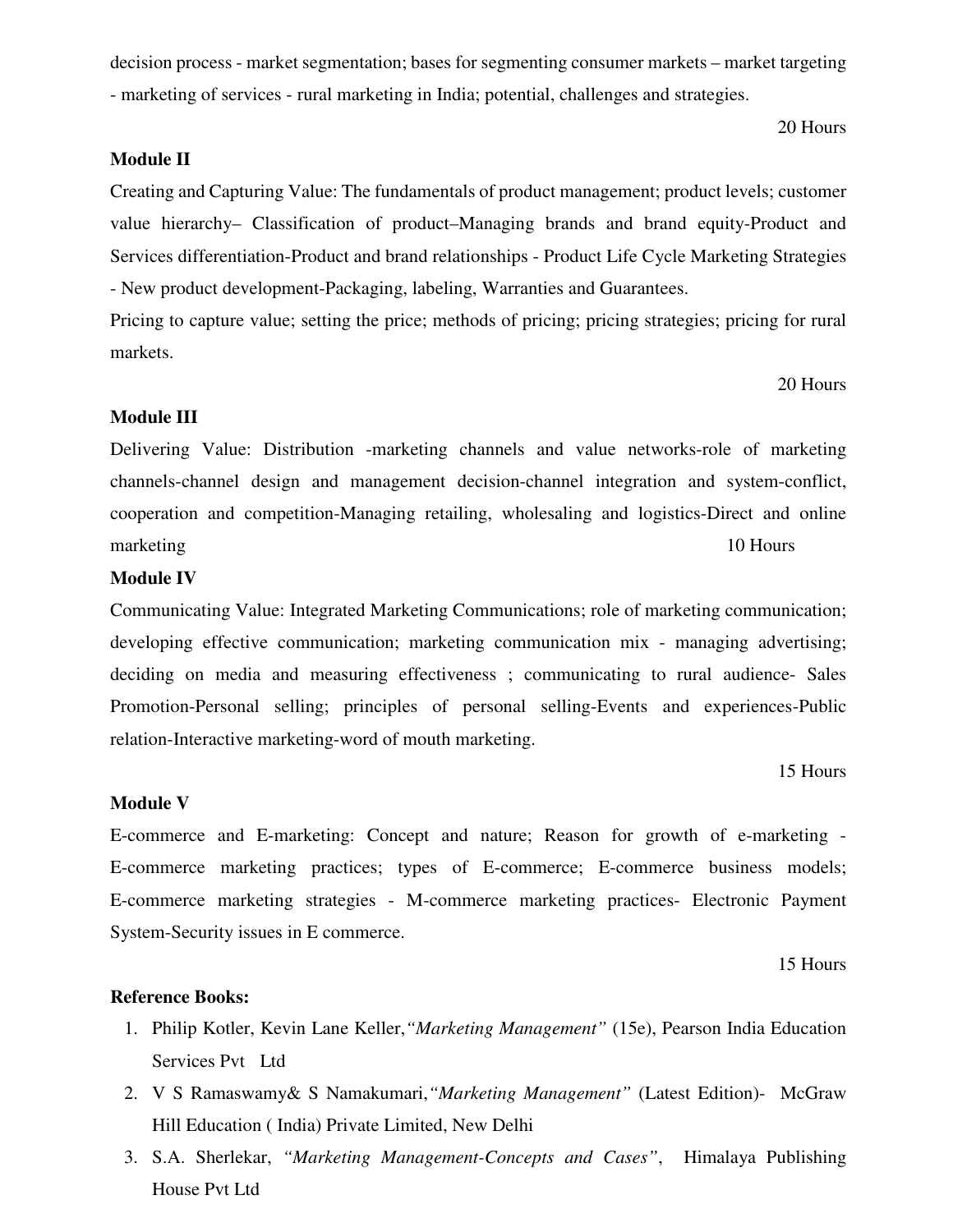- 4. William J Stanton, "*Fundamentals of Marketing*", McGraw Hill Publishing Co, New York
- 5. Lamb. Hair, McDaniel, "Marketing", Cengage Learning Inc USA.
- 6. Rayport, Jeffrey F and Jaworksi. Bernard J, "Introduction to E-Commerce", Tata Mc Graw Hill. New Delhi

## **BC3C03HumanResources Management**

### **Lecture Hours per week: 4**

## **Credits: 4**

Internal: 20, External: 80

# **Objectives:**

- > To familiarize the students with the different aspects of managing human resources in a organization.
- > To equip the students with basic knowledge and skills required for the acquisition, development and retention of human resources.

# Module I

Introduction to Human Resource Management—Importance--scope and objectives of HRM. Evolution of the concept of HRM- Approaches to HRM- Personal management Vs Human Resource Management-HRM and competitive advantage-Traditional Vs Strategic human resource management. 15 Hours

# **Module II**

Human resource planning, Recruitment and selection—Job analysis—process of job analysis-job discretion- job specification-- methods of job analysis-- Conventional Vs strategic planning-job evaluation—Recruitment--source of recruitment-methods. 20 Hours

## **Module III**

Placement, Induction and Internal mobility of human resource. Training of employees—need for training-objectives- approaches --methods-training environment- areas of training- Training 15 Hours evaluation.

# **Module IV**

Performance appraisal and career planning. Need and importance- objectives process- methods and problems of performance appraisal -. Concept of career planning -features - methods -uses career development. 15 Hours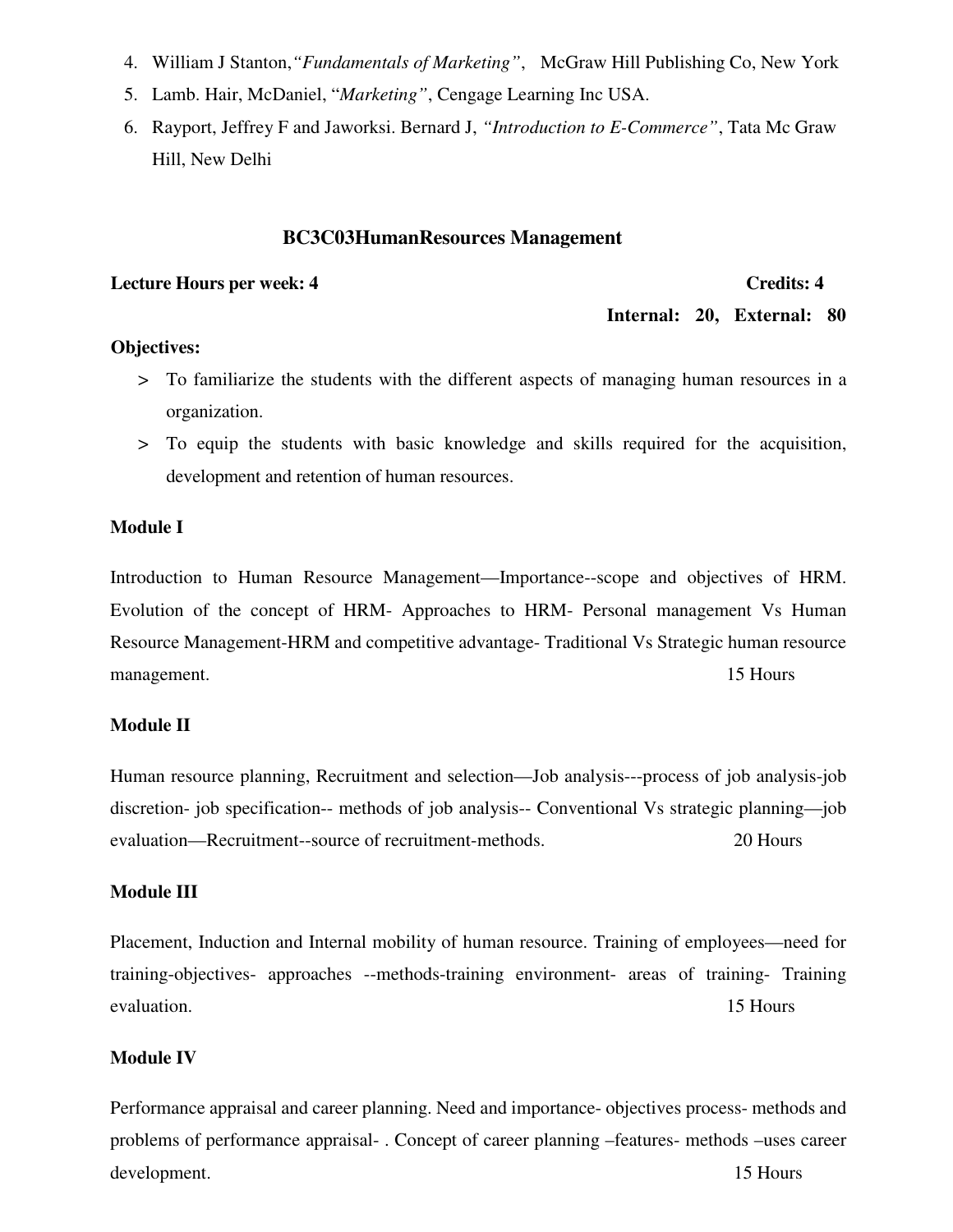# **Module V**

Compensation management and grievance redressal. Compensation planning objectives- Wage systems-factors influencing wage system-. Grievance redressal procedure-discipline-approachespunishment-essentials of a good discipline system. Labour participation in management.

15 Hours

# References:

- 1. Human Resource Management- Text and Cases-- VSP Rao
- 2. Human Resource Management Pravin Durai
- 2. Human Resource Management—Snell, Bohlander
- 3. Personal Management and Human Resources—VenkataRatnam .Srivasthava.
- 4. A Hand Book of Personnel Management Practice—Dale Yolder

# **BC4C04 QUANTITATIVE TECHNIQUES FOR BUSINESS**

## **Lecture Hours per week: 5**

# **Credits: 4**

# Internal: 20, External: 80

## Objectives:

To familiarize student with the use quantitative techniques in managerial decision  $\geq$ making.

## **Module I**

Quantitative Techniques - Introduction - Meaning and definition - Classification of Q.T QT and other disciplines -Application of QT in business -Limitations. 05 Hours

# **Module II**

Correlation and Regression Analysis: Meaning and definition of Correlation - Karl Pearson's co-efficient of correlation - Rank correlation - Regression - Types -Determination of simple linear regression - Coefficient of determination. 20 Hours

## **Module III**

Set Theory - Probability: Concept of probability - Meaning and definition - Approaches to probability - Theorems of probability - Addition Theorem - Multiplication Theorem - Conditional probability- Inverse probability- Baye's Theorem. 15 Hours

# **Module IV**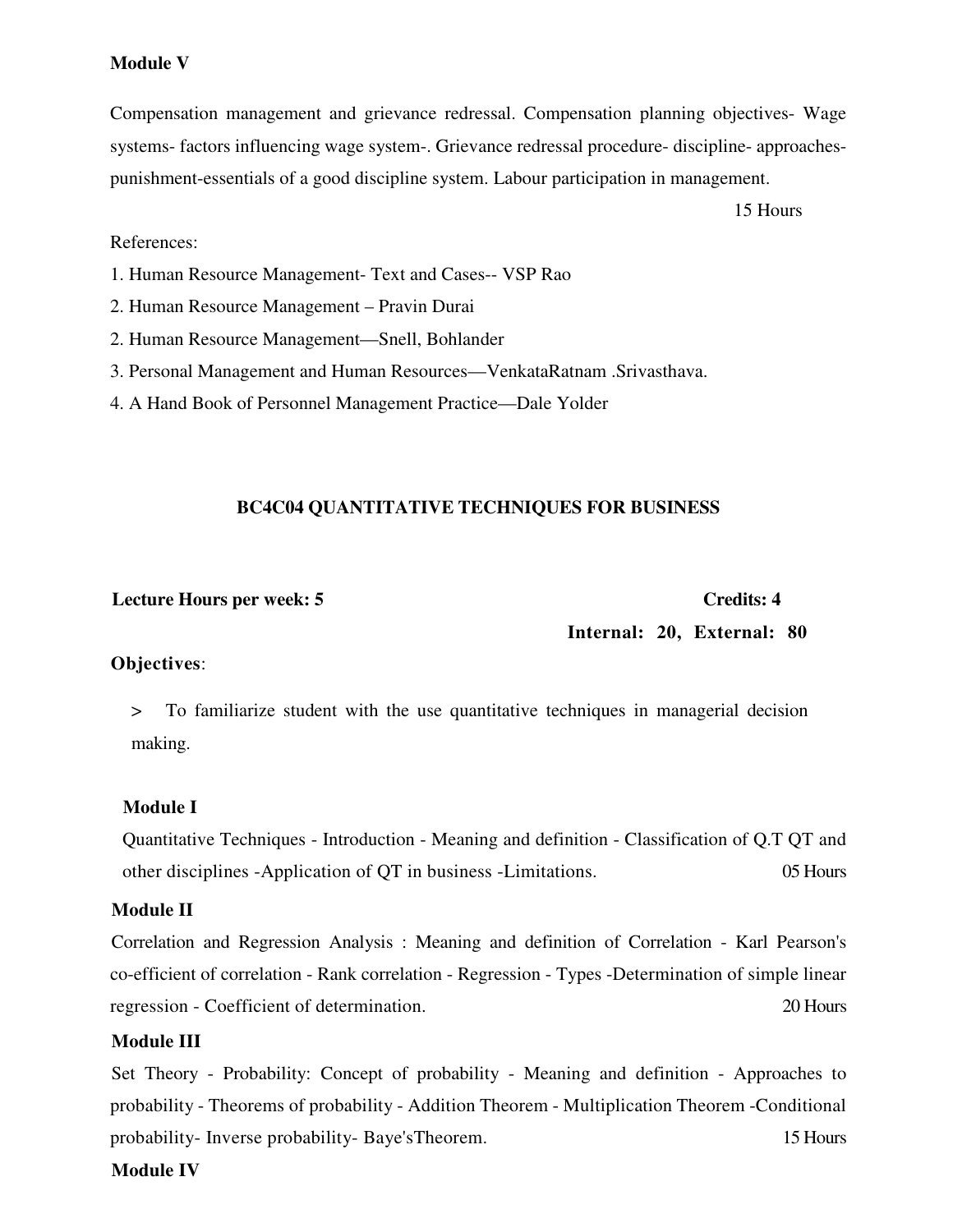Theoretical Distribution: Binomial distribution - Basic assumptions and characteristics -Fitting of binomial distribution - Poisson distribution - characteristics - Fitting of Poisson distribution -Normal distribution - Features and properties - Standard normal curve. 15 Hours

# **Module V**

Statistical Inference : Testing of hypothesis - Procedure - Error in testing - Two tail tests and one tail tests - Non parametric tests (Chi-square test only) - Parametric tests - Z test - Test of significance of large samples-Test for two sample means-Small sample mean tests - Students t test - Analysis of Variance - F test - One way ANOVA. 20 Hours

### **Reference Books:**

- 1. Richard I. Levin and David S. Rubin, Statistics for Management, Prentice Hall of India. latest edition.
- 2. S.P.Gupta, Statistical Methods, Sultan Chand, latest edition
- 3. Sanchetti and Kapoor, Statistics, Sultan Chand.
- 4. G.C.Beri, "Statistics For Managemet", Tata Me Graw Hill, 2003.
- 5. J.K. Sharma, "Business Statstics:, Pearson, 2004
- 6. Anderson Sweeney Williams, "Statistics for Business and Economics", Thomson.
- 7. R.P. Hooda, "Statistics for Business", Me Millan.
- 8. Levine Krebiel & Bevenson, "Business Statistics", Pearson edition, Delhi.

# SYLLABI FOR OPEN COURSES (For **Students from Other Departments)**

## **BC5D01 E-COMMERCE**

# **Lecture Hours per week: 2**

Credits: 2

Internal: 10, External: 40

## **Objectives:**

- > To enable the students to understand basics of E-Commerce.
- > To Gain a practical orientation to E-Commerce and E-Business management.

### **Module I**

Introduction to E-Commerce: Meaning and concept - E-Commerce v/s Traditional Commerce -E-Business &. E-Commerce - History of E-Commerce - EDI - Importance, features & benefits of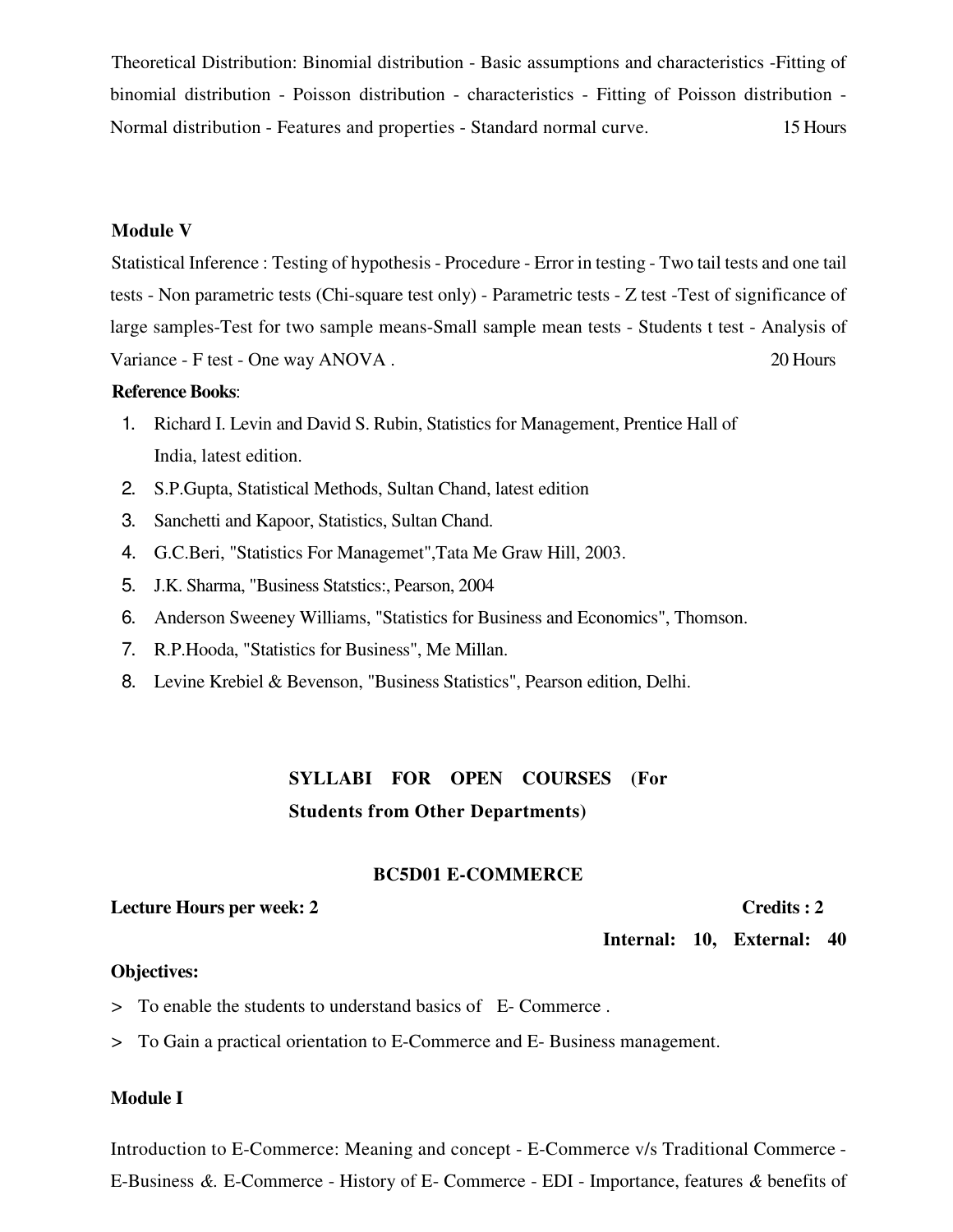E- Commerce - Impacts, challenges & limitations of E-Commerce -Supply chain management & E-Commerce - E- Commerce infrastructure - Business Models of E - Commerce: Business to business - Business to customers - customers to customers - Business to government - Business to employee - E - Commerce strategy - Influencing factors of successful E- Commerce.

15 Hours

# **Module II**

Marketing Strategies & E - Commerce: Website - Components of website - Concept & designing website for E- Commerce - Corporate website - Portal - Search Engine - Internet advertising -Emergence of the internet as a competitive advertising media - Models of internet advertising -Weakness in internet advertising.

15 Hours

# **Module III**

Electronic Payment System: Introduction - Online payment systems - prepaid and postpaid payment systems - E-cash - E- cheque - Smart card - Credit card - Debit card - Electronic purse -Security issues on electronic payment system - Solutions to security issues - Biometrics - Types of biometrics.

10 Hours

#### **Reference Books:**

5. Turban, Efraim, David King et. el.: Electronic Commerce: A Managerial Perspective, Pearson Education Asia, Delhi.

- 6. Kalakota, Ravi: Frontiers of Electronic Commerce, Addison Wesley, Delhi.
- 7. Rayport, Jeffrey F and Jaworksi. Bernard J: Introduction to E-Commerce, Tata Me Graw Hill, New Delhi.
- 8. Smantha Shurety,: E-Business with Net Commerce, Addison Wesley, Singapore.
- 9. Rich, Jason R: Stalling an E-Commerce Business, IDG Books, Delhi.

10. Laudon, Kenneth C and Carol Guercio Traver : E-Commerce business. Technology. Society, Pearson Education, Delhi.

11. Stamper David A. and Thomas L.Case: Business Data Communications, Pearson

- 12. Education, New Delhi.
- 13. Willam Stallings: Business Data Communications. Pearson Education, New Delhi.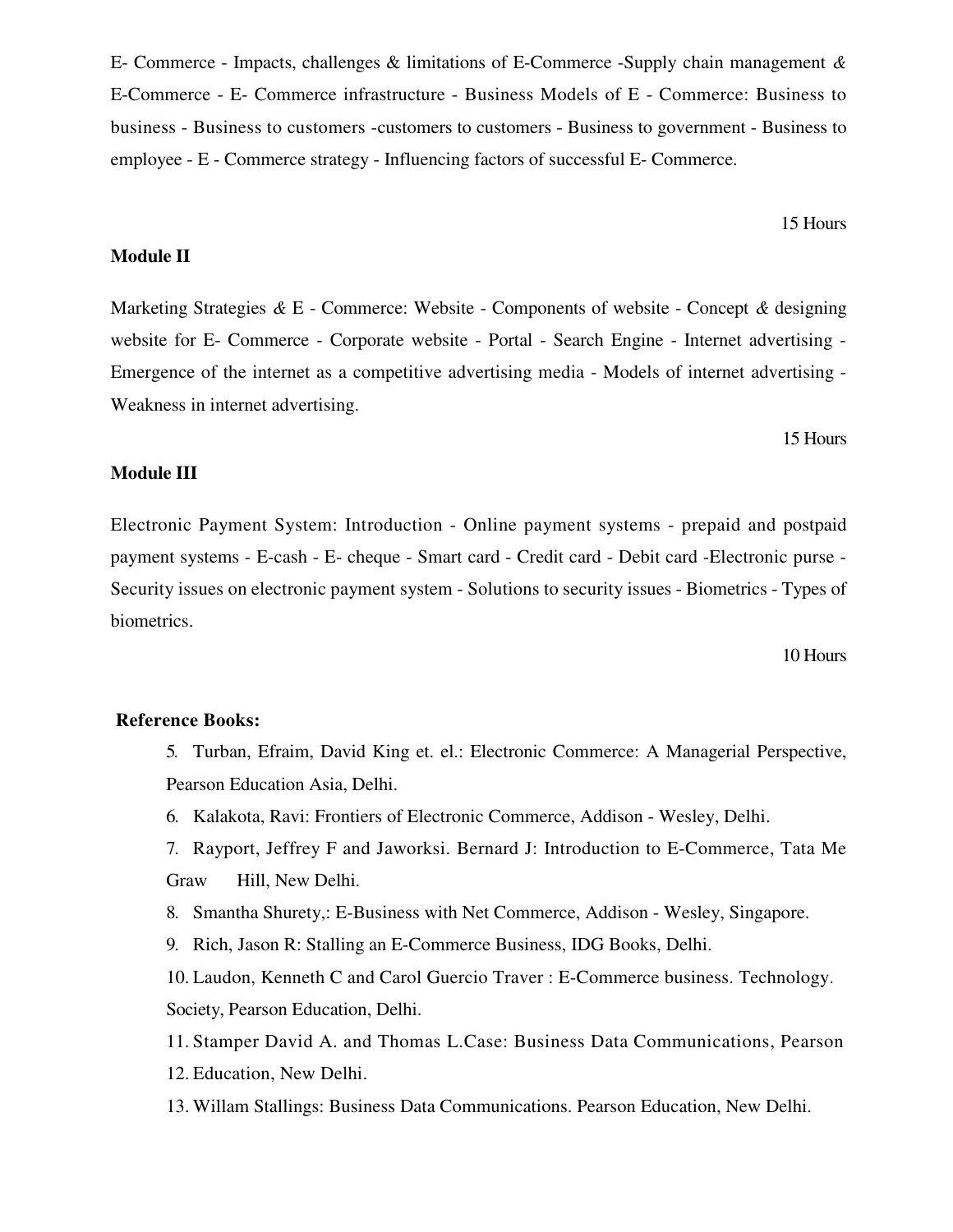#### **OPEN COURSE**

#### **BC5D02-BASICS OF ENTREPRENEURSHIP AND MANAGEMENT**

### **Lecture Hours per week 2**

# **Credits: 2**

Internal: 10, External: 40

# **Objective:**

> To enable the students to have an understanding of the basics of business, entrepreneurship and organizational management.

# **Module I**

Foundation of Business: Concept of business – Industry, Trade and Commerce – Classification of Industry, Types of trade and Aids to trade – Forms of Business enterprises- Sole trader – Partnership - Joint-stock Companies – Cooperative organisations – One man company. Factors to be considered while setting up of a business - Social Responsibility of business.

15 Hours

# **Module II**

Entrepreneurship: Concept of entrepreneur - Characteristics of entrepreneur - Functions of an entrepreneur - Difference between entrepreneur and manager – Micro, Small and Medium Enterprises, Definition, Registration procedure of Sole proprietorship and partnership units.

10 Hours

# **Module III**

Management Concepts: Meaning - Nature and characteristics of management -

Management as science, art and profession - Levels of management -Henry Fayol's Principles of management. Functions of Management : Planning - Steps in planning – Organising - Types of organisation - Line, Staff and Functional- Centralisation Vs decentralisation - Authority Vs responsibility - Staffing – Elements of Staffing - Directing - Leadership - Leadership styles -Controlling - Steps in controlling.

15 Hours

# References:

- 1. Poornima M Charantimath, Entrepreneurship Development and Small Business Enterprise, **Pearson Education**
- 2. Manjeeth Kalra, Entrepreneurship Development and Planning, AITBS Publishers
- 3. S. Anil Kumar, Entrepreneurship Development, New Age Publishers
- 4. E Gordon & K Natarajan, Entrepreneurship Development, Himalaya Publishing House
- 5. Basu, Business Organisation and Management, Tata McGraw Hill.
- 6. Gupta. C.B, Modern Business Organisations, Mayur Paper Backs.
- 7. Mishra, N, Modern Business Organisation, Sahitya Bhawan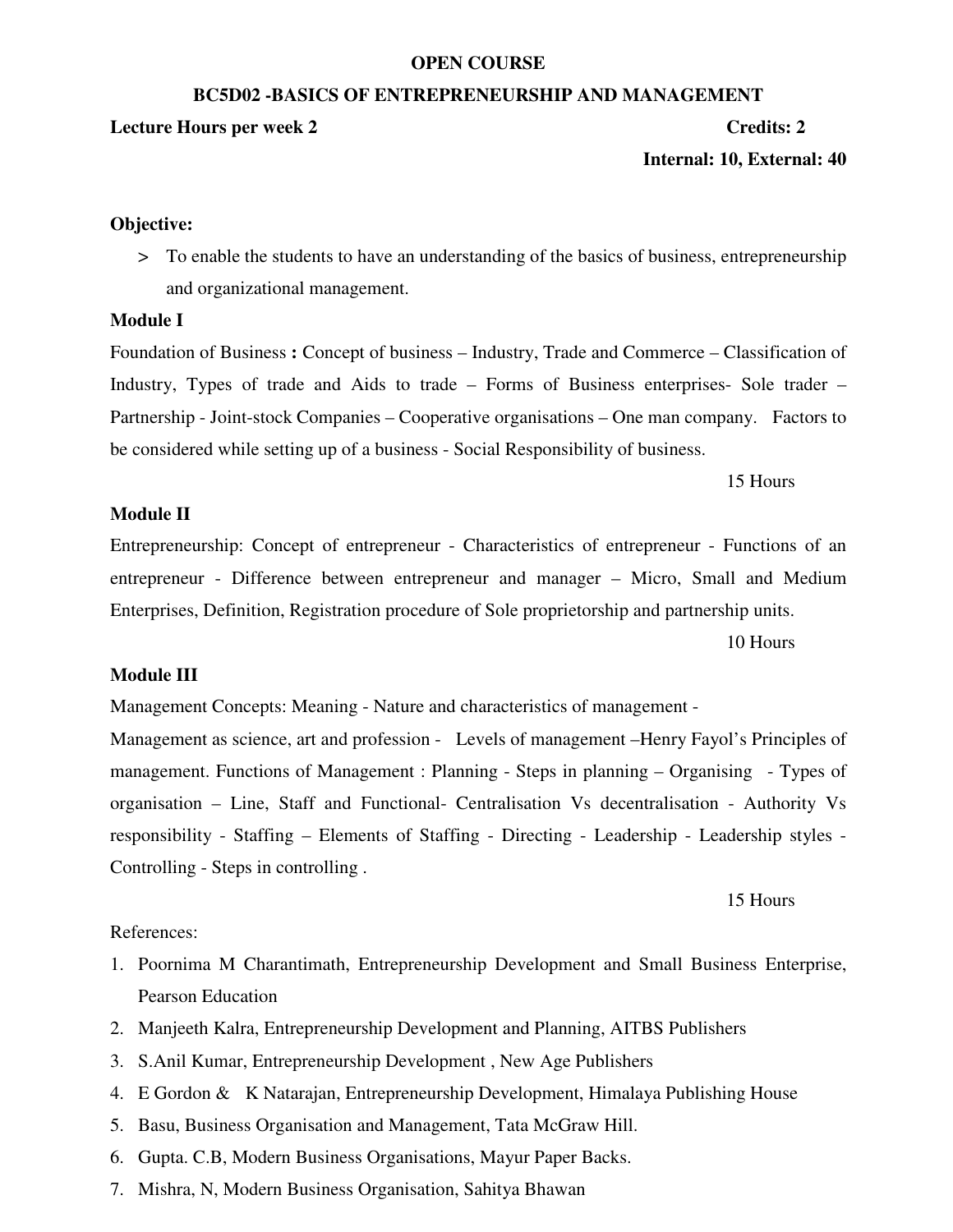- 8. Singh, B.P., T.N. Chhabra, Business Organisation and Management, Dhanpat Rai & Co.
- 9. Prasad. L.M., Principles and Practice of Management., Sultan Chand & Sons.
- 10. Rao. V.S.P, Narayana.P.S., Principles and Practice of Management, Sultan Chand & Sons
- 11. Koontz, H and Wechrick, H, Management, McGraw Hill Inc.
- 12. Khanka.S.S. Entrepreneurship Development, Sultan Chand

### **BC5D03 BASIC ACCOUNTING**

#### **Lecture Hours per week: 2**

#### Credits: 2

Internal: 10, External: 40

### **Objectives:**

> To enable the students to acquire knowledge of Accounting Principles and Practice

### **Module I**

Basic Accounting Concepts: Kinds of accounts - Financial Accounting Vs Management Accounting - Double Entry book keeping - Rules of debit and credit - Preparation of Journal and Ledger accounts - Problems.

15 Hours

# **Module II**

Subsidiary Books: Cash Book - Types of Cash Book - problems - Purchase Book - Sales Book - Sales Return Book - Purchases Return Book - Journal Proper - Trial Balance 15 Hours

# **Module III**

Final Accounts of sole trading concerns: Trading and Profit & Loss Account - Balance Sheet -Problems with simple adjustments.

10 Hours

(Theory and Problems may be in the ratio of 40% and 60% respectively)

## **Reference Books:**

- 1. Grewal T.S., Double Entry Book Keeping
- 2. Jain and Narang, Advanced Accountancy.
- 3. Shukla and Grewal, Advanced Accountancy.
- 4. Gupta and Radhaswamy, Advanced Accountancy.
- 5. Gupta . R.L, Advanced Accountancy.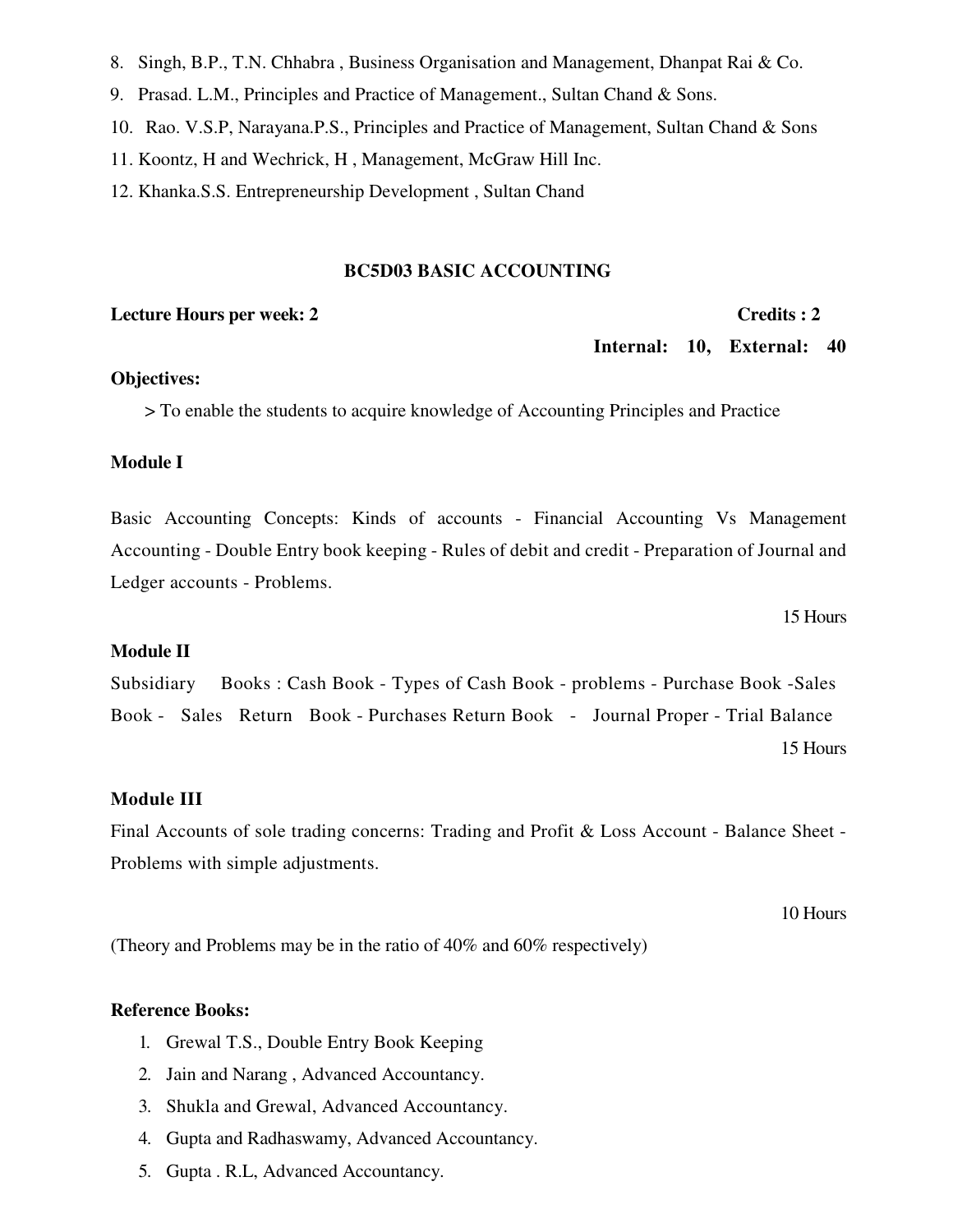## **COMMON COURSES BC3A11 BASIC NUMERICAL SKILLS**

#### **Lecture Hours per week: 5**

#### Credits: 4

### Internal: 20. External: 80

#### **Objectives:**

To enable the students to acquire knowledge of Mathematics and Statistics.  $\geq$ 

At the end of this course, the students should have understood set operations, matrix and  $\geq$ Mathematics of finance, Statistical tools and their applications.

#### Module I

Sets and Set Operation - Venn Diagrams - Elements of Co-ordinate system - Matrices -Fundamental ideas about matrices and their operational rules - Matrix multiplication -Inversion of square matrices of not more than 3rd order - Solving system of simultaneous linear equations.

#### 15 Hours

#### **Module II**

Theory of Equations: Meaning - types of equations - Simple linear and Simultaneous equations (only two variables) eliminations and substitution method only - Quadratic equation factorization and formula method  $(ax^2 + bx + c = 0$  form only) - Problems on business applications.

#### 10 Hours

### **Module III**

Progressions: Arithmetic Progressions - Finding the 'n'th term of an AP and also sum to 'n' terms of an AP - Insertion of Arithmetic means in given terms of AP and representation of AP -Geometric Progression: Finding 'n'th term of GP - Insertion of GMs in given GP and also representation of GP - Mathematics of Finance - Simple and compound interest (Simple problems) only).

#### 15 Hours

### **Module IV**

Meaning and Definition of Statistics - Scope and limitations - Statistical enquiries - Scope of the problem - Methods to be employed - Types of enquiries - Presentation of data by Diagrammatic and Graphical Method - Formation of Frequency Distribution.

#### 15 Hours

### **Module V**

Measures of Central Tendency - Arithmetic Mean - Median - Mode - Geometric and Harmonic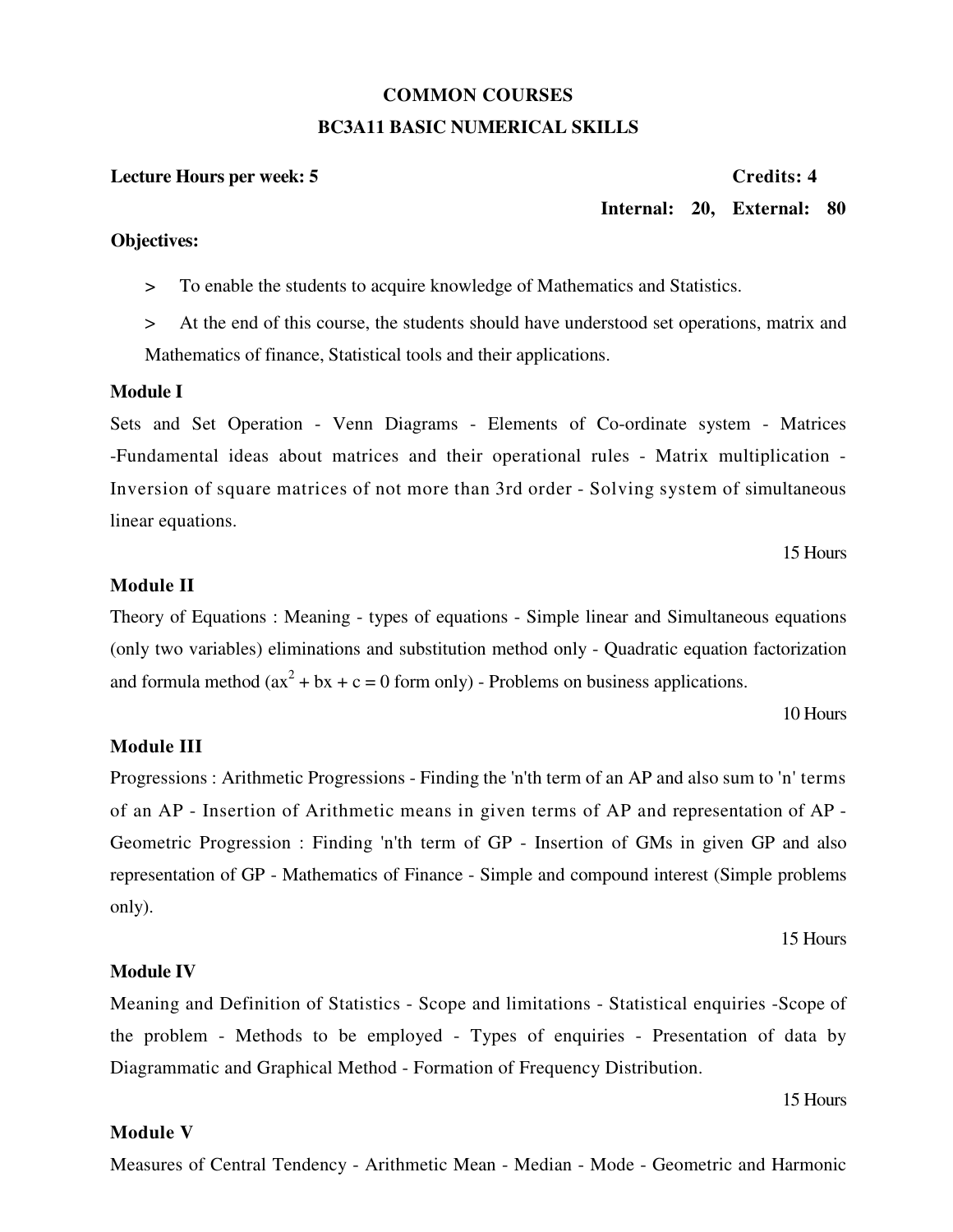Mean - Measures of variation and standard, mean and quartile deviations - Skewness and Kurtosis - Lorenz curve. Analysis of Time Series: Methods of measuring - Trend and Seasonal variations - Index number - Unweighted indices - Consumer price and cost of living indices.

20 Hours

(Theory and problems may be in the ratio of 20% and 80% respectively. An over view of the topics is expected and only simple problems shall be given)

#### **Reference Books:**

- 1. Sundaresan and Jayaseelan An Introduction to Business Mathematics and Statistical Methods.
- 2. Dr. A K Arte & R V Prabhakar A Text Book of Business Mathematics.
- 3. Sanchethi and Kapoor- Business Mathematics.
- 4. Gupta S.P Statistical Methods
- 5. Navaneethan P- Business Mathematics
- 6. R.S.N. Pillai, Mrs. Bhagavathi Statistics
- 7. P.R. Vittal Business Mathematics and Statistics.

### **BC3A12 GENERAL INFORMATICS**

### **Lecture Hours per week: 5**

### Internal: 20, External: 80 Objectives:

- To update and expand basic Informatics skills of the students.  $\geq$
- To equip the students to effectively utilize the digital knowledge resources for their study.  $\rm{>}$

### **Module I**

Computers and Operating Systems: Features of New Generation Personal Computers and Peripherals - Computer networks - Types of networks - Components of networks - Topology -Internet - Uses of internet - Introduction to Software - License - Open source - Overview of operating systems and major application software.

10 Hours

### **Module II**

Basics of IT: Information - Pre-requisites and needs - IT and its components - IT and Internet - IT Applications - E-Governance - IT for National Integration - IT Applications in Health Care, Business, Commerce and Resource Management -Emerging Trends in IT: Electronic Data Inter change - Mobile Computing - SMS - MMS - Wireless Applications - Blue Tooth - Global Positional System - Infra Red Communication - Smart Card - DNA Computing -Cloud computing

#### **Credits: 4**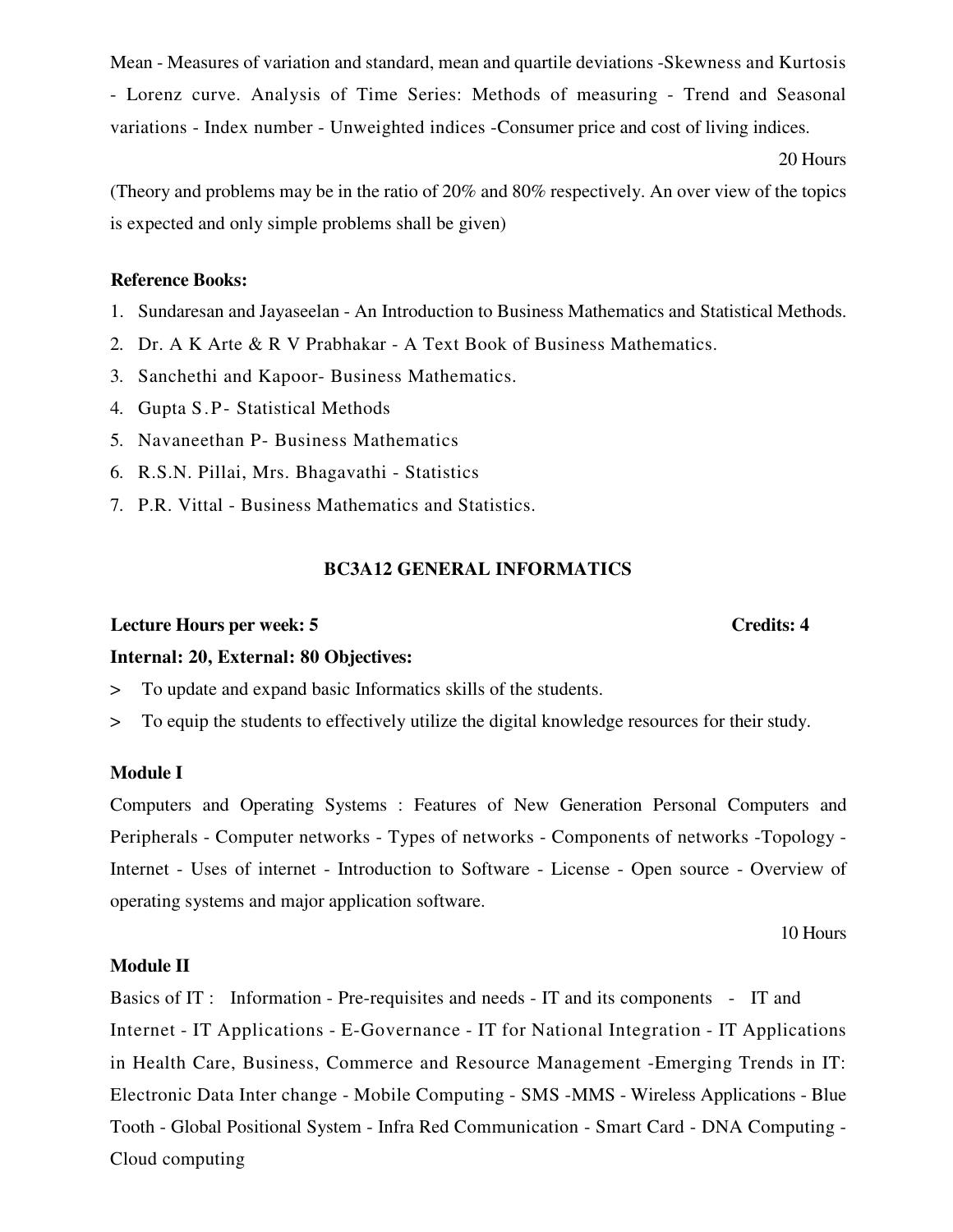#### **Module III**

Knowledge Skills for Higher Education : Data, Information and Knowledge - Knowledge Management - Internet as a knowledge repository - Academic search techniques - Case study of academic websites - Basic concepts of IPR - Copy rights and Patents - Introduction to use of IT in teaching and learning - Case study of educational software - Academic Service – INFLIBNET - NICENET - BRNET.

#### 15Hours

#### **Module IV**

Social Informatics : IT and society - Issues and concerns - Digital Divide - Free Software Movement - IT and industry - New opportunities and threats - Cyber ethics - Cyber crimes -Security - Privacy issues - Cyber Laws - Cyber addictions - Information overload - Health issues - Guidelines for proper usage of computers and internet - e-waste and Green Csmputing - Unicode - IT and regional languages.

15 Hours

#### **Module V**

Programmes for Office Management : Introduction to Linux - Linux systems - Linux distributions -Operating systems and Linux - History of Linux and UNIX - Open source software - Linux software - Software Repositories - Third party Linux Repositories -

Linux Office and Data base software - Internet servers - Development resources - Setting the Desktop - The GNOME Desktop environment - Using the Metacity Window Manager - Using GNOME Panels - Change in the GNOME preferences - Exiting GNOME - Working with words and images - Desktop Publishing in Linux - Using Open Office.org office suit.

20 Hours

#### **References Books:**

- 1. Peter Norton, Introduction to Computers, Tata McGraw Hill Private Limited, New Delhi, 2009.
- 2. Alan Evans, ITL ESL, Leslie Lamport, Dolores Etter, Darren George, Kenneth C Laoudon, Gary Rogers, Rainer Handel, INFORMATICS - Technology in Action, Pearson Education, Delhi, 2009.
- 3. V.Rajaraman, Introduction To Information Technology, PHI Learning Private Limited, New Delhi, 2009.
- 4. Alex Leon, The Complete Reference Linux Sixth Edition, Tata McGraw Hill Private Limited. New Delhi, 2009.
- 6. Christopher Mathews Leon, Fundamentals of Information technology, Leon Vikas,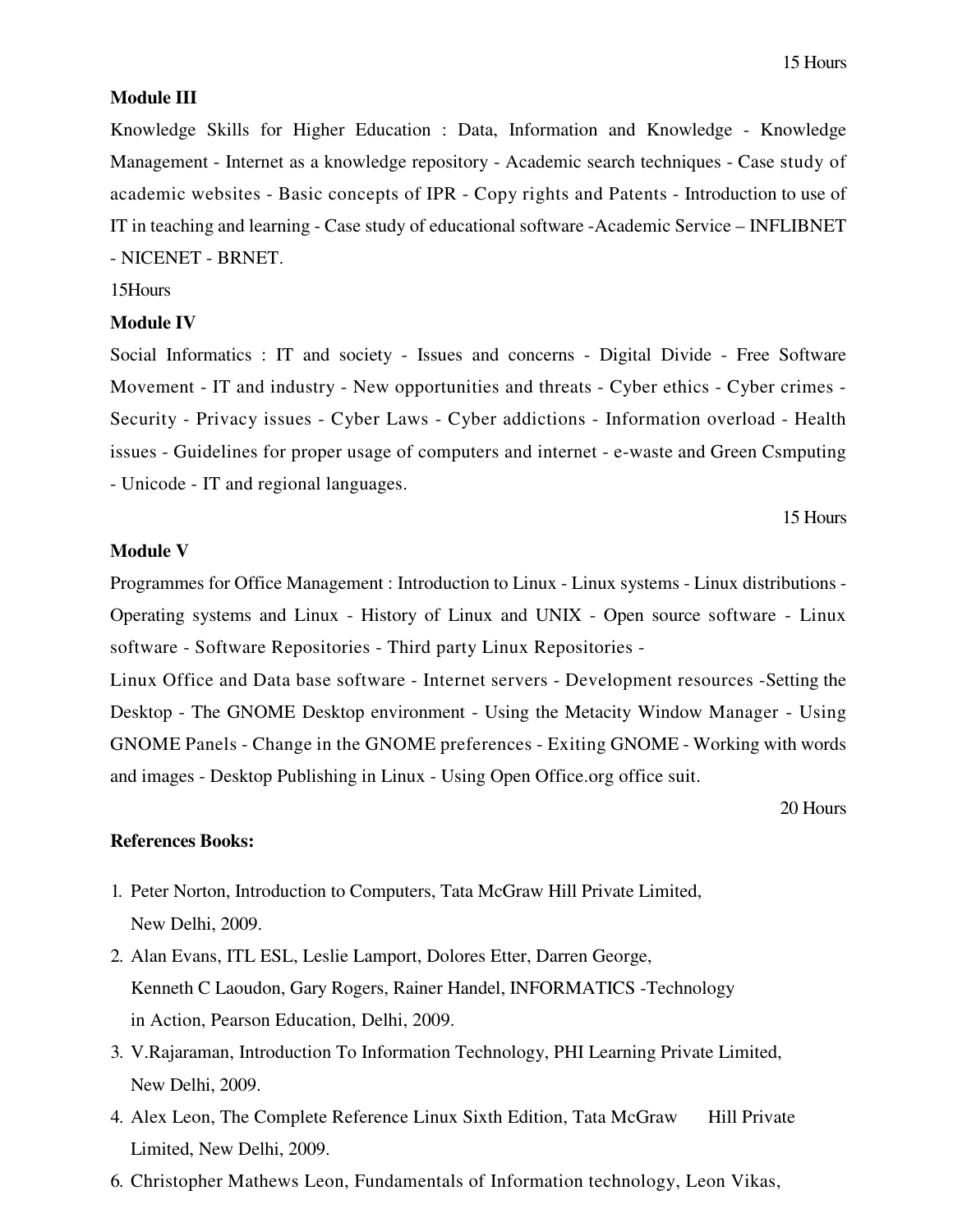Chennai, 2009.

- 5. Richard Peterson Negus, Linux Bible, Wiley India Private Limited, 2009.
- 7. Mike McGrath, Linux In Easy Steps, Dream TechPress, New Delhi, 2009
- 8. Daniel Minoli & Emma Minoli, Web Commerce Technology Hand Book, Tata McGraw Hill, New Delhi, 2009 w w w. wikipedia.com www.google.scholarr.com www.bing.com www.google.com www.afk.com www.yahoosearch.com www.comp.os.lmux. admin

#### Credits: 4 **Lecture Hours per week: 5** Internal: 20. 80 **External:**

**BC4A13 ENTREPRENEURSHIP DEVELOPMENT** 

#### **Objectives:**

www.comp.os.lmux. answers

- > To familiarize the students with the concept of entrepreneurship.
- > To identify and develop the entrepreneurial talents of the students.
- > To generate innovative business ideas in the emerging industrial scenario.

#### **Module I**

Entrepreneur and Fundamentals of Entrepreneurship: Entrepreneurial competencies -Factors affecting entrepreneurial growth - Role of entrepreneur in economic development -Challenges of women entrepreneurs.

20 Hours

#### **Module II**

Micro, Small and Medium Enterprises: Legal Framework - Licenses - Role of promotional institutions with special reference to KINFRA, KITCO, MSME & DICs - Concessions - Incentives and subsidies.

10 Hours

#### **Module III**

Project Management: Feasibility and Viability Analysis-Technical - Financial - Network -Appraisal and evaluation - Project Report preparation.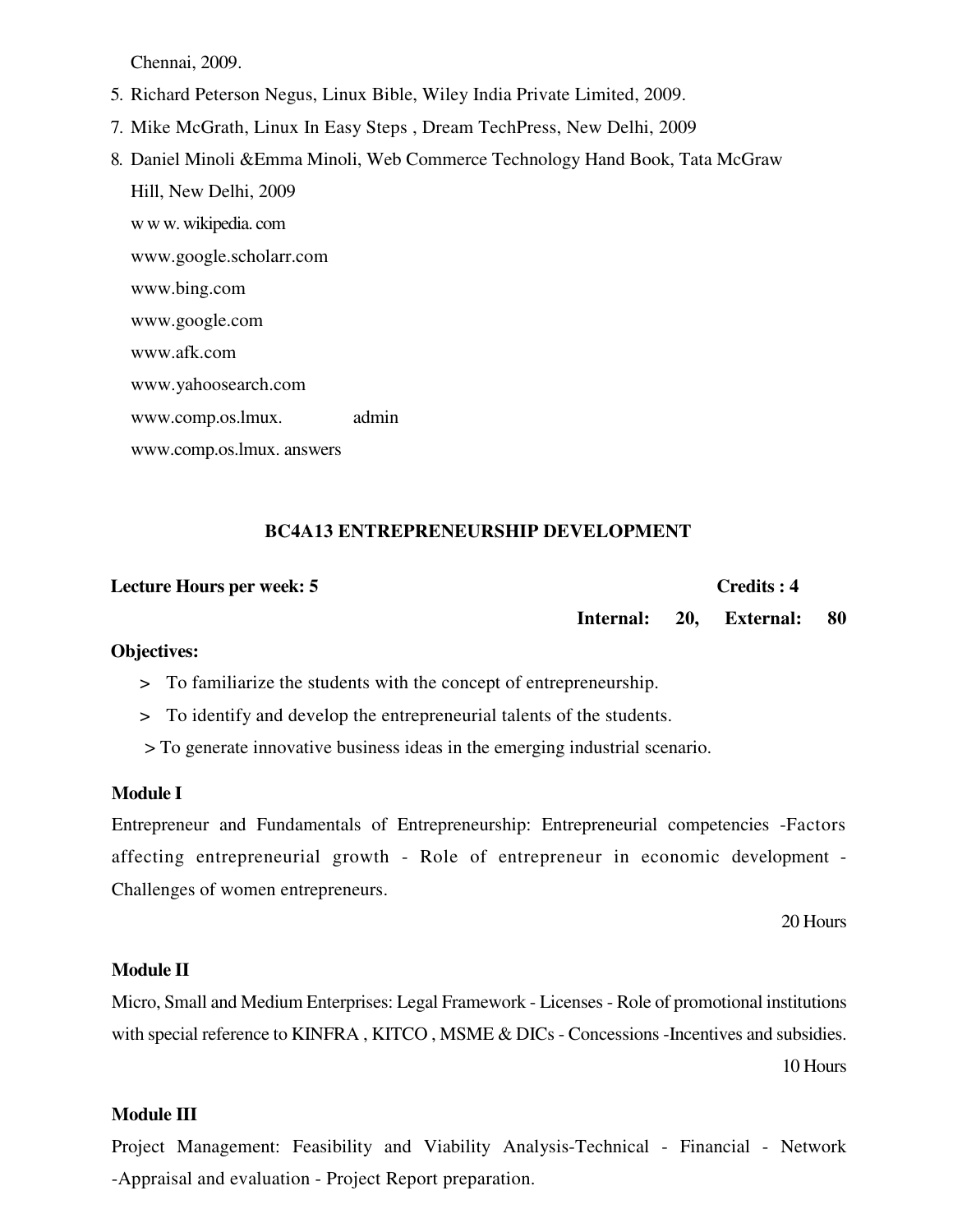15 Hours

#### **Module IV**

Identification of Business Opportunities in the Context of Kerala: Rate of ED Clubs -Industrial Policies - Skill development for entrepreneurs - Business Incubation : Meaning - Setting up of **Business Incubation Centres.** 

#### **Reference Books:**

- 1. S.S. Kanka, Entrepreneurial Development, Sultan Chand.
- 2. Prasanna Chandra, Project Planning, Analysis, Selection, Implementation and Review, Tata McGraw Hill.
- 3. Vasantha Desai, Dynamics of Entrepreneurial Development, Himalaya.
- 4. C.B.Gupta & N.P. Sreenivasan, Entrepreneurial Development, Sultan Chand.
- 5. Nirmal K Gupta, Small Industry-Challenges and Perspectives, Anmol Publications.
- 6. Vasantha Desai, Small scale Industries and Entrepreneurship, Himalaya.

#### **BC4A14 BANKING AND INSURANCE**

#### **Lecture Hours per week: 5**

# **Credits: 4**

Internal: 20. External: 80

#### **Objectives:**

- > To enable the students to acquire knowledge about basics of Banking and Insurance.
- > To familiarize the students with the modern trends in banking.

#### **Module I**

Introduction to Banking: Meaning and definition - Origin and development of banking - Customer of a bank - Structure of banking in India - Banks and economic development - Functions of commercial banks (conventional and innovative functions) - Central bank -RBI - Functions -Emerging trends in banking.

15 Hours

#### **Module II**

Negotiable Instruments : Definition - Characteristics - Types - Parties to negotiable instruments -Cheques - Types of cheques - Crossing of cheques - Drafts - Cheque vs. Draft - Endorsement -Significance - Regularity of endorsement - Liability of endorser - Electronic payments.

15 Hours

#### **Module III**

E-Banking - Centralised Online Real time Electronic Banking (CORE) - Electronic Clearing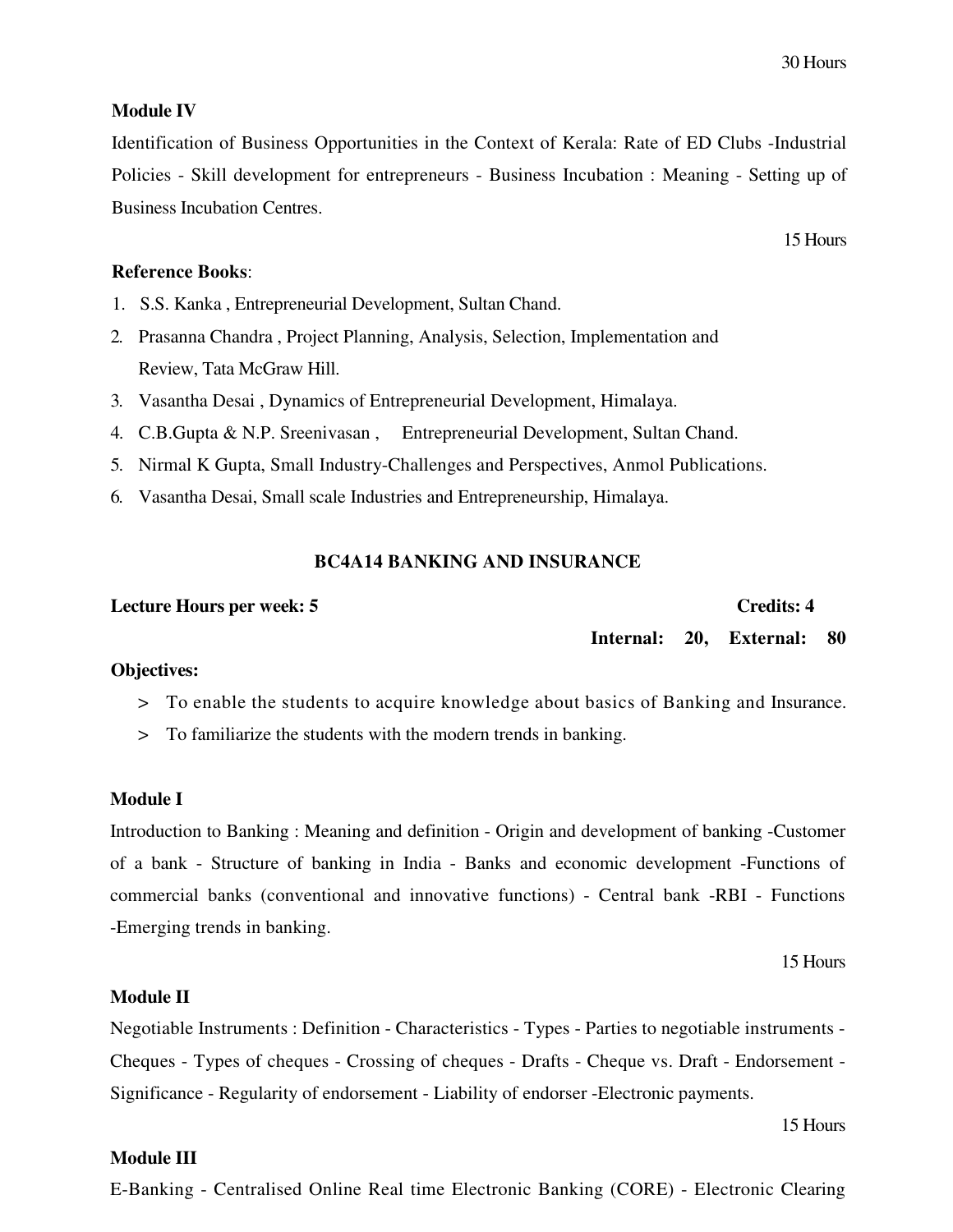Service (ECS) - Electronic Fund Transfer (EFT) - Real Time Gross Settlement (RTGS) - National Electronic Fund Transfer (NEFT) - Society for Worldwide Interbank Financial Telecommunication (SWIFT) - E-cheque - Any Time Money - ATM s -Credit card - Debit card - Smart card - Internet banking - Mobile banking - Tele-banking.

15 Hours

#### **Module IV**

Introduction to Insurance: Concept - Need of insurance - Insurance as a social security tool -Insurance and economic development - Principles of insurance - various kinds of insurance - Life and General insurance (Fire, Marine, Medical, Personal Accident,

Property and Motor Vehicles Insurance) - Features - Life Insurance Vs General Insurance.

15 Hours

## **Module V**

Life Insurance - Law relating to life Insurance - General Principles of Life Insurance Contract; Proposal and Policy - Assignment and Nomination - Title and claims - General Insurance - Law relating to General Insurance - IRDA - Powers and functions - Insurance business in India

15 Hours

#### Reference Books:

- 1. Sheldon H.P : Practice and Law of Banking.
- 2. Bedi. H.L : Theory and Practice of Banking.
- 3. Maheshwari. S.N. : Banking Law and Practice.
- 4. Shekar. K.C : Banking Theory Law and Practice.
- 5. Pannandikar & Mithami': Banking in India.
- 6. Radhaswamy & Vasudevan: Text Book of Banking.
- 7. Indian Institute of Bankers (Pub) Commercial Banking Vol-I/Vol-II (part I& II)Vol-III.
- 8. Varshaney: Banking Law and Practice.
- 9. Dr. P. Periasamy: Principles and Practice of Insurance Himalaya Publishing House, Delhi.
- 10. Inderjit Singh, Rakesh Katyal & Sanjay Arora: Insurance Principles and Practices, Kalyani Publishers, Chennai.
- 11. M.N. Mishra: Insurance Principles and Practice, S. Chand & Company Ltd, Delhi.
- 12. G. Krishnaswamy: Principles & Practice of Life Insurance
- 13. Kothari & Bahl: Principles and Pratices of Insurance
- 14. B.S. Khubchandani, "Practice and Law of Banking", Mac Millan India Ltd ,2000.
- 15. K.C. Nanda," Credit Banking", Response Book, Sage Publication, 1999